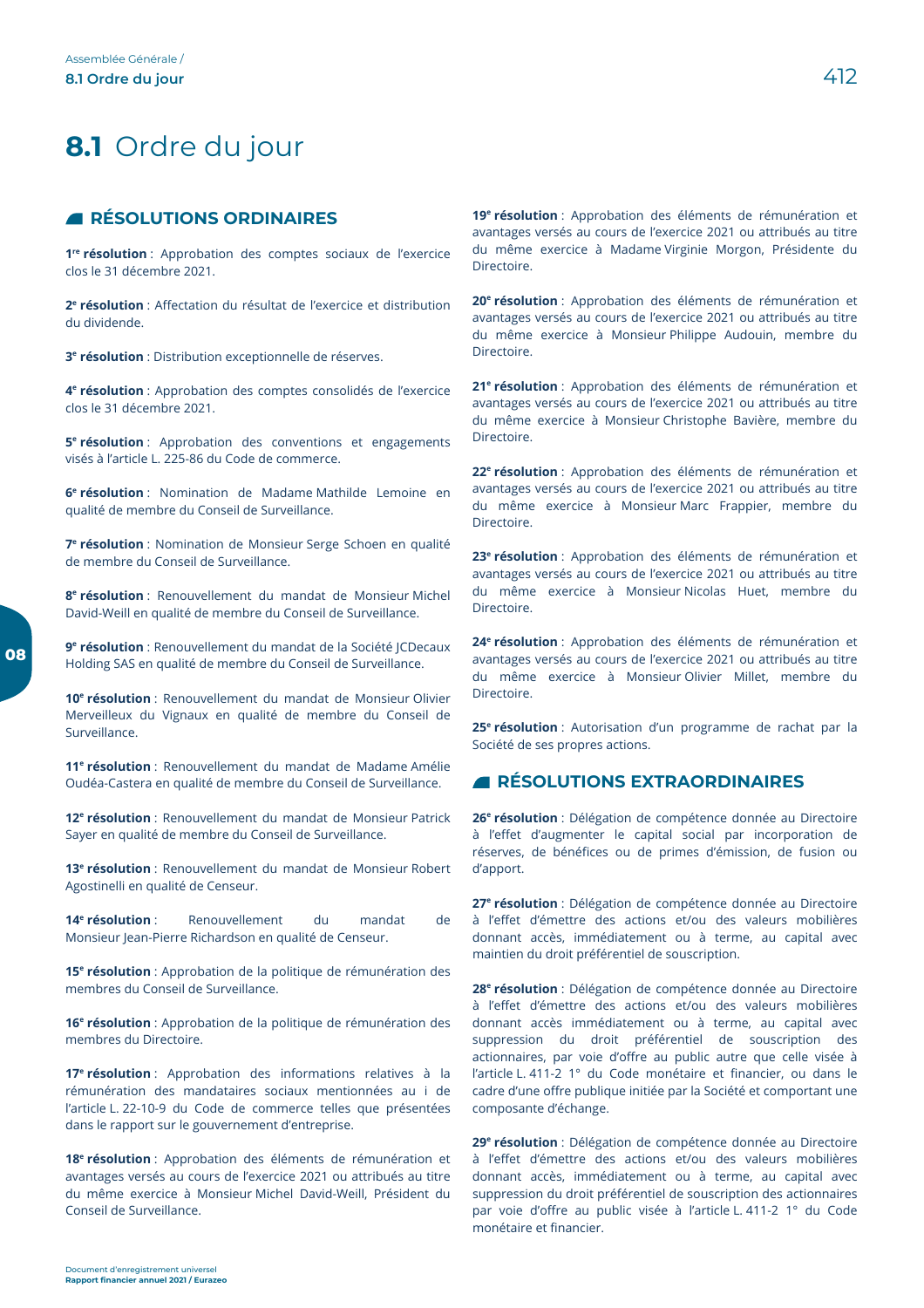30<sup>e</sup> résolution : Autorisation au Directoire en cas d'émission d'actions et/ou des valeurs mobilières donnant accès. immédiatement ou à terme, au capital, sans droit préférentiel de souscription, de fixer librement le prix d'émission dans la limite de 10 % du capital social.

31<sup>e</sup> résolution : Autorisation donnée au Directoire en vue d'augmenter le nombre d'actions, titres ou valeurs mobilières à émettre en cas de demande excédentaire.

32<sup>e</sup> résolution : Délégation de pouvoirs au Directoire à l'effet d'émettre des actions et/ou des valeurs mobilières donnant accès, immédiatement ou à terme, au capital, avec suppression du droit préférentiel de souscription, en vue de rémunérer des apports en nature consentis à la Société.

33<sup>e</sup> résolution : Délégation de compétence donnée au Directoire à l'effet de procéder à l'augmentation du capital social par émission d'actions ordinaires et/ou de valeurs mobilières donnant accès au capital, réservée aux adhérents d'un plan d'épargne d'entreprise, avec suppression du droit préférentiel de souscription des actionnaires au profit de ces derniers.

34<sup>e</sup> résolution : Limitations globales du montant des émissions effectuées en vertu des 27<sup>e</sup> à 32<sup>e</sup> résolutions.

35<sup>e</sup> résolution : Autorisation donnée au Directoire à l'effet de procéder à des attributions gratuites d'actions au profit des salariés et mandataires sociaux de la Société et/ou des sociétés liées.

36<sup>e</sup> résolution : Autorisation de consentir des options de souscription ou d'achat d'actions aux salariés et mandataires sociaux de la Société et/ou des sociétés liées.

37<sup>e</sup> résolution : Modification de l'article 3 des statuts "Objet social".

38<sup>e</sup> résolution : Modification des statuts pour supprimer la référence aux anciennes actions B (articles 6 "Capital social", 7 "Forme des actions", 9 "Droits attachés à chaque action", 23 "Assemblées d'actionnaires", 24 "Assemblée Spéciale") et modifier la numérotation des articles 25 et suivants.

39<sup>e</sup> résolution : Modification de l'article 14 des statuts "Pouvoirs du Conseil de Surveillance".

## **A RÉSOLUTION ORDINAIRE**

40<sup>e</sup> résolution : Pouvoirs pour l'accomplissement des formalités.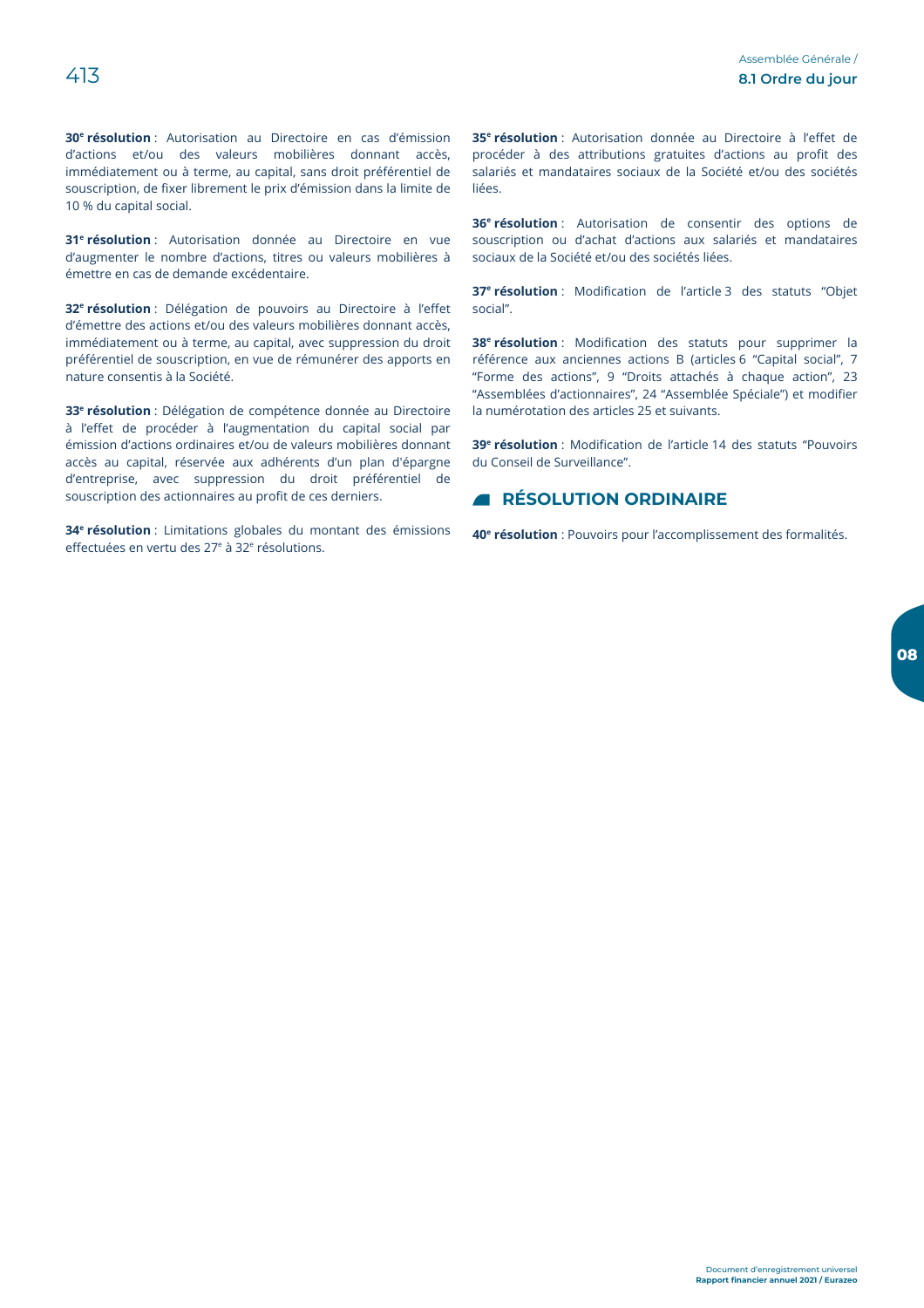# 8.2 Projet de résolutions soumis à l'Assemblée Générale

## **ENESOLUTIONS ORDINAIRES**

## $\rightarrow$  Approbation des comptes annuels, affectation du résultat, distribution du dividende et disribution exceptionnelle de réserves (1<sup>re</sup>, 2<sup>e</sup>, 3<sup>e</sup> et 4<sup>e</sup> résolutions)

Nous vous proposons, par le vote des 1<sup>re</sup>, 2<sup>e</sup>, 3<sup>e</sup> et 4<sup>e</sup> résolutions, au vu du Rapport de Gestion du Directoire, des observations du Conseil de Surveillance et du rapport général des Commissaires aux comptes sur les comptes sociaux et consolidés, d'approuver :

- (i) les comptes sociaux et consolidés de l'exercice clos le 31 décembre 2021 :
- (ii) le versement d'un dividende ordinaire de 1,75 euro par action, en augmentation de 17 %;

#### $(iii)$  la distribution exceptionnelle de réserves en numéraire de 1,25 euro par action.

Cette distribution exceptionnelle est justifiée par la solidité financière du Groupe qui résulte en particulier de la croissance Ddes revenus récurrents de l'activité de gestion d'actifs et des excellents résultats de l'année 2021. Ce dividende ordinaire et la distribution exceptionnelle seront mis en paiement exclusivement en numéraire le 4 mai 2022.

#### 1<sup>RE</sup> RÉSOLUTION: APPROBATION DES COMPTES SOCIAUX DE L'EXERCICE CLOS LE 31 DÉCEMBRE 2021

L'Assemblée Générale, statuant aux conditions de guorum et de majorité requises pour les Assemblées Générales Ordinaires, après avoir pris connaissance du rapport du Directoire, des observations du Conseil de Surveillance, du rapport des Commissaires aux comptes, ainsi que des comptes sociaux de l'exercice clos le 31 décembre 2021, approuve les comptes sociaux de l'exercice clos le 31 décembre 2021 tels qu'ils lui ont été présentés, ainsi que les opérations traduites dans ces comptes et résumées dans ces rapports.

L'Assemblée Générale arrête le montant du résultat de l'exercice à la somme de 1 005 011 067,55 euros. Conformément aux dispositions de l'article 223 quater du Code général des impôts, l'Assemblée Générale approuve en particulier le montant des charges non déductibles (article 39-4 du Code général des impôts) qui s'élève à 55 982,00 euros étant ici précisé que ces charges donneront lieu à un paiement d'impôt sur les sociétés de 4 698.20 euros.

#### 2<sup>E</sup> RÉSOLUTION : AFFECTATION DU RÉSULTAT DE L'EXERCICE ET DISTRIBUTION DU DIVIDENDE

L'Assemblée Générale, statuant aux conditions de quorum et de majorité requises pour les Assemblées Générales Ordinaires, après avoir pris connaissance du rapport du Directoire, des observations du Conseil de Surveillance et du rapport des Commissaires aux comptes et après avoir constaté que le résultat de l'exercice écoulé s'élève à 1 005 011 067,55 euros, décide d'affecter de la manière suivante et sur la base d'un capital composé de 79 224 529 actions au 31 décembre 2021 :

| Le résultat de l'exercice                                        | 1 005 011 067,55 € |
|------------------------------------------------------------------|--------------------|
| $\blacktriangle$ Le report à nouveau                             | 61 563 894,26 €    |
| <b>SOIT UN TOTAL DE</b>                                          | 1 066 574 961,81 € |
| A la dotation à la réserve légale                                | 176 608,12 €       |
| Au versement d'un dividende ordinaire de<br>1,75 euro par action | 138 642 925,75 €   |
| ■ Au poste "Autres réserves"                                     | 927 755 427,94 €   |
| <b>SOIT UN TOTAL DE</b>                                          | 1 066 574 961,81 € |

Si au moment du paiement du dividende, la Société détenait certaines de ses propres actions, le montant du dividende correspondant à ces actions viendrait automatiquement majorer le poste "Autres réserves".

Cette distribution est éligible pour sa totalité à l'abattement de 40 % mentionné à l'article 158.3-2° du Code général des impôts, pour ceux des actionnaires qui peuvent en bénéficier sur option. Ce dividende sera mis en paiement exclusivement en numéraire le 4 mai 2022. Le dividende versé à des personnes physiques domiciliées fiscalement en France est soumis soit, par principe, à un prélèvement forfaitaire unique sur le dividende brut au taux forfaitaire de 12,8 % (article 200 A du Code général des impôts), soit, par dérogation et sur option, à l'impôt sur le revenu selon le barème progressif après un abattement de 40 % (article 200 A, 2. et 158-3 1° du Code général des impôts). Cette option, expresse, irrévocable et globale, est à exercer lors du dépôt de la déclaration de revenus et au plus tard avant la date limite de déclaration. Le dividende est par ailleurs soumis, dans tous les cas, aux prélèvements sociaux au taux de 17,2 %. En outre, pour les contribuables dont le revenu fiscal de référence excède certains seuils, le dividende est soumis à la contribution exceptionnelle sur les hauts revenus au taux, selon les cas, de 3% ou de 4% conformément à l'article 223 sexies du Code général des impôts. Les actionnaires sont invités à se rapprocher de leur conseil fiscal habituel.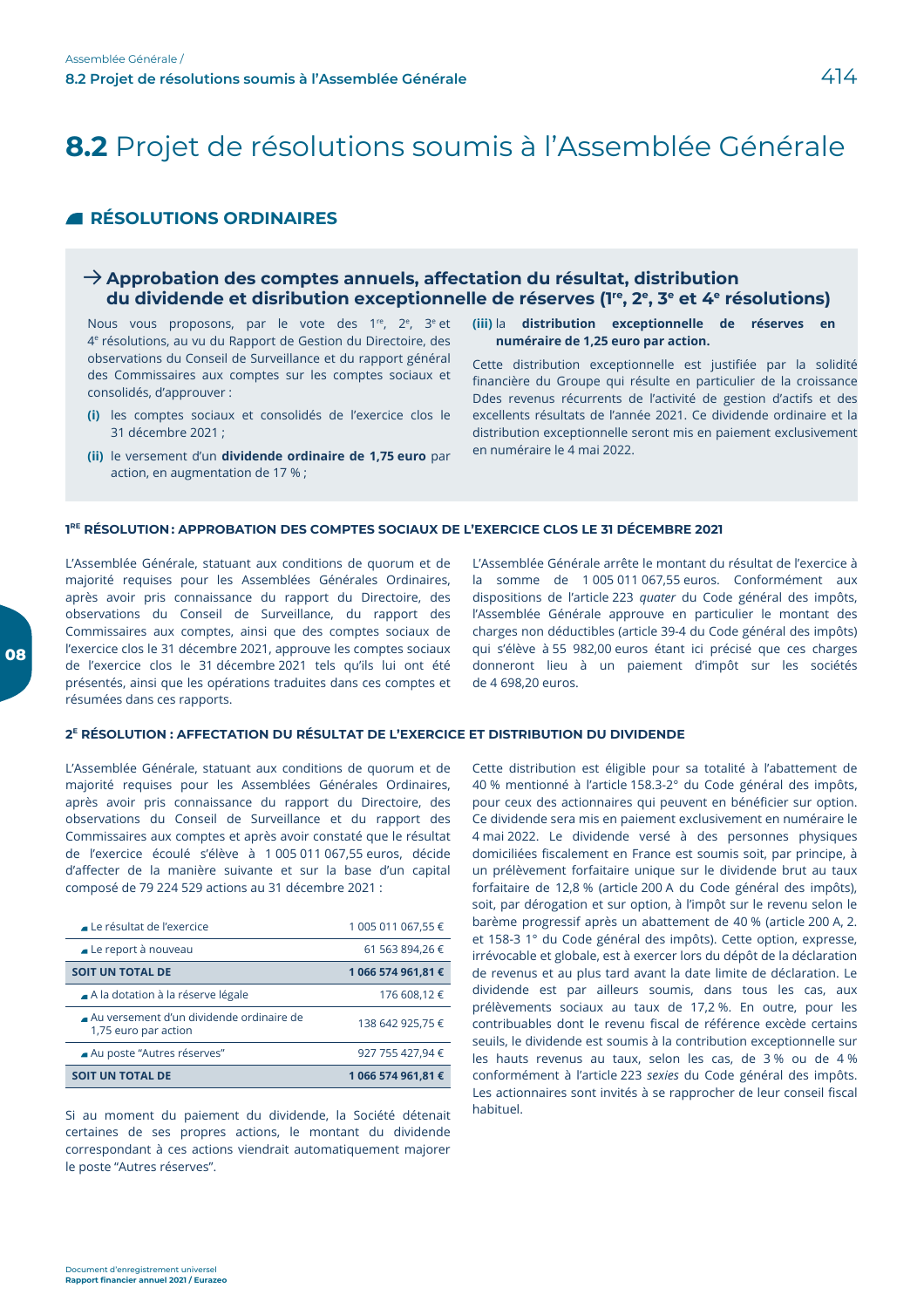Conformément à l'article 243 bis du Code général des impôts, l'Assemblée Générale prend acte qu'ont été mis en distribution au titre des trois exercices précédents les montants suivants de dividende par action :

| (En euros)               | <b>Exercice clos le 31/12/2018</b> | Exercice clos le 31/12/2019 | Exercice clos le 31/12/2020 |
|--------------------------|------------------------------------|-----------------------------|-----------------------------|
| Dividende <sup>(1)</sup> | ,25                                | --                          |                             |

(1) Le dividende correspond à l'intégralité des revenus distribués au titre de l'exercice et ouvre droit dans son intégralité à l'abattement de 40 % prévu par l'article 158.3-2° du CGI, dans les conditions et limites légales.

L'Assemblée Générale confère tous pouvoirs au Directoire à l'effet de déterminer, notamment en considération du nombre d'actions détenues par la Société et du nombre d'actions annulées à la date de mise en paiement du dividende et, le cas échéant, du nombre d'actions nouvelles émises avant cette date avec jouissance au 1er janvier 2022, le montant global du dividende et, en conséquence, le montant du solde du bénéfice distribuable qui sera affecté au poste "Autres réserves".

#### 3<sup>E</sup> RÉSOLUTION : DISTRIBUTION EXCEPTIONNELLE DE **RÉSERVES**

L'Assemblée Générale, statuant aux conditions de quorum et de majorité requises pour les Assemblées Générales Ordinaires. après avoir pris connaissance du rapport du Directoire et des observations du Conseil de Surveillance, décide de distribuer à titre exceptionnel la somme de 1,25 euro par action pour chacune des 79 224 529 actions composant le capital de la Société, soit un montant de 99 030 661,25 euros. Cette somme sera prélevée sur le poste "Autres réserves".

Si au moment du paiement de la distribution exceptionnelle, la Société détenait certaines de ses propres actions, la somme correspondant au montant de la distribution exceptionnelle non versée resterait affectée au poste "Autres réserves".

Cette distribution exceptionnelle est éligible pour sa totalité à l'abattement de 40 % mentionné à l'article 158.3-2° du Code général des impôts, pour ceux des actionnaires qui peuvent en bénéficier. La distribution exceptionnelle versée à des personnes physiques domiciliées fiscalement en France est soumise soit, par principe, à un prélèvement forfaitaire unique sur la distribution brute au taux forfaitaire de 12,8 % (article 200 A du Code général des impôts), soit, par dérogation et sur option, à l'impôt sur le revenu selon le barème progressif après un abattement de 40 % (article 200 A, 2. et 158-3 1° du Code général des impôts). Cette option, expresse, irrévocable et globale, est à exercer lors du dépôt de la déclaration de revenus et au plus tard avant la date limite de déclaration. La distribution exceptionnelle est par ailleurs soumise, dans tous les cas, aux prélèvements sociaux au taux de 17,2 %. En outre, pour les contribuables dont le revenu fiscal de référence excède certains seuils, la distribution exceptionnelle est soumise à la contribution exceptionnelle sur les hauts revenus au taux, selon les cas, de 3 % ou de 4 % conformément à l'article 223 sexies du Code général des impôts. Les actionnaires sont invités à se rapprocher de leur conseil fiscal habituel.

Cette distribution exceptionnelle sera mise en paiement exclusivement en numéraire le 4 mai 2022.

#### 4<sup>E</sup> RÉSOLUTION : APPROBATION DES COMPTES **CONSOLIDÉS DE L'EXERCICE CLOS LE 31 DÉCEMBRE 2021**

L'Assemblée Générale, statuant aux conditions de quorum et de majorité requises pour les Assemblées Générales Ordinaires, après avoir pris connaissance du rapport du Directoire, des observations du Conseil de Surveillance, du rapport des Commissaires aux comptes, ainsi que des comptes consolidés de l'exercice clos le 31 décembre 2021, approuve les comptes consolidés de l'exercice clos le 31 décembre 2021 tels qu'ils lui ont été présentés, ainsi que les opérations traduites dans ces comptes et résumées dans ces rapports.

## $\rightarrow$  Approbation des conventions réglementées (5<sup>e</sup> résolution)

Par le vote de la 5<sup>e</sup> résolution, nous vous demandons de bien vouloir approuver les conventions réglementées visées aux articles L. 225-86 et suivants du Code de commerce qui ont été autorisées par le Conseil de Surveillance et conclues par la Société au cours de l'exercice 2021 et au début de l'exercice  $2022:$ 

- a la détermination après la clôture de l'exercice au 31 décembre 2021 des montants de rémunération variable des membres du Directoire bénéficiant d'un contrat de travail en application de la politique de rémunération 2021 arrêtée par le Conseil de Surveillance et approuvée par l'Assemblée Générale des actionnaires. (Conseil du 8 mars 2022) Le versement de la rémunération variable interviendra après la tenue de l'Assemblée Générale Annuelle des Actionnaires appelée à approuver les montants déterminés conformément à l'article L. 22-10-34 du Code de commerce (résolutions 19 à 24 soumises à la présente Assemblée);
- a la détermination des éléments de rémunération fixe des membres du Directoire bénéficiant d'un contrat de travail (réunions du Conseil de Surveillance du 27 avril 2021 et du 8 mars 2022) ;
- l'autorisation de la signature de la documentation contractuelle à conclure avec les membres du Directoire et les membres de l'équipe d'investissement, directement ou par l'intermédiaire de sociétés les regroupant afin de permettre la mise en place de programmes de co-investissement portant sur les investissements à réaliser par Eurazeo à savoir les programmes de co-investissement suivants : Patrimoine 3 (montant maximum de 500M€), EGFIII (montant maximum de 1 100M€), Planet 2 (montant maximum de 1 020M€), PME IV (montant maximum de 1 000M€), ISF IV (montant maximum de 694,8M€), ISO 2 (montant maximum de 168 436 417€) et IPD5 (montant maximum de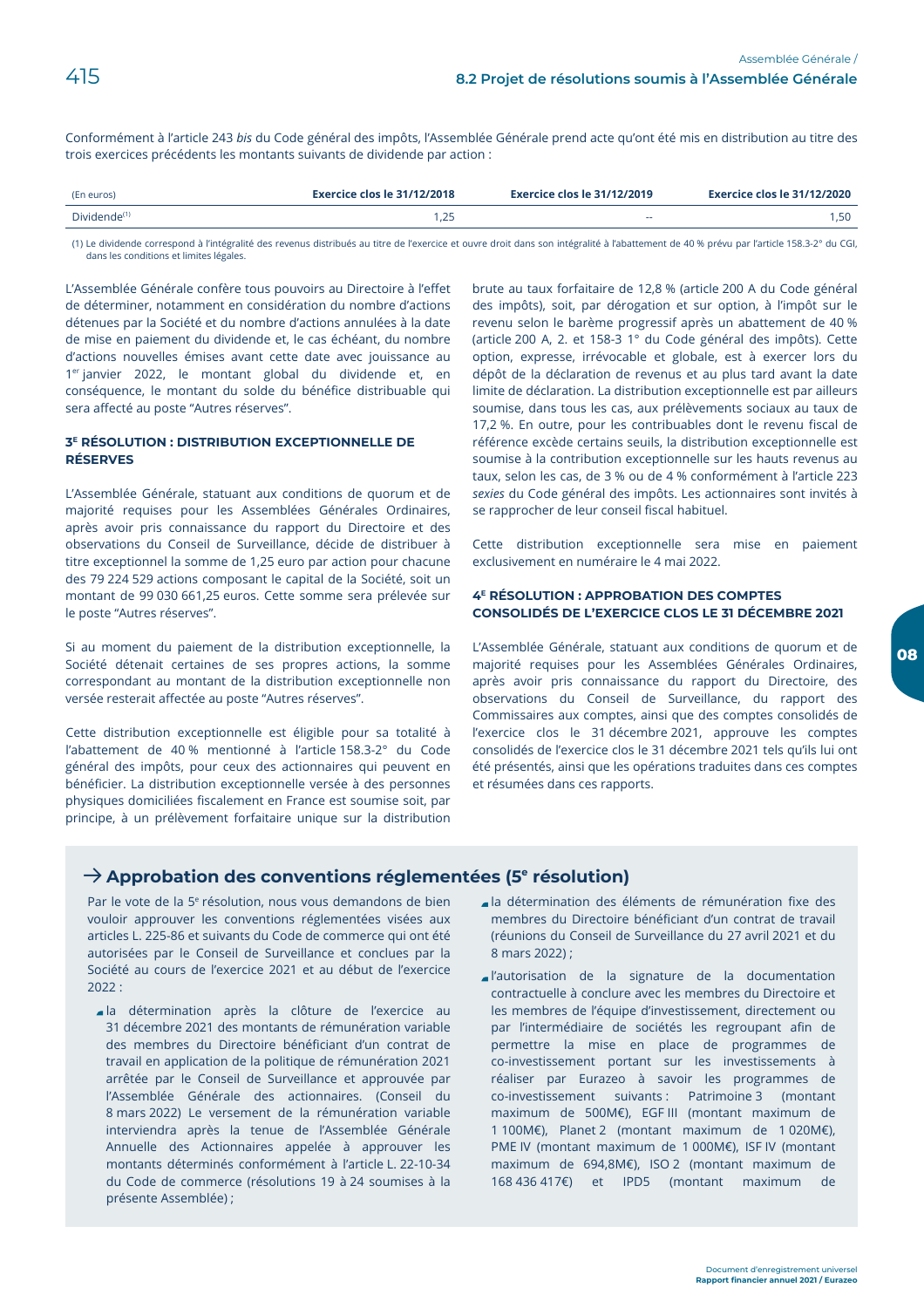416

1 536 202 601€)  $\mathsf{d}\mathsf{e}$ Surveillance (Conseil  $di$ 29 novembre 2021).

L'objet de ces conventions, leurs conditions financières et leur intérêt sont décrits en détail à la section 5.9 du Document d'enregistrement universel 2021.

A titre d'information des actionnaires, le Rapport Spécial des Commissaires aux comptes reproduit au chapitre 8, section 8.6 du Document d'enregistrement universel 2021 décrit les conventions nouvelles ainsi que les conventions et engagements conclus et autorisés au cours d'exercices antérieurs et dont l'exécution s'est poursuivie au cours de l'exercice clos le 31 décembre 2021. Ces conventions et engagements ont fait l'objet d'un réexamen par le Conseil de Surveillance du 29 novembre 2021 conformément à l'article L. 225-88-1 du Code de commerce.

#### 5<sup>E</sup> RÉSOLUTION: APPROBATION DES CONVENTIONS ET ENGAGEMENTS VISÉS À L'ARTICLE L. 225-86 DU CODE **DE COMMERCE**

L'Assemblée Générale, statuant aux conditions de quorum et de majorité requises pour les Assemblées Générales Ordinaires, après avoir pris connaissance du Rapport Spécial des Commissaires aux comptes sur les conventions et engagements visés à l'article L. 225-86 du Code de commerce, approuve les conventions nouvelles présentées dans ce rapport.

## $\rightarrow$  Composition du Conseil de Surveillance (6<sup>e</sup> et 7<sup>e</sup> résolutions)

Au 31 décembre 2021, le Conseil de Surveillance est composé de 14 membres dont deux membres représentant les salariés. Le Conseil de Surveillance compte cinq femmes, représentant 42 % de l'effectif retenu soit douze membres (hors les représentant des salariés), et, six membres sont indépendants, représentant 50 % de cet effectif. La Société se conforme donc à la réglementation en vigueur avec une représentation féminine, de plus de 40 % et un taux de membres indépendants de 50 %.

Si l'ensemble des résolutions relatives à la composition du Conseil de Surveillance proposées sont adoptées par l'Assemblée Générale Annuelle du 28 avril 2022, le Conseil de Surveillance resterait composé de 14 membres, dont deux représentants des salariés, compte tenu des propositions relatives à la nomination de deux nouveaux membres et au renouvellement des mandats arrivant à échéance à l'Assemblée Générale du 28 avril 2022 ainsi que de la sortie de deux membres du Conseil de Surveillance.

#### Compétences et expertises

Conformément au Code AFEP/MEDEF, le Conseil de Surveillance examine régulièrement l'équilibre souhaitable de sa composition et de celle de ses comités. Il porte une attention particulière à la diversité des profils, des expériences et des compétences afin d'assurer des débats de qualité et examine la situation individuelle de chacun de ses membres. Le Conseil s'assure en particulier que les compétences de ses membres sont en lien avec la stratégie de long terme internationale d'Eurazeo.

#### Nomination de deux nouveaux membres du Conseil de **Surveillance**

À l'issue d'un processus de sélection conduit au cours de l'exercice 2021, le Conseil de Surveillance, sur avis du Comité RSG, a décidé de proposer la nomination de deux nouveaux membres lors de l'Assemblée Générale du 28 avril 2022 : Mme Mathilde Lemoine et M. Serge Schoen.

#### Nomination de Madame Mathilde Lemoine en qualité de membre du Conseil de Surveillance (6<sup>e</sup> résolution)

Par le vote de la 6<sup>e</sup> résolution, il vous est proposé de nommer Mme Mathilde Lemoine en qualité de membre du Conseil de Surveillance pour une durée de quatre ans. Docteur ès Sciences Économiques, Mme Mathilde Lemoine est Économiste. Spécialiste des questions internationales et d'évaluation des politiques publiques, elle a également une longue expérience opérationnelle. Ses mandats d'administrateur depuis plus de 10 ans et ses présidences de comités lui ont aussi permis de développer son expertise de la gouvernance. Elle est Group Chief Economist du groupe Edmond de Rothschild depuis 2016. Elle est également administratrice de CMA CGM SA et de Carrefour SA.

Mme Mathilde Lemoine ferait bénéficier le Conseil de Surveillance de son expérience internationale  $e<sub>t</sub>$ d'administratrice de groupe à dimension internationale, de sa connaissance des marchés financiers, de son expertise macro-économique et de ses recherches sur la responsabilité sociale et environnementale des entreprises (capital humain, transition énergétique).

#### Nomination de Monsieur Serge Schoen en qualité de membre du Conseil de Surveillance (7<sup>e</sup> résolution)

Par le vote de la 7<sup>e</sup> résolution, il vous est proposé de nommer M. Serge Schoen en qualité de membre du Conseil de Surveillance pour une durée de quatre ans. M. Serge Schoen est diplômé de l'École Nationale Supérieure des Télécommunications et du Massachussetts Institute of Technology - Sloan School of Management. Il est associé fondateur de la société EightStone Oclaner, un multi-family office basé à Singapour. Il est également fondateur et Président exécutif de la société Ambrosia Investments, une plate-forme d'investissement axée sur les entreprises innovantes dans le secteur alimentaire. Il exerce différents mandats et fonctions dans des sociétés basées en Asie, aux États-Unis et en France. Ceux-ci sont détaillés dans la section 5.2 du Document d'enregistrement universel.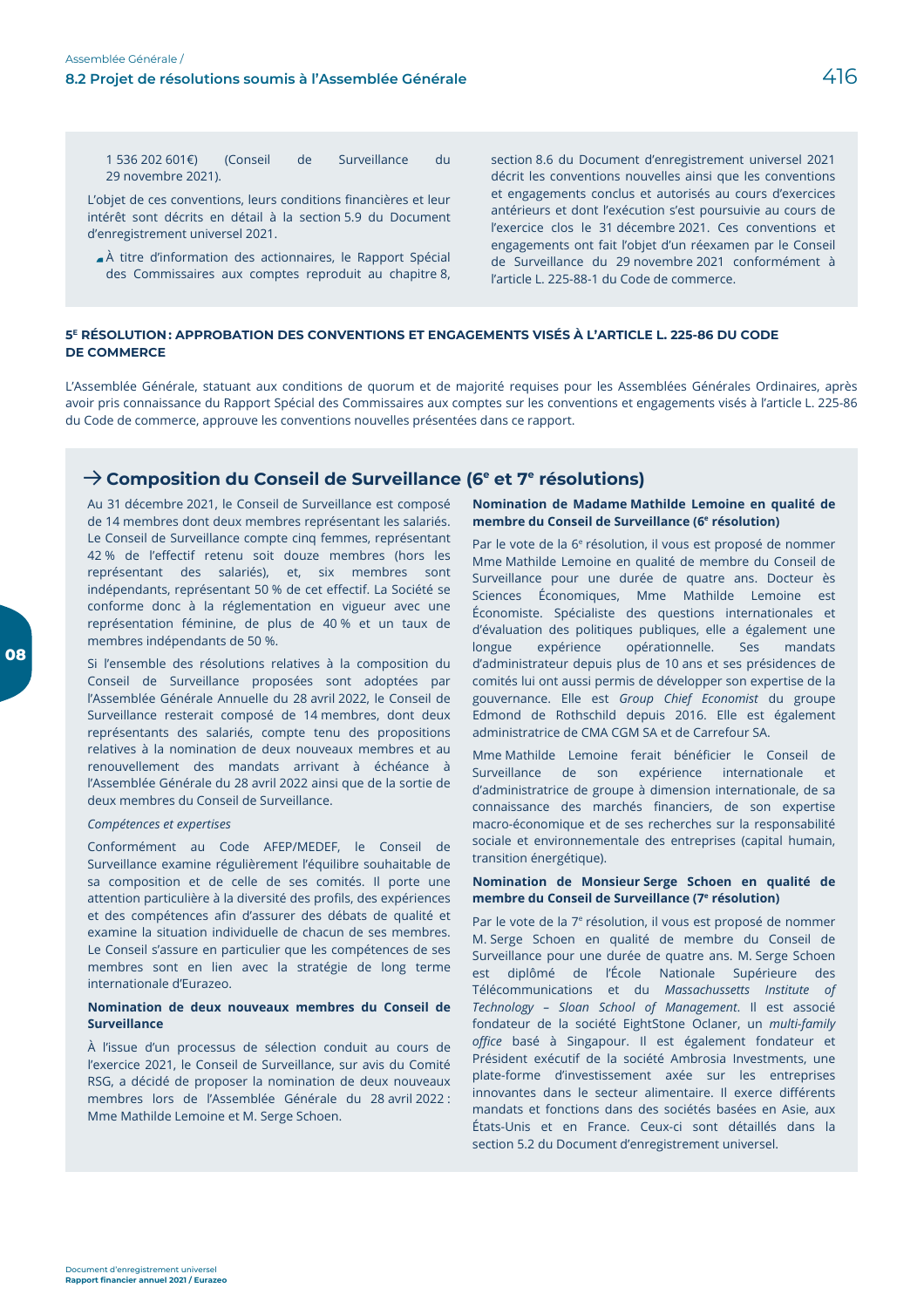M. Serge Schoen apporterait au Conseil de Surveillance de la Société son expérience de dirigeant de sociétés internationales et du Private Equity. Il apportera également au Conseil sa maîtrise des questions financières et de gouvernance. Le Conseil de Surveillance bénéficierait par ailleurs de son fort réseau d'affaires en Europe, en Asie et aux États-Unis.

Par ailleurs, le Conseil de Surveillance du 8 mars 2022 a conclu que Mme Mathilde Lemoine et M. Serge Schoen devaient être considérés comme indépendants car ils satisfont à l'intégralité des critères d'indépendance du Code AFEP/MEDEF. Ils respectent par ailleurs les obligations légales et les recommandations du Code AFEP/MEDEF s'agissant de la limitation du cumul des mandats.

Les renseignements détaillés concernant Mme Mathilde Lemoine et M. Serge Schoen figurent dans la section 5.2 du Document d'enregistrement universel.

#### 6<sup>E</sup> RÉSOLUTION: NOMINATION DE MADAME MATHILDE LEMOINE EN QUALITÉ DE MEMBRE DU CONSEIL DE SURVEILLANCE

L'Assemblée Générale, statuant aux conditions de quorum et de majorité requises pour les Assemblées Générales Ordinaires, après avoir pris connaissance du rapport du Directoire, décide de nommer Madame Mathilde Lemoine en qualité de membre du Conseil de Surveillance de la Société pour une durée de quatre ans qui expirera à l'issue de l'Assemblée Générale Ordinaire statuant en 2026 sur les comptes du dernier exercice clos.

#### 7<sup>E</sup> RÉSOLUTION : NOMINATION DE MONSIEUR SERGE SCHOEN EN QUALITÉ DE MEMBRE DU CONSEIL DE SURVEILLANCE

L'Assemblée Générale, statuant aux conditions de quorum et de majorité requises pour les Assemblées Générales Ordinaires, après avoir pris connaissance du rapport du Directoire, décide de nommer Monsieur Serge Schoen en qualité de membre du Conseil de Surveillance de la Société pour une durée de quatre ans qui expirera à l'issue de l'Assemblée Générale Ordinaire statuant en 2026 sur les comptes du dernier exercice clos.

## $\rightarrow$  Renouvellement des mandats de cinq membres du Conseil de Surveillance (8<sup>e</sup> à 12<sup>e</sup> résolution)

Les mandats des membres du Conseil de Surveillance suivants prendront fin à l'issue de l'Assemblée Générale du 28 avril 2022 : M. Michel David-Weill, la société JCDecaux Holding SAS, M. Olivier Merveilleux du Vignaux, Mme Amélie Oudéa-Castera et M. Patrick Sayer. Les propositions de renouvellement de leurs mandats tiennent compte notamment, outre des compétences, de leur engagement personnel et de leur disponibilité et des évolutions stratégiques de la Société. Une attention particulière est également apportée à la qualité et à la complémentarité des parcours professionnels des membres à la fois sur les fonctions exercées et les secteurs d'activité.

Par le vote des résolutions 8 à 12, il vous est proposé de renouveler leur mandat de membres du Conseil de Surveillance pour une durée de quatre ans. Conformément aux dispositions de l'Article 1.2 du règlement intérieur du Conseil de Surveillance et aux recommandations du Code AFEP/MEDEF, la durée de leur mandat sera échelonnée. Pour ce faire, le Conseil de Surveillance procédera, lors de la réunion la plus proche à suivre la réunion de l'Assemblée Générale du 28 avril 2022, à un tirage au sort afin de déterminer les membres dont le mandat prendra fin par anticipation.

#### Renouvellement du mandat de Monsieur-Michel David-Weill en qualité de membre du Conseil de Surveillance (8<sup>e</sup> résolution)

M. Michel David-Weill est Président du Conseil de Surveillance depuis le 15 mai 2002 et également Président du Comité Financier. Il n'est pas considéré comme indépendant au regard des critères d'indépendance du Code AFEP/MEDEF compte tenu de la détention directe ou indirecte de plus de 10 % du capital ou des droits de vote de la société Eurazeo. Il n'entretient pas de relations d'affaires avec Eurazeo et respecte par ailleurs les obligations légales et les recommandations du Code AFEP/MEDEF s'agissant de la limitation du cumul des mandats. Au cours de l'exercice 2021, M. Michel David-Weill a participé à l'ensemble des réunions du Conseil, soit un taux de participation de 100 %.

M. Michel David-Weill n'est pas candidat à sa succession en tant que Président du Conseil de Surveillance. Le Conseil de Surveillance a pris acte de sa décision et a désigné à l'unanimité, sur avis du Comité RSG, M. Jean-Charles Decaux à sa Présidence. Il succédera ainsi à M. Michel David-Weill en qualité de Président du Conseil de Surveillance à l'issue de l'Assemblée Générale du 28 avril 2022 et pour la durée de son mandat de membre du Conseil de Surveillance, à savoir jusqu'à l'Assemblée Générale appelée à se réunir en 2024.

#### Renouvellement du mandat de la société JCDecaux Holding SAS en qualité de membre du Conseil de Surveillance (9<sup>e</sup> résolution)

La société JCDecaux Holding SAS est membre du Conseil de Surveillance depuis le 26 juin 2017 et membre du Comité d'Audit, du Comité Digital, du Comité RSE et du Comité RSG. La société est représentée par M. Emmanuel Russel, son Directeur Général Délégué. La société JCDecaux Holding SAS n'est pas considérée comme indépendante au regard des critères d'indépendance du Code AFEP/MEDEF compte tenu de la participation de plus de 10 % du capital ou des droits de vote de la société Eurazeo. La société JCDecaux Holding SAS n'entretient pas, ni son représentant, de relations d'affaires avec Eurazeo et respecte par ailleurs les obligations légales et les recommandations du Code AFEP/MEDEF s'agissant de la limitation du cumul des mandats. Au cours de l'exercice 2021 la société JCDecaux Holding SAS a participé à l'ensemble des réunions du Conseil, soit un taux de participation de 100 %.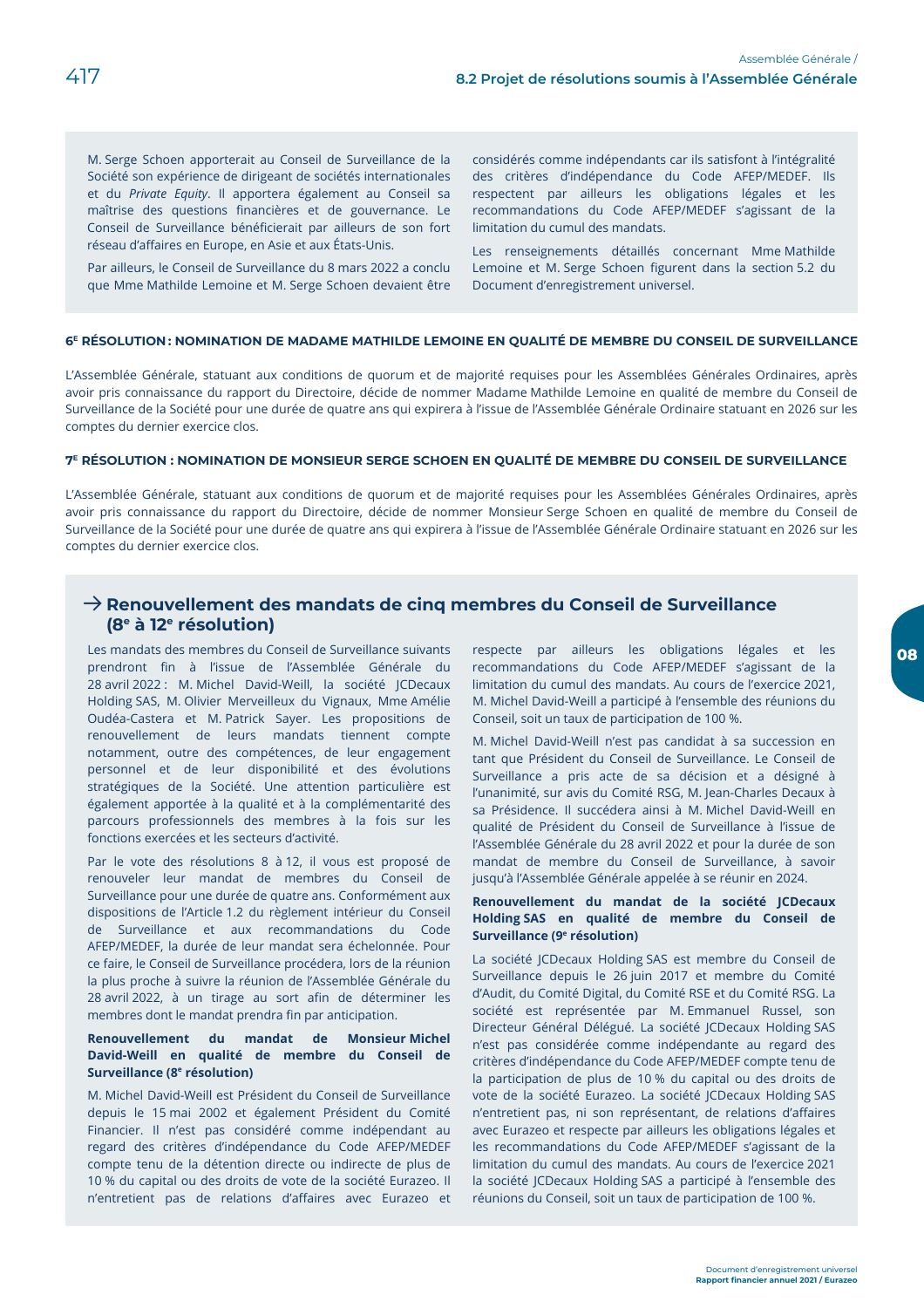#### $du$ Renouvellement mandat de **Monsieur Olivier** Merveilleux du Vignaux en qualité de membre du Conseil de Surveillance (10<sup>e</sup> résolution)

M. Olivier Merveilleux du Vignaux est Vice-Président du Conseil de Surveillance depuis le 26 juin 2017 et membre du Conseil de Surveillance depuis le 5 mai 2004. Il est membre du Comité Digital, du Comité Financier et du Comité RSG. M. Olivier Merveilleux du Vignaux est gérant de MVM Search Belgium. Il n'est pas considéré comme indépendant au regard des critères d'indépendance du Code AFEP/MEDEF compte tenu de sa participation au Conseil depuis plus de 12 ans et du lien familial avec M. Michel David-Weill. Il n'entretient pas de relations d'affaires avec Eurazeo et respecte par ailleurs les obligations légales et les recommandations du Code AFEP/MEDEF s'agissant de la limitation du cumul des mandats. Au cours de l'exercice 2021, M. Olivier Merveilleux du Vignaux a participé à l'ensemble des réunions du Conseil soit un taux de participation de 100 %.

#### Renouvellement du mandat de **Madame Amélie** Oudéa-Castera en qualité de membre du Conseil de Surveillance (11<sup>e</sup> résolution)

Mme Amélie Oudéa-Castera est membre du Conseil de Surveillance depuis le 25 avril 2018 et également Présidente du Comité Digital. Elle est Directrice Générale de la Fédération Française de Tennis. Mme Amélie Oudéa-Castera est considérée comme indépendante car elle satisfait à l'intégralité des critères d'indépendance du Code AFEP/MEDEF et respecte par ailleurs les obligations légales et les recommandations du Code AFEP/MEDEF s'agissant de la limitation du cumul des mandats. Au cours de l'exercice 2021, Mme Amélie Oudéa-Castera a participé à 8 réunions du Conseil soit un taux de participation de 80 %.

#### Renouvellement du mandat de Monsieur Patrick Sayer en qualité de membre du Conseil de Surveillance (12<sup>e</sup> résolution)

M. Patrick Sayer est membre du Conseil de Surveillance depuis le 25 avril 2018 et également membre du Comité Financier. Ancien dirigeant exécutif d'Eurazeo, il est Président de la SAS Augusta. M. Patrick Sayer n'est pas considéré comme indépendant au regard des critères d'indépendance du Code AFEP/MEDEF compte tenu de son statut de mandataire social exécutif jusqu'en mars 2018. Il n'entretient pas, ni la SAS

Augusta, de relations d'affaires avec Eurazeo et respecte par ailleurs les obligations légales et les recommandations du Code AFEP/MEDEF s'agissant de la limitation du cumul des mandats. Au cours de l'exercice 2021, M. Patrick Sayer a participé à 9 réunions du Conseil, soit un taux de participation de 90 %.

Les renseignements détaillés concernant les membres dont le mandat est en renouvellement à la prochaine Assemblée Générale figurent dans la section 5.2 du Document d'enregistrement universel 2021.

#### Membres du Conseil de Surveillance sortants à l'issue de l'Assemblée Générale du 28 avril 2022

Par ailleurs le Conseil de Surveillance comprend deux membres sortants à l'issue de l'Assemblée Générale du 28 avril 2022. En effet, le Comité RSG a pris acte de la décision de Mme Anne Lalou, membre du Conseil de Surveillance depuis le 7 mai 2010, de ne pas présenter sa candidature au renouvellement de son mandat en 2022. Membre depuis douze ans du Conseil de Surveillance, elle ne répondra plus aux critères d'indépendance du Code AFEP/MEDEF. M. Georges Pauget a décidé de mettre fin à son mandat avec effet à l'issue de l'Assemblée Générale du 28 avril 2022 car il participe au Conseil de Surveillance depuis douze ans et ne répondra plus aux critères d'indépendance du Code AFEP/MEDEF. Membre du Conseil de Surveillance depuis le 7 mai 2010, son mandat arrive à échéance en 2024.

#### La représentation équilibrée des femmes et des hommes et l'indépendance des membres du Conseil de Surveillance

Sous réserve de l'approbation des résolutions relatives (i) aux nominations de Mme Mathilde Lemoine et de M. Serge Schoen, en qualité de membres indépendants du Conseil, et (ii) au renouvellement du mandat de Mme Amélie Oudéa-Castera, la parité hommes-femmes et le nombre d'indépendants seraient maintenus dans les mêmes proportions à l'issue de l'Assemblée Générale du 28 avril 2022.

La Société se conforme donc à la réglementation en vigueur avec une représentation féminine de 42 % des membres et un taux de membres indépendants égal à 50 %.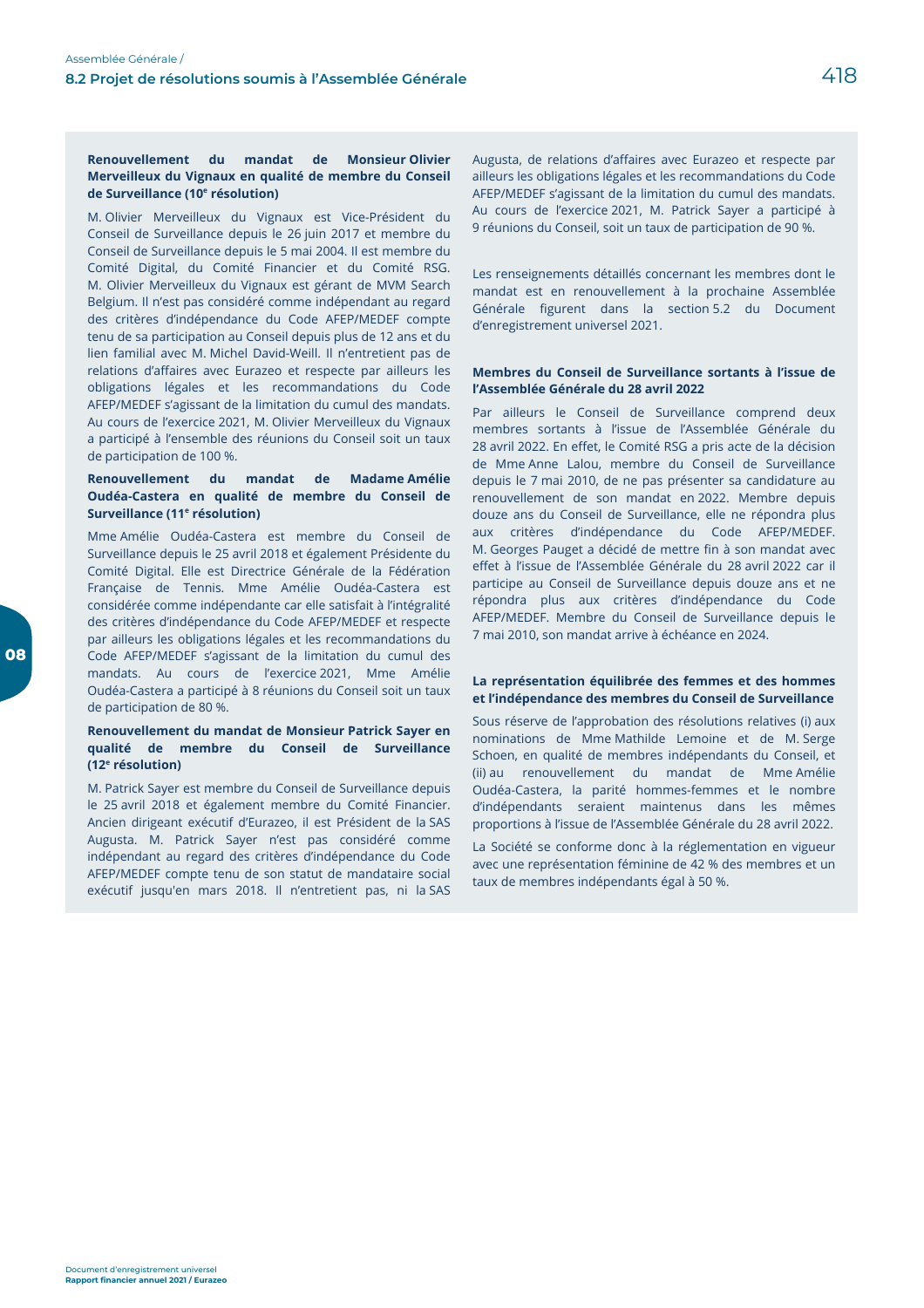#### 8<sup>E</sup> RÉSOLUTION : RENOUVELLEMENT DU MANDAT DE MONSIEUR MICHEL DAVID-WEILL EN OUALITÉ DE MEMBRE DU **CONSEIL DE SURVEILLANCE**

L'Assemblée Générale, statuant aux conditions de quorum et de majorité requises pour les Assemblées Générales Ordinaires, après avoir pris connaissance du rapport du Directoire, décide de renouveler le mandat de Monsieur Michel David-Weill en qualité de membre du Conseil de Surveillance de la Société pour une durée de quatre ans qui expirera à l'issue de l'Assemblée Générale Ordinaire statuant en 2026 sur les comptes du dernier exercice clos.

#### 9<sup>E</sup> RÉSOLUTION : RENOUVELLEMENT DU MANDAT DE LA SOCIÉTÉ JCDECAUX HOLDING SAS EN QUALITÉ DE MEMBRE DU CONSEIL DE SUDVEILLANCE

L'Assemblée Générale, statuant aux conditions de quorum et de majorité requises pour les Assemblées Générales Ordinaires, après avoir pris connaissance du rapport du Directoire, décide de renouveler le mandat de la société JCDecaux Holding SAS en qualité de membre du Conseil de Surveillance de la Société pour une durée de quatre ans qui expirera à l'issue de l'Assemblée Générale Ordinaire statuant en 2026 sur les comptes du dernier exercice clos.

#### 10<sup>E</sup> RÉSOLUTION : RENOUVELLEMENT DU MANDAT DE MONSIEUR OLIVIER MERVEILLEUX DU VIGNAUX EN QUALITÉ DE **VICE-PRÉSIDENT DU CONSEIL DE SURVEILLANCE**

L'Assemblée Générale, statuant aux conditions de quorum et de majorité requises pour les Assemblées Générales Ordinaires, après avoir pris connaissance du rapport du Directoire, décide de renouveler le mandat de Monsieur Olivier Merveilleux du Vignaux en qualité de membre du Conseil de Surveillance de la Société pour une durée de quatre ans qui expirera à l'issue de l'Assemblée Générale Ordinaire statuant en 2026 sur les comptes du dernier exercice clos.

#### 11<sup>E</sup> RÉSOLUTION : RENOUVELLEMENT DU MANDAT DE MADAME AMÉLIE OUDÉA-CASTERA EN QUALITÉ DE MEMBRE DU **CONSEIL DE SURVEILLANCE**

L'Assemblée Générale, statuant aux conditions de quorum et de majorité requises pour les Assemblées Générales Ordinaires, après avoir pris connaissance du rapport du Directoire, décide de renouveler le mandat de Madame Amélie Oudéa-Castera en qualité de membre du Conseil de Surveillance de la Société pour une durée de quatre ans qui expirera à l'issue de l'Assemblée Générale Ordinaire statuant en 2026 sur les comptes du dernier exercice clos.

#### 12<sup>E</sup> RÉSOLUTION : RENOUVELLEMENT DU MANDAT DE MONSIEUR PATRICK SAYER EN QUALITÉ DE MEMBRE DU CONSEIL **DE SURVEILLANCE**

L'Assemblée Générale, statuant aux conditions de quorum et de majorité requises pour les Assemblées Générales Ordinaires, après avoir pris connaissance du rapport du Directoire, décide de renouveler le mandat de Monsieur Patrick Sayer en qualité de membre du Conseil de Surveillance de la Société pour une durée de quatre ans qui expirera à l'issue de l'Assemblée Générale Ordinaire statuant en 2026 sur les comptes du dernier exercice clos.

## $\rightarrow$  Renouvellement des mandats des Censeurs (13<sup>e</sup> et 14<sup>e</sup> résolutions)

Les statuts de la Société prévoient la présence de censeurs au Conseil de Surveillance. Leur mandat est d'une durée maximale de quatre ans. Les censeurs participent avec voix consultative aux réunions du Conseil de Surveillance et ont accès à l'information soumise au Conseil de Surveillance à l'instar des membres du Conseil de Surveillance. Depuis l'Assemblée Générale du 25 avril 2018, le Conseil de Surveillance comprend deux censeurs : M. Jean-Pierre Richardson et M. Robert Agostinelli.

#### Renouvellement du mandat de Monsieur Robert Agostinelli en qualité de censeur (13<sup>e</sup> résolution)

M. Robert Agostinelli est Censeur depuis le 25 avril 2018 et également membre du Comité Financier. Il est Co-Fondateur et Managing Director de Rhône Group. Au cours de l'exercice 2021,

il a participé à 9 réunions du Conseil soit un taux de participation de 90 %.

#### Renouvellement du mandat de Monsieur Jean-Pierre Richardson en qualité de censeur (14<sup>e</sup> résolution)

M. Jean-Pierre Richardson est Censeur depuis le 14 mai 2008 et également membre du Comité d'Audit. Il est Président-Directeur Général de Joliette Matériel SA. Au cours de l'exercice 2021 il a participé à 9 réunions du Conseil soit un taux de participation de 90 %.

Les renseignements détaillés concernant les deux censeurs figurent dans la section 5.2 du Document d'enregistrement universel.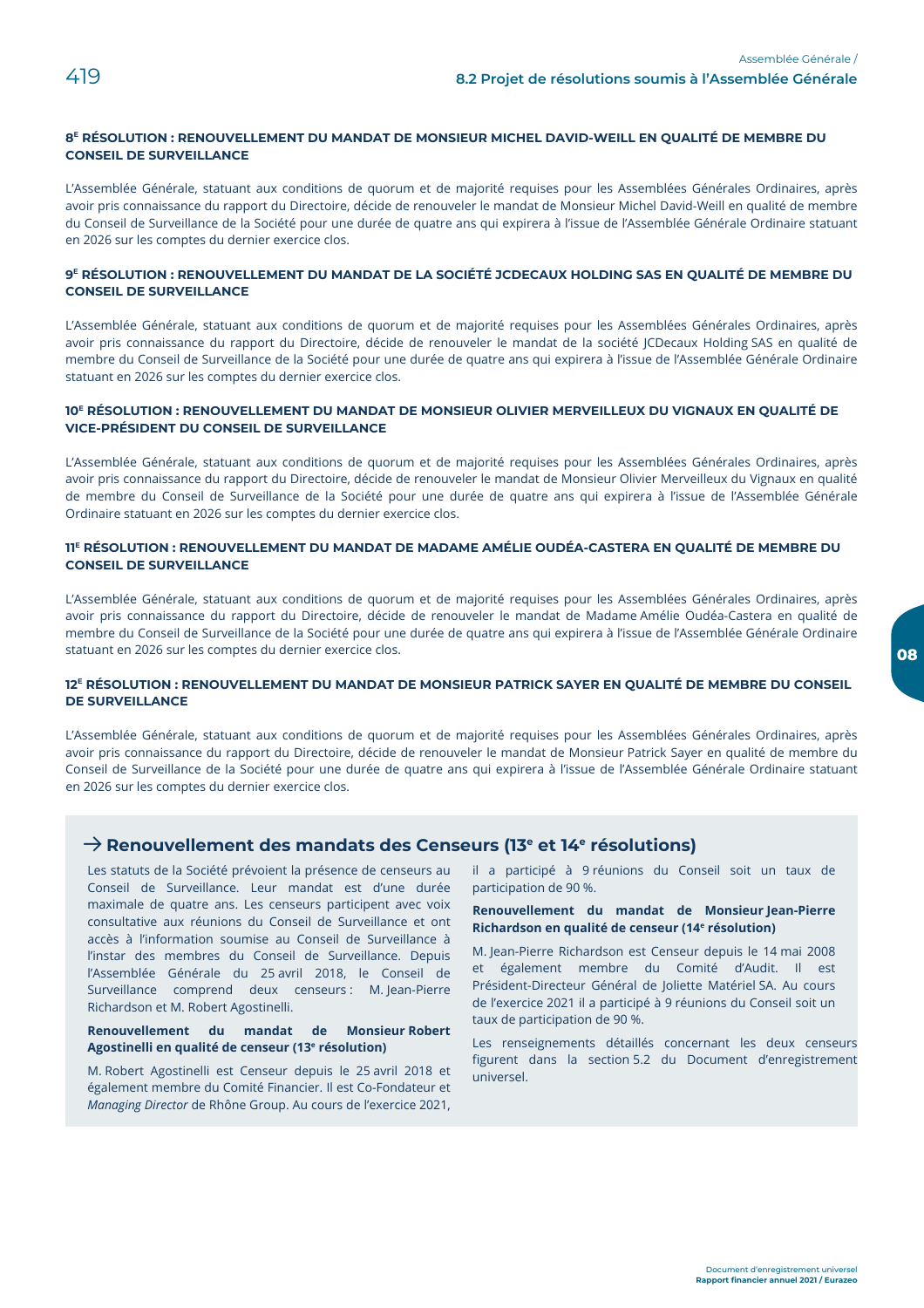#### 13<sup>E</sup> RÉSOLUTION : RENOUVELLEMENT DU MANDAT DE MONSIEUR ROBERT AGOSTINELLI EN QUALITÉ DE CENSEUR

L'Assemblée Générale, statuant aux conditions de quorum et de majorité requises pour les Assemblées Générales Ordinaires, après avoir pris connaissance du rapport du Directoire, décide de renouveler le mandat de Monsieur Robert Agostinelli en qualité de Censeur de la Société pour une durée de quatre ans qui expirera à l'issue de l'Assemblée Générale Ordinaire statuant en 2026 sur les comptes du dernier exercice clos.

#### 14<sup>E</sup> RÉSOLUTION : RENOUVELLEMENT DU MANDAT DE MONSIEUR JEAN-PIERRE RICHARDSON EN QUALITÉ DE CENSEUR

L'Assemblée Générale, statuant aux conditions de quorum et de majorité requises pour les Assemblées Générales Ordinaires, après avoir pris connaissance du rapport du Directoire, décide de renouveler le mandat de Monsieur Jean-Pierre Richardson en qualité de Censeur de la Société pour une durée de quatre ans qui expirera à l'issue de l'Assemblée Générale Ordinaire statuant en 2026 sur les comptes du dernier exercice clos.

## $\rightarrow$  Approbation de la politique de rémunération 2022 des mandataires sociaux  $(15<sup>e</sup>$  et 16<sup>e</sup> résolutions)<sup>.</sup>

En application de l'article L. 22-10-26 du Code du commerce, le Conseil de Surveillance soumet à l'approbation de l'Assemblée Générale la politique de rémunération des membres du Conseil de Surveillance et du Directoire.

Le Conseil de Surveillance a arrêté le 8 mars 2022, sur proposition du Comité RSG, la politique de rémunération des membres du Directoire et des membres du Conseil de Surveillance qui fera l'objet d'un vote lors de l'Assemblée Générale 28 avril 2022.

Les principes encadrant la politique de rémunération des membres du Conseil de Surveillance n'ont pas été modifiés.

La politique de rémunération des membres du Directoire d'Eurazeo est déterminée par le Conseil de Surveillance sur proposition du Comité RSG en prenant en compte les principes énoncés par le code AFEP/MEDEF : exhaustivité, équilibre entre les éléments de rémunération, comparabilité, cohérence, intelligibilité des règles et mesures. La structure de la rémunération des membres du Directoire d'Eurazeo comprend une rémunération fixe, une rémunération variable annuelle, une rémunération de long terme (attribution d'option d'achat d'actions et/ou d'actions de performance), pour certains d'entre eux, un dispositif de retraite supplémentaire à prestations définies et d'autres avantages accessoires liés à leur fonction.

Dans le cadre du nouveau mandat du Directoire, le Comité RSG a procédé à la révision de la politique de rémunération des membres du Directoire. Une étude de benchmarks a été

confiée aux cabinets Willis Towers Watson (SBF120 et Private Equity coté) et Russell Reynolds (Private Equity coté et non coté). Ces travaux ont mis en exergue une grande diversité dans la structure de la rémunération entre les acteurs européens et américains, les acteurs cotés et non cotés. Au terme de ces travaux, le Comité RSG a proposé un certain nombre de modifications en conformité avec les recommandations du Code AFEP/MEDEF et les meilleures pratiques et notamment : (i) l'évolution de la rémunération fixe, (ii) l'identification d'objectifs qualitatifs directement en lien avec la stratégie et davantage quantifiables pour la rémunération variable, (iii) la révision des règles relatives aux conditions de maintien des rémunérations long terme en cas de départ en cours de vesting, (iv) l'encadrement de l'indemnité d'expatriation et (v) l'introduction d'un nouveau seuil pour l'appréciation de la condition de performance pour le calcul de l'indemnité de départ. (Cf. section 5.8 "Rémunérations et avantages de toute nature aux mandataires sociaux")

Les éléments sont présentés dans le rapport sur le gouvernement d'entreprise prévu par l'article précité et figurant au chapitre 5, sous-section 5.8.1.3 du Document d'enregistrement universel 2021.

En application de l'article L. 22-10-34 du Code de commerce, les montants résultants de la mise en œuvre de ces principes et critères seront soumis à l'approbation des actionnaires lors de l'Assemblée Générale statuant sur les comptes de l'exercice  $2022$ 

#### 15<sup>E</sup> RÉSOLUTION: APPROBATION DE LA POLITIQUE DE RÉMUNÉRATION DES MEMBRES DU CONSEIL DE SURVEILLANCE

L'Assemblée Générale, statuant aux conditions de quorum et de majorité requises pour les Assemblées Générales Ordinaires, après avoir pris connaissance du rapport sur le gouvernement d'entreprise, approuve en application de l'article L. 22-10-26 du Code de commerce la politique de rémunération des membres du Conseil de Surveillance telle que présentée à l'Assemblée Générale dans le rapport précité (chapitre 5, sous-section 5.8.1.2 du Document d'enregistrement universel 2021).

#### 16<sup>E</sup> RÉSOLUTION : APPROBATION DE LA POLITIQUE DE RÉMUNÉRATION DES MEMBRES DU DIRECTOIRE

L'Assemblée Générale, statuant aux conditions de quorum et de majorité requises pour les Assemblées Générales Ordinaires, après avoir pris connaissance du rapport sur le gouvernement d'entreprise, approuve en application de l'article L. 22-10-26 du Code de commerce la politique de rémunération des membres du Directoire telle que présentée à l'Assemblée Générale dans le rapport précité (chapitre 5, sous-section 5.8.1.3 du Document d'enregistrement universel 2021).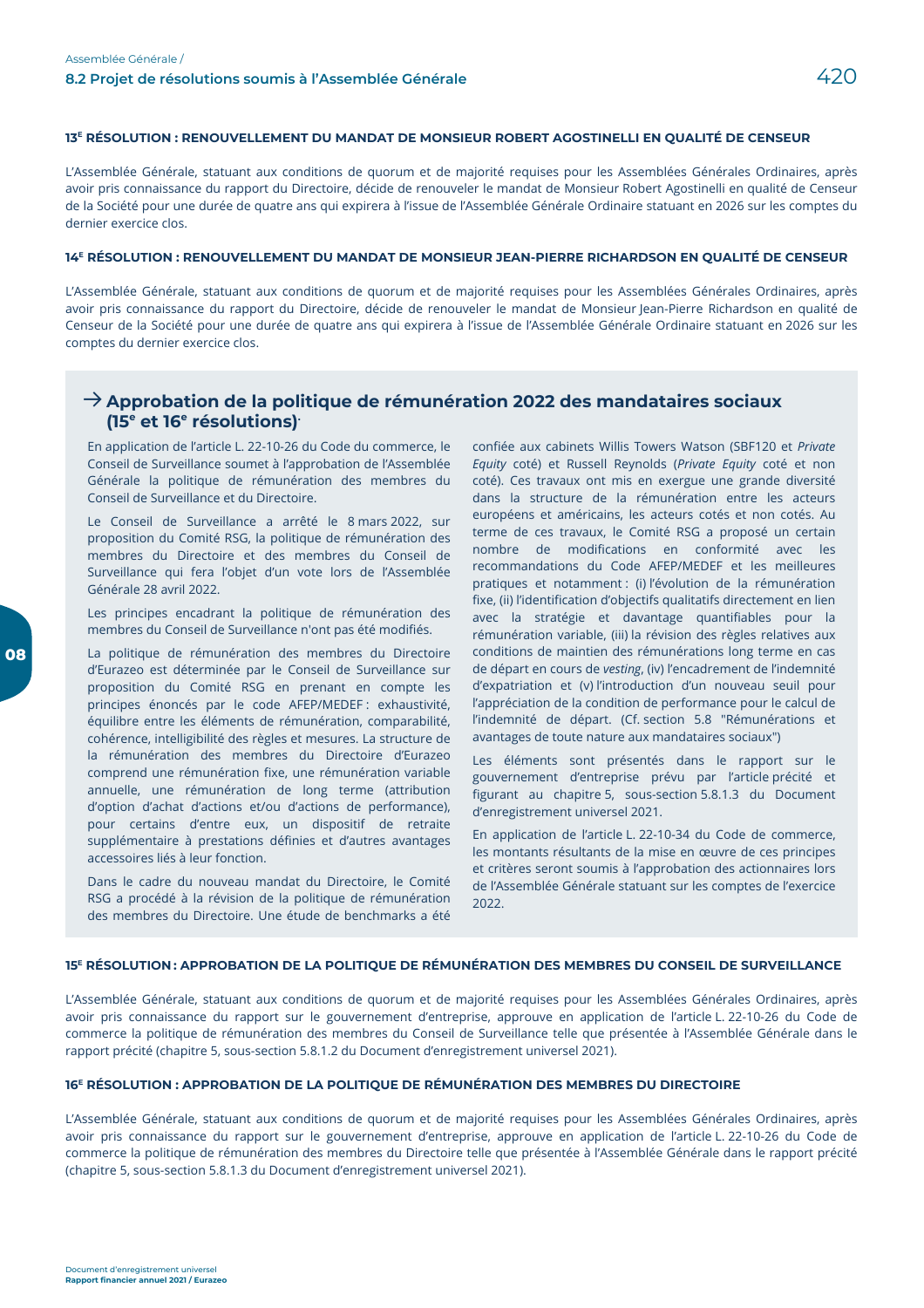## $\rightarrow$  Approbation du rapport sur les Rémunérations, présenté dans le rapport sur le gouvernement d'entreprise (17e résolution) et de la rémunération et des avantages versés au cours de l'exercice écoulé ou attribués au titre du même exercice à chaque dirigeant mandataire social de la Société (18<sup>e</sup>, 19<sup>e</sup>, 20<sup>e</sup>, 21<sup>e</sup>, 22°,23° et 24° résolutions)

En application des dispositions de l'article L. 22-10-34 l du Code de commerce, le Conseil de Surveillance soumet à l'approbation de l'Assemblée Générale un projet de résolution  $(17<sup>e</sup>)$  portant sur les informations mentionnées à l'article L. 22-10-9 I du Code de commerce relatives aux rémunérations des mandataires sociaux pour l'exercice écoulé ("Rapport sur les rémunérations").

Par le vote des 18<sup>e</sup>, 19<sup>e</sup>, 20<sup>e</sup>, 21<sup>e</sup>, 22<sup>e</sup>, 23<sup>e</sup> et 24<sup>e</sup> résolutions, il est proposé l'approbation de la rémunération totale et les avantages de toute nature versés au cours de l'exercice écoulé ou attribués au titre de l'exercice 2021 à :

- M. Michel David-Weill. Président du Conseil de Surveillance ;
- Mme Virginie Morgon, Présidente du Directoire ;
- M. Philippe Audouin, membre du Directoire ;
- M. Christophe Bavière, membre du Directoire;
- M. Marc Frappier, membre du Directoire ;
- M. Nicolas Huet, membre du Directoire ;
- M. Olivier Millet, membre du Directoire.

En conséquence, il vous est proposé d'approuver les éléments suivants:

#### Eléments de rémunération et avantages versés au cours de l'exercice 2021 ou attribués au titre du même exercice à Monsieur Michel David-Weill, Président du Conseil de Surveillance

Par le vote de la 18<sup>e</sup> résolution, il vous est proposé d'approuver les éléments de rémunération versés ou attribués au titre de l'exercice 2021 à M. Michel David-Weill, Président du Conseil de Surveillance, tels qu'ils figurent dans le Document d'enregistrement universel 2021, chapitre 5,

section 5.8.5 "Éléments de rémunération et avantages versés au cours de l'exercice 2021 ou attribués au titre du même exercice au Président du Conseil de Surveillance et à chaque membre du Directoire, soumis au vote des actionnaires".

#### Eléments de rémunération et avantages versés au cours de l'exercice 2021 ou attribués au titre du même exercice à Madame Virginie Morgon, Présidente du Directoire

Par le vote de la 19<sup>e</sup> résolution, il vous est proposé d'approuver les éléments de rémunération versés ou attribués au titre de l'exercice 2021 à Mme Virginie Morgon, Présidente du Directoire, tels qu'ils figurent dans le Document d'enregistrement universel 2021, chapitre 5, section 5.8.5 "Éléments de rémunération et avantages versés au cours de l'exercice 2021 ou attribués au titre du même exercice au Président du Conseil de Surveillance et à chaque membre du Directoire, soumis au vote des actionnaires".

Eléments de rémunération et avantages versés au cours de l'exercice 2021 ou attribués au titre du même exercice à Messieurs Philippe Audouin, Christophe Bavière et Marc Frappier, Nicolas Huet, Olivier Millet, membres du Directoire

Par le vote des 20<sup>e</sup>, 21<sup>e</sup>, 22<sup>e</sup>, 23<sup>e</sup> et 24<sup>e</sup> résolutions, il vous est proposé d'approuver les éléments de rémunération versés ou attribués au titre de l'exercice 2021 à MM. Philippe Audouin, Christophe Bavière, Marc Frappier, Nicolas Huet et Olivier Millet, membres du Directoire, tels qu'ils figurent dans le Document d'enregistrement universel 2021, chapitre 5, section 5.8.5 "Éléments de rémunération et avantages versés au cours de l'exercice 2021 ou attribués au titre du même exercice au Président du Conseil de Surveillance et à chaque membre du Directoire, soumis au vote des actionnaires".

#### 17<sup>E</sup> RÉSOLUTION: APPROBATION DES INFORMATIONS RELATIVES À LA RÉMUNÉRATION DES MANDATAIRES SOCIAUX MENTIONNÉES AU I DE L'ARTICLE L. 22-10-9 DU CODE DE COMMERCE TELLES QUE PRÉSENTÉES DANS LE RAPPORT SUR LE GOUVERNEMENT D'ENTREPRISE

En application de l'article L. 22-10-34 I du Code de commerce, l'Assemblée Générale, statuant aux conditions de quorum et de majorité requises pour les Assemblées Générales Ordinaires, approuve les informations mentionnées au I de l'article L. 22-10-9 telles que présentées dans le rapport sur le gouvernement d'entreprise de la Société.

#### 18<sup>E</sup> RÉSOLUTION : APPROBATION DES ÉLÉMENTS DE RÉMUNÉRATION ET AVANTAGES VERSÉS AU COURS DE L'EXERCICE 2021 OU ATTRIBUÉS AU TITRE DU MÊME EXERCICE À MONSIEUR MICHEL DAVID-WEILL, PRÉSIDENT DU CONSEIL DE **SURVEILLANCE**

En application de l'article L. 22-10-34 II du Code de commerce, l'Assemblée Générale, statuant aux conditions de quorum et de majorité requises pour les Assemblées Générales Ordinaires, approuve les éléments fixes, variables et exceptionnels composant la rémunération totale et les avantages de toute nature versés ou attribués au titre de l'exercice clos le 31 décembre 2021 à Monsieur Michel David-Weill, tels que présentés dans le rapport sur le gouvernement d'entreprise de la Société.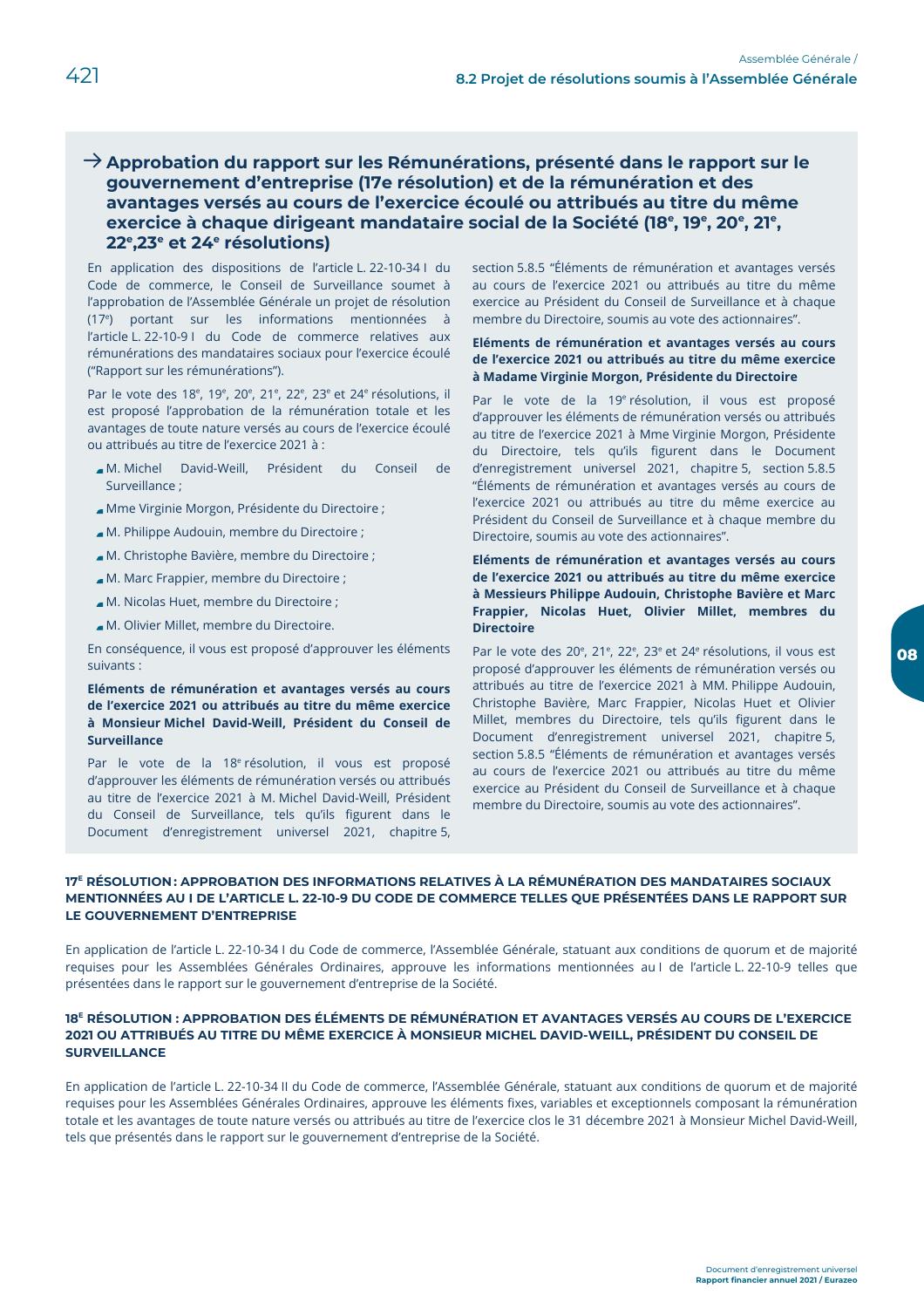#### 19<sup>E</sup> RÉSOLUTION : APPROBATION DES ÉLÉMENTS DE RÉMUNÉRATION ET AVANTAGES VERSÉS AU COURS DE L'EXERCICE 2021 OU ATTRIBUÉS AU TITRE DU MÊME EXERCICE À MADAME VIRGINIE MORGON, PRÉSIDENTE DU DIRECTOIRE

En application de l'article L. 22-10-34 II du Code de commerce, l'Assemblée Générale, statuant aux conditions de quorum et de majorité requises pour les Assemblées Générales Ordinaires, approuve les éléments fixes, variables et exceptionnels composant la rémunération totale et les avantages de toute nature versés ou attribués au titre de l'exercice clos le 31 décembre 2021 à Madame Virginie Morgon, tels que présentés dans le rapport sur le gouvernement d'entreprise de la Société.

#### 20<sup>E</sup> RÉSOLUTION : APPROBATION DES ÉLÉMENTS DE RÉMUNÉRATION ET AVANTAGES VERSÉS AU COURS DE L'EXERCICE 2021 OU ATTRIBUÉS AU TITRE DU MÊME EXERCICE À MONSIEUR PHILIPPE AUDOUIN. MEMBRE DU DIRECTOIRE

En application de l'article L. 22-10-34 II du Code de commerce, l'Assemblée Générale, statuant aux conditions de quorum et de majorité requises pour les Assemblées Générales Ordinaires, approuve les éléments fixes, variables et exceptionnels composant la rémunération totale et les avantages de toute nature versés ou attribués au titre de l'exercice clos le 31 décembre 2021 à Monsieur Philippe Audouin, tels que présentés dans le rapport sur le gouvernement d'entreprise de la Société.

#### 21<sup>E</sup> RÉSOLUTION : APPROBATION DES ÉLÉMENTS DE RÉMUNÉRATION ET AVANTAGES VERSÉS AU COURS DE L'EXERCICE 2021 OU ATTRIBUÉS AU TITRE DU MÊME EXERCICE À MONSIEUR CHRISTOPHE BAVIÈRE, MEMBRE DU DIRECTOIRE

En application de l'article L. 22-10-34 II du Code de commerce, l'Assemblée Générale, statuant aux conditions de quorum et de majorité requises pour les Assemblées Générales Ordinaires, approuve les éléments fixes, variables et exceptionnels composant la rémunération totale et les avantages de toute nature versés ou attribués au titre de l'exercice clos le 31 décembre 2021 à Monsieur Christophe Bavière, tels que présentés dans le rapport sur le gouvernement d'entreprise de la Société.

#### 22<sup>E</sup> RÉSOLUTION : APPROBATION DES ÉLÉMENTS DE RÉMUNÉRATION ET AVANTAGES VERSÉS AU COURS DE L'EXERCICE 2021 OU ATTRIBUÉS AU TITRE DU MÊME EXERCICE À MONSIEUR MARC FRAPPIER, MEMBRE DU DIRECTOIRE

En application de l'article L. 22-10-34 II du Code de commerce, l'Assemblée Générale, statuant aux conditions de quorum et de majorité requises pour les Assemblées Générales Ordinaires, approuve les éléments fixes, variables et exceptionnels composant la rémunération totale et les avantages de toute nature versés ou attribués au titre de l'exercice clos le 31 décembre 2021 à Monsieur Marc Frappier, tels que présentés dans le rapport sur le gouvernement d'entreprise de la Société.

#### 23<sup>E</sup> RÉSOLUTION : APPROBATION DES ÉLÉMENTS DE RÉMUNÉRATION ET AVANTAGES VERSÉS AU COURS DE L'EXERCICE 2021 OU ATTRIBUÉS AU TITRE DU MÊME EXERCICE À MONSIEUR NICOLAS HUET, MEMBRE DU DIRECTOIRE

En application de l'article L. 22-10-34 II du Code de commerce, l'Assemblée Générale, statuant aux conditions de quorum et de majorité requises pour les Assemblées Générales Ordinaires, approuve les éléments fixes, variables et exceptionnels composant la rémunération totale et les avantages de toute nature versés ou attribués au titre de l'exercice clos le 31 décembre 2021 à Monsieur Nicolas Huet, tels que présentés dans le rapport sur le gouvernement d'entreprise de la Société.

#### 24<sup>E</sup> RÉSOLUTION : APPROBATION DES ÉLÉMENTS DE RÉMUNÉRATION ET AVANTAGES VERSÉS AU COURS DE L'EXERCICE 2021 OU ATTRIBUÉS AU TITRE DU MÊME EXERCICE À MONSIEUR OLIVIER MILLET, MEMBRE DU DIRECTOIRE

En application de l'article L. 22-10-34 du Code de commerce, l'Assemblée Générale, statuant aux conditions de guorum et de majorité requises pour les Assemblées Générales Ordinaires, approuve les éléments fixes, variables et exceptionnels composant la rémunération totale et les avantages de toute nature versés ou attribués au titre de l'exercice clos le 31 décembre 2021 à Monsieur Olivier Millet, tels que présentés dans le rapport sur le gouvernement d'entreprise de la Société.

## $\rightarrow$  Autorisation d'un programme de rachat par la Société de ses propres actions (25<sup>e</sup> résolution)

L'autorisation, accordée par l'Assemblée Générale du 28 avril 2021 au Directoire d'opérer sur les titres de la Société, arrive à échéance le 27 octobre 2022 Nous vous proposons dans la 25<sup>e</sup> résolution, d'autoriser à nouveau le Directoire, pour une durée de 18 mois, à intervenir sur les actions de la Société à un prix maximum d'achat de 150 euros par action (vs. 100 euros par action en 2021). Cette autorisation permettrait au Directoire d'acquérir un nombre d'actions en vue notamment de :

**1.** l'annulation des actions :

- 2. l'animation du marché du titre dans le cadre d'un contrat de liquidité conformément à la pratique de marché admise par l'Autorité des Marchés Financiers;
- 3. l'attribution ou l'allocation d'actions au profit de salariés et mandataires sociaux de la Société et/ou des sociétés qui lui sont liées ou lui seront liées dans les conditions définies par les dispositions légales applicables, notamment au titre de l'exercice d'options d'achat d'actions, de l'attribution gratuite d'actions ou de la participation aux fruits de l'expansion de l'entreprise ;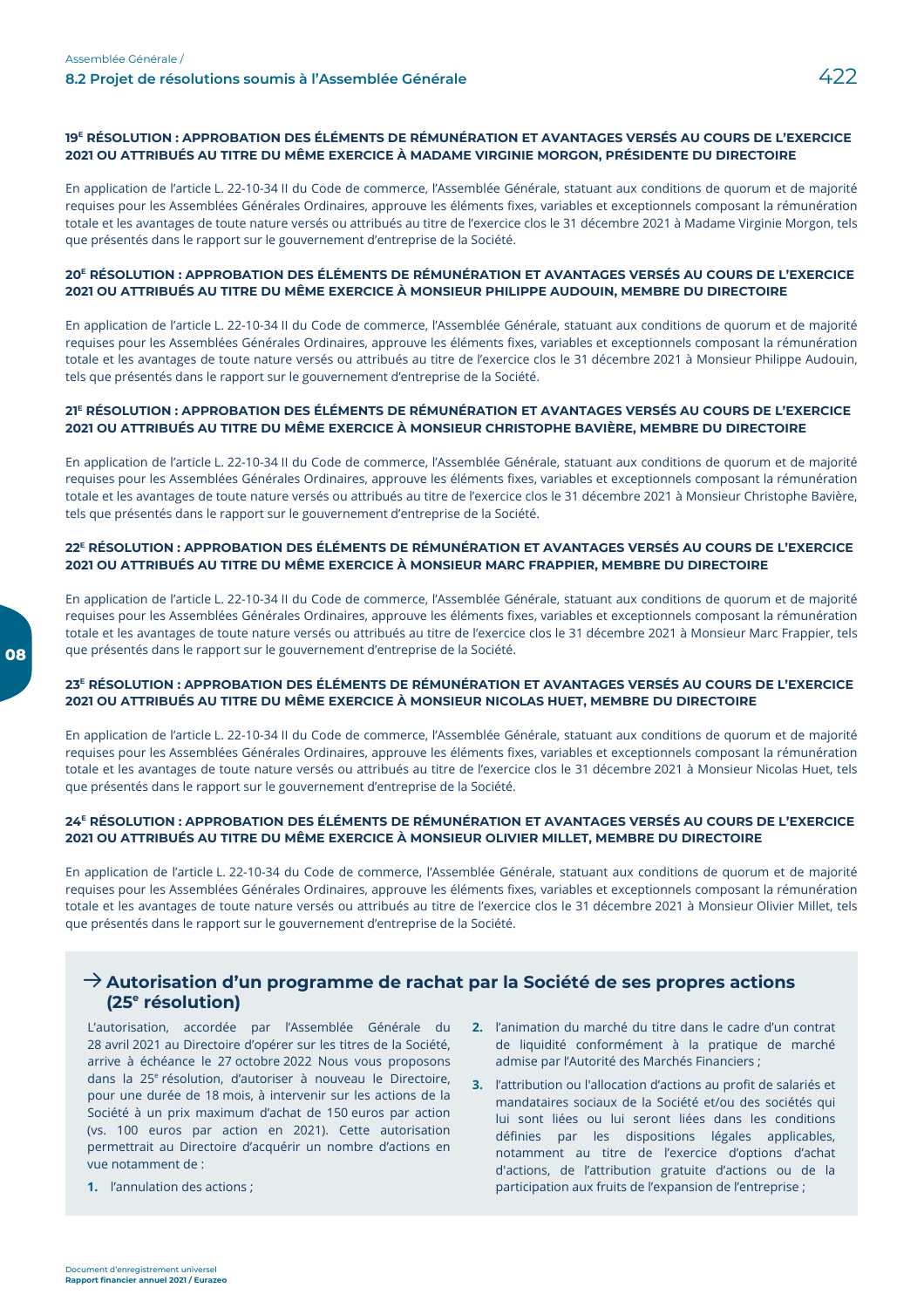- 4. la remise ou l'échange d'actions lors de l'exercice de droits attachés à des titres de créance donnant droit, de quelconque manière, à l'attribution d'actions de la Société ;
- 5. toute autre pratique qui viendrait à être admise ou reconnue par la réglementation ou par l'Autorité des Marchés Financiers ou tout autre objectif qui serait conforme à la réglementation en vigueur.

La Société pourra également utiliser la présente autorisation en vue de la conservation ou de la remise ultérieure à l'échange ou en paiement dans le cadre d'opérations éventuelles de croissance externe.

Ces opérations ne pourront pas être effectuées en période d'offre publique. En période d'offre publique, elles ne pourront être réalisées qu'afin de permettre à la Société de respecter ses engagements antérieurs ou si les opérations de rachat sont réalisées dans le cadre de la poursuite d'un mandat d'acquisition de titres indépendant en vigueur.

Il est rappelé qu'au 31 décembre 2021, la Société détient directement 2 476 801 actions représentant 3,13 % de son capital. Conformément à la loi et aux règlements en vigueur, ces actions sont privées de droit au dividende et de droit de vote.

Sur ces 2 476 801 actions, 29 351 actions sont issues des achats réalisés dans le cadre du contrat de liquidité et 2 447 450 sont affectées à l'attribution aux bénéficiaires d'options d'achat d'actions ou à l'attribution gratuite d'actions au profit des salariés ou mandataires sociaux de la Société et/ou de ses filiales

L'autorisation de rachat conférée au Directoire dans le cadre du programme de rachat porte sur un maximum de 10 % du capital à la date de réalisation de ces achats tel que calculé conformément aux dispositions législatives et réglementaires applicables (5 % pour les opérations de croissance externe), étant toutefois précisé que le nombre maximal d'actions détenues après ces achats ne pourra excéder 10 % du capital. Sur la base du capital au 31 décembre 2021, ce maximum serait de 7 922 452 actions.

### 25<sup>E</sup> RÉSOLUTION: AUTORISATION D'UN PROGRAMME DE RACHAT PAR LA SOCIÉTÉ DE SES PROPRES ACTIONS

L'Assemblée Générale, statuant aux conditions de quorum et de majorité requises pour les Assemblées Générales Ordinaires, après avoir pris connaissance du rapport du Directoire, conformément aux dispositions de l'article L. 22-10-62 du Code de commerce et du règlement sur les abus de marché (règlement n° 596/2014/UE):

- met fin, avec effet immédiat, pour sa partie non utilisée, à l'autorisation donnée par l'Assemblée Générale Mixte du 28 avril 2021 par le vote de sa 14<sup>e</sup> résolution, au Directoire d'acheter des actions de la Société ;
- autorise le Directoire à opérer sur les actions de la Société dans la limite d'un nombre d'actions représentant 10 % du capital social à la date de réalisation de ces achats tel que calculé conformément aux dispositions législatives et réglementaires applicables, étant toutefois précisé que le nombre maximal d'actions détenues après ces achats ne pourra excéder 10 % du capital.

Le prix maximum d'achat par action est fixé à 150 euros (hors frais d'acquisition), soit un montant maximum global affecté au programme de rachat d'actions de 1 188 367 800 euros sur la base d'un nombre total de 79 224 529 actions composant le capital au 31 décembre 2021. Toutefois, il est précisé qu'en cas d'opération sur le capital, notamment par incorporation de réserves et attribution gratuite d'actions, division ou regroupement des actions, le prix indiqué ci-dessus sera ajusté en conséquence.

L'acquisition, la cession ou le transfert de ces actions pourra être effectué par tous moyens, en une ou plusieurs fois, notamment sur le marché ou de gré à gré, y compris par acquisition ou cession de blocs, offres publiques, par le recours à des instruments financiers dérivés ou à des bons ou valeurs mobilières donnant droit à des actions de la Société, ou par la mise en place de stratégies optionnelles, dans les conditions prévues par les autorités de marché et dans le respect de la réglementation applicable.

La Société pourra utiliser la présente autorisation en vue des affectations suivantes, dans le respect des textes susvisés et des pratiques de marché admises par l'Autorité des Marchés Financiers ·

- annulation en vertu d'une autorisation d'annulation conférée au Directoire par l'Assemblée Générale Extraordinaire ;
- animation du marché du titre dans le cadre d'un contrat de liquidité conformément à la pratique de marché admise par l'Autorité des Marchés Financiers;
- attribution ou allocation d'actions au profit de salariés et mandataires sociaux de la Société et/ou des sociétés qui lui sont liées ou lui seront liées dans les conditions définies par les dispositions légales applicables, notamment au titre de l'exercice d'options d'achat d'actions, de l'attribution gratuite d'actions ou de la participation aux fruits de l'expansion de l'entreprise ;
- remise ou échange d'actions lors de l'exercice de droits attachés à des titres de créance donnant droit, de quelconque manière, à l'attribution d'actions de la Société ;
- toute autre pratique qui viendrait à être admise ou reconnue par la réglementation ou par l'Autorité des Marchés Financiers ou tout autre objectif qui serait conforme à la réglementation en vigueur.

La Société pourra également utiliser la présente autorisation en vue de la conservation ou de la remise ultérieure à l'échange ou en paiement dans le cadre d'opérations éventuelles de croissance externe. Conformément à l'article L. 22-10-62 du Code de commerce, le nombre d'actions acquises par la Société en vue de leur conservation et de leur remise ultérieure en paiement ou en échange dans le cadre d'une opération de croissance externe ne peut excéder 5 % de son capital.

Cette autorisation est donnée pour une durée de 18 mois à compter de la présente Assemblée Générale.

Les opérations d'achat, vente ou transfert d'actions de la Société pourront intervenir à tout moment dans le respect des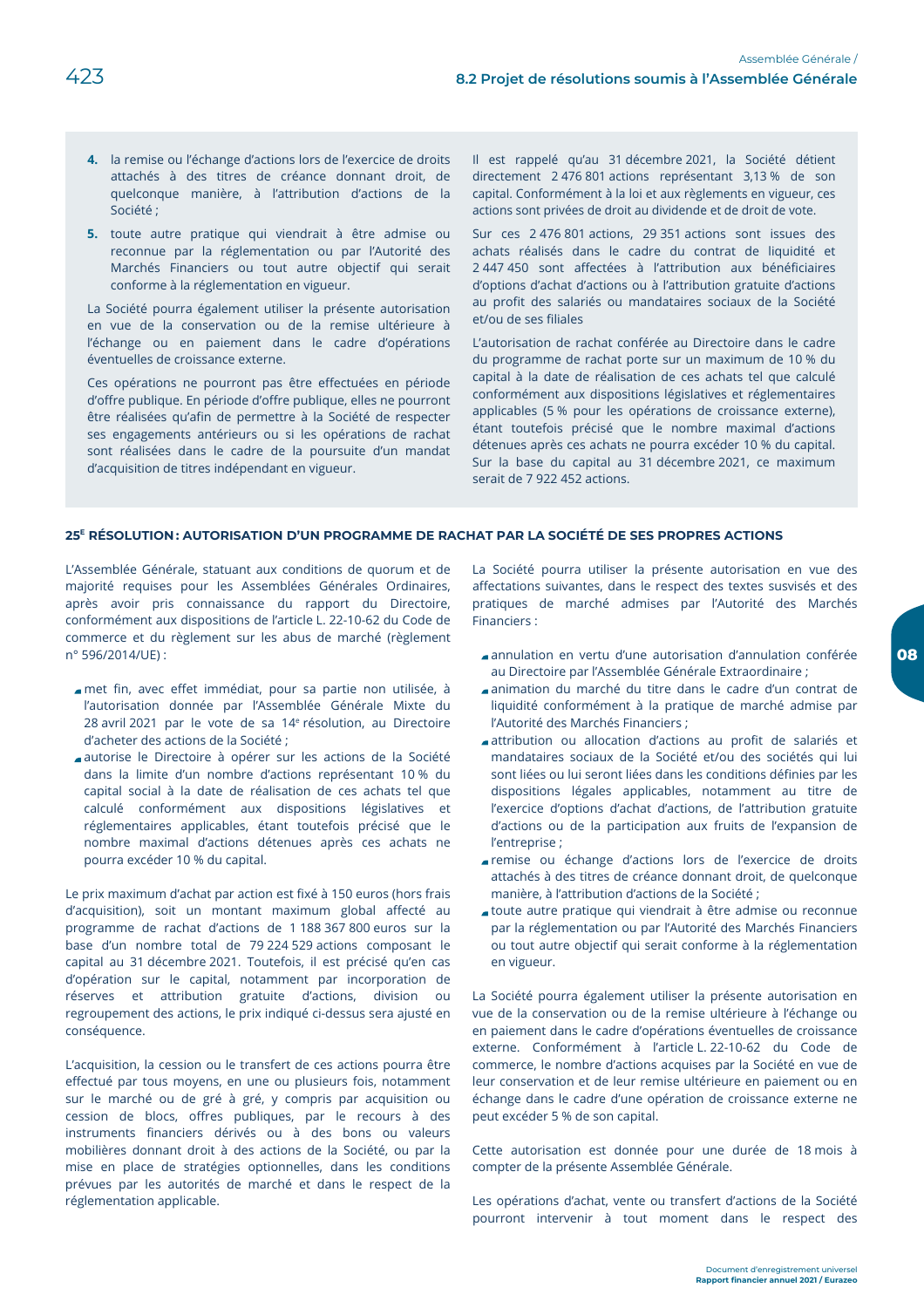dispositions légales et réglementaires sauf en période d'offre publique. En période d'offre publique, ces opérations ne pourront être réalisées qu'afin de permettre à la Société de respecter ses engagements antérieurs ou si les opérations de rachat sont réalisées dans le cadre de la poursuite d'un mandat d'acquisition de titres indépendant en vigueur.

La Société devra informer, conformément à la réglementation en vigueur, l'Autorité des Marchés Financiers des achats, cessions, transferts réalisés et plus généralement procéder à toutes formalités et déclarations nécessaires.

#### La Société devra informer, conformément à la réglementation en vigueur, l'Assemblée Générale, des opérations réalisées en vertu de la présente autorisation.

L'Assemblée Générale donne tous pouvoirs au Directoire, avec faculté de subdélégation, pour décider la mise en œuvre de la présente autorisation et en fixer les modalités, notamment pour ajuster le prix d'achat susvisé en cas d'opérations modifiant les capitaux propres, le capital social ou la valeur nominale des actions, passer tous ordres en Bourse, conclure tous accords, effectuer toutes déclarations et formalités et généralement faire le nécessaire

# **ENESOLUTIONS EXTRAORDINAIRES**

Le Conseil de Surveillance propose de renouveler l'ensemble des délégations financières approuvées lors de l'Assemblée Générale du 30 avril 2020, pour une période de 26 mois, en maintenant notamment le cadre des augmentations de capital dans les limites et conditions suivantes :

- i) les autorisations d'augmentations de capital avec et sans droit préférentiel de souscription ne représentent pas, respectivement, plus de 50 % et 10 % du capital social qui s'élève à 241 634 825,21 euros au 31 décembre 2021 ; le plafond global des augmentations de capital avec droit préférentiel de souscription est porté d'un montant nominal maximal de 110 millions d'euros à un montant de 120 millions d'euros, soit à titre indicatif 49,7 % du capital social au 31 décembre 2021, sur lequel s'impute le plafond pour les augmentations de capital sans droit préférentiel de souscription d'un montant nominal de 24 millions d'euros, soit à titre indicatif 10 % du capital social au 31 décembre 2021 ;
- ii) le plafond des émissions de titres de créances est inchangé, soit un montant nominal d'un milliard d'euros ;
- iii) le maintien du principe de neutralité des organes de surveillance en période d'offre publique visant les titres de la Société; le Directoire ne pourra, sauf autorisation préalable par l'Assemblée Générale, faire usage de la délégation de compétence faisant l'objet de la résolution concernée pendant toute période d'offre publique visant les titres d'Eurazeo, soit à compter du dépôt de l'offre par un tiers et jusqu'à la fin de la période de l'offre.

Délégation de compétence donnée au Directoire, à l'effet d'augmenter le capital social par incorporation de réserves, de bénéfices ou de primes d'émission, de fusion ou d'apport

Nous vous proposons, par le vote de la 26<sup>e</sup> résolution, de renouveler la délégation de compétence accordée au Directoire pour une durée de 26 mois, de décider d'augmenter le capital social par incorporation au capital de tout ou partie des réserves, bénéfices, ou primes d'émission, de fusion ou d'apport, par attribution gratuite d'actions, élévation de la valeur nominale des actions ou combinaison de ces deux modalités.

Cette autorisation permettrait notamment au Directoire de décider des attributions gratuites d'actions aux actionnaires, comme cela est le cas depuis plusieurs exercices. Dans ce cadre, les droits formant rompus ne seraient pas négociables. Les valeurs mobilières correspondantes seraient vendues, étant précisé que les sommes provenant de la vente seraient allouées aux titulaires des droits dans les conditions légales.

Le plafond du montant nominal des émissions au titre de la présente délégation, serait de 2000 000 000 d'euros, un montant égal à celui autorisé par l'Assemblée Générale 30 avril 2020, étant précisé que ce montant est distinct et autonome du plafond global prévu à la 34<sup>e</sup> résolution.

Le renouvellement de cette autorisation vise à permettre l'augmentation du capital de la Société par simple virement au compte "capital social" des réserves, bénéfices, primes ou autres sommes dont la capitalisation serait admise. Ces opérations ne modifient pas la valeur de la Société et n'affectent pas les droits des actionnaires. Elles peuvent notamment permettre d'établir une plus juste proportion entre la valeur nominale de l'action et sa valeur boursière.

À la date d'établissement du présent document, aucun montant n'a été utilisé au titre de la précédente délégation autorisée par l'Assemblée Générale 30 avril 2020, dans sa 19<sup>e</sup> résolution.

La nouvelle délégation qui vous est proposée priverait d'effet. pour sa partie non utilisée, l'autorisation conférée aux termes de la 19<sup>e</sup> résolution votée par l'Assemblée Générale du 30 avril 2020 qui viendra à expiration le 29 juin 2022.

08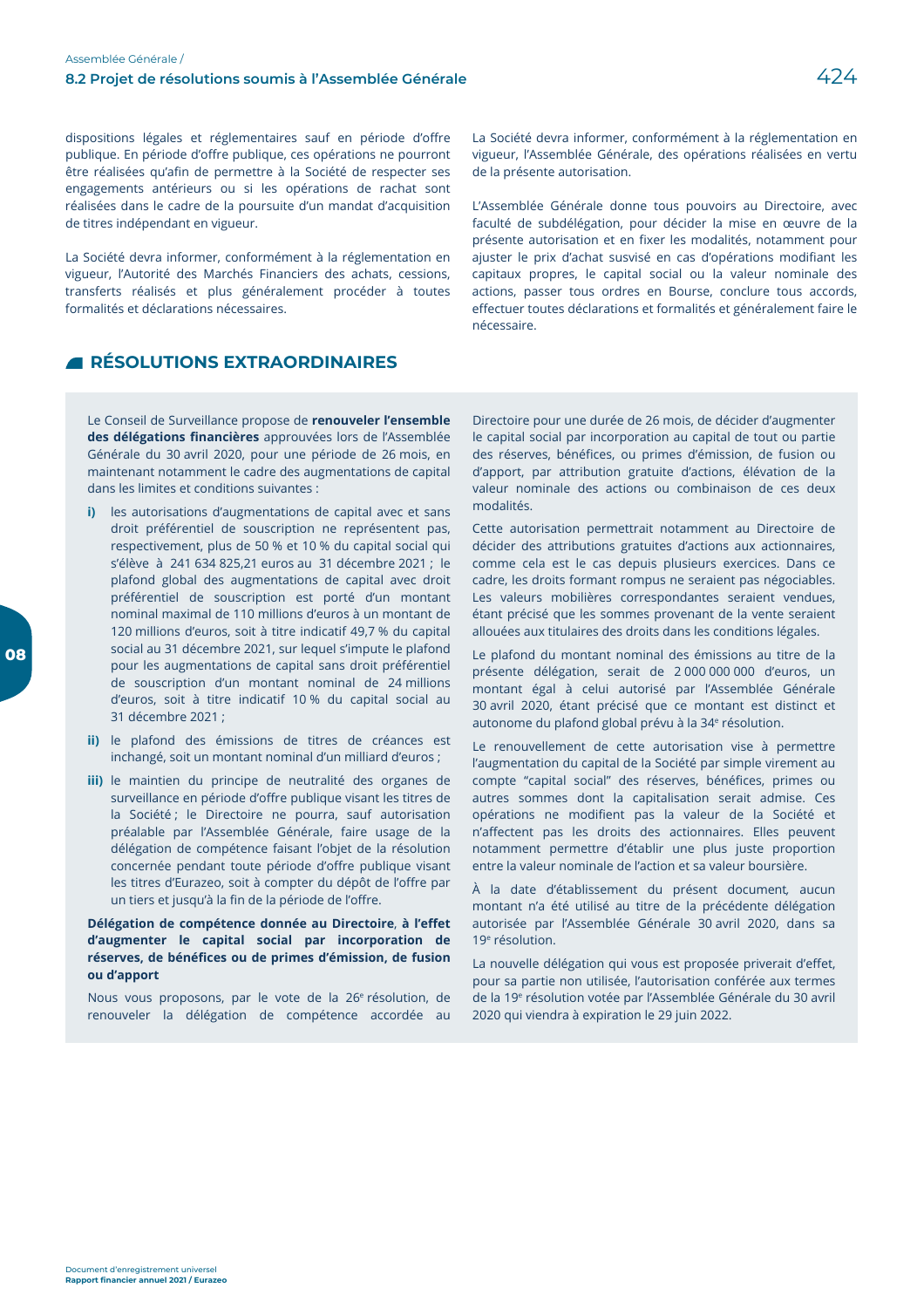### 26<sup>E</sup> RÉSOLUTION : DÉLÉGATION DE COMPÉTENCE DONNÉE AU DIRECTOIRE À L'EFFET D'AUGMENTER LE CAPITAL SOCIAL PAR INCORPORATION DE RÉSERVES, DE BÉNÉFICES OU DE PRIMES D'ÉMISSION, DE FUSION OU D'APPORT

L'Assemblée Générale, après avoir pris connaissance du rapport du Directoire et statuant aux conditions de quorum et de majorité requises pour les Assemblées Générales Ordinaires, conformément aux articles L. 225-129 à L. 225-129-6, L. 225-130, L. 22-10-49 et L. 22-10-50 du Code de commerce :

- 1. délègue au Directoire la compétence de décider d'augmenter le capital social, en une ou plusieurs fois, dans la proportion et aux époques qu'il appréciera, par incorporation successive ou simultanée de tout ou partie des réserves, bénéfices ou primes d'émission, de fusion ou d'apport ou toutes autres sommes dont la capitalisation serait permise, sous forme d'émission d'actions ordinaires nouvelles ou d'élévation de la valeur nominale des actions ordinaires existantes ou de la combinaison de ces modalités :
- 2. décide que le montant nominal maximal des émissions qui pourraient être décidées immédiatement ou à termes par le Directoire en vertu de la présente délégation est fixé à 2 000 000 000 euros, étant précisé que ce plafond est (i) distinct et autonome du plafond prévu à la 34<sup>e</sup> résolution, et (ii) ne tient pas compte du nominal des actions ordinaires de la Société à émettre, le cas échéant, au titre des ajustements effectués pour préserver les droits des porteurs de valeurs mobilières émises sur le fondement de la présente délégation conformément aux dispositions légales ou réglementaires et, le cas échéant, aux stipulations contractuelles applicables ;
- 3. décide que la présente délégation, qui prive d'effet à compter de ce jour et pour la partie non utilisée l'autorisation conférée aux termes de la 19<sup>e</sup> résolution votée par l'Assemblée Générale Mixte du 30 avril 2020 est valable pour une durée de 26 mois à compter de la présente Assemblée Générale ;
- 4. décide que le Directoire aura tous pouvoirs, avec faculté de subdélégation à son Président ou à l'un de ses membres dans les conditions fixées par la loi et les statuts, pour mettre en œuvre la présente délégation et notamment pour :
	- · fixer le montant et la nature des sommes à incorporer au capital.
	- · fixer le nombre d'actions à émettre et/ou le montant dont le nominal des actions composant le capital social sera augmenté, · arrêter la date, même rétroactive, à compter de laquelle les actions nouvelles porteront jouissance et/ou celle à laquelle l'élévation du nominal prendra effet,
	- · décider conformément aux dispositions des. articles L. 225-130 et L. 22-10-50 du Code de commerce que les droits formant rompus ne seront pas négociables ou cessibles et que les actions correspondantes seront vendues, les sommes provenant de la vente étant allouées aux titulaires des droits au plus tard trente jours après la date d'inscription à leur compte du nombre entier d'actions leur revenant,
	- · imputer sur un ou plusieurs postes de réserves disponibles les frais, charges et droits afférents à l'augmentation de capital réalisée et, le cas échéant, prélever sur un ou plusieurs postes de réserves disponibles les sommes nécessaires pour porter la réserve légale au dixième du capital social après chaque augmentation de capital,
	- · de procéder, le cas échéant, à tous ajustements afin de prendre en compte l'incidence de l'opération sur le capital de la Société et fixer les modalités suivant lesquelles sera assurée, le cas échéant, la préservation des droits des porteurs de valeurs mobilières donnant accès au capital et ce, conformément aux dispositions légales et réglementaires et, le cas échéant, aux stipulations contractuelles applicables,
	- · prendre toutes dispositions et effectuer toutes formalités utiles ou nécessaires pour assurer la bonne fin de l'augmentation de capital, et
	- · constater la réalisation de la (ou des) augmentation(s) de capital, procéder aux modifications corrélatives des statuts et accomplir tous actes et formalités y afférents, et plus généralement faire le nécessaire.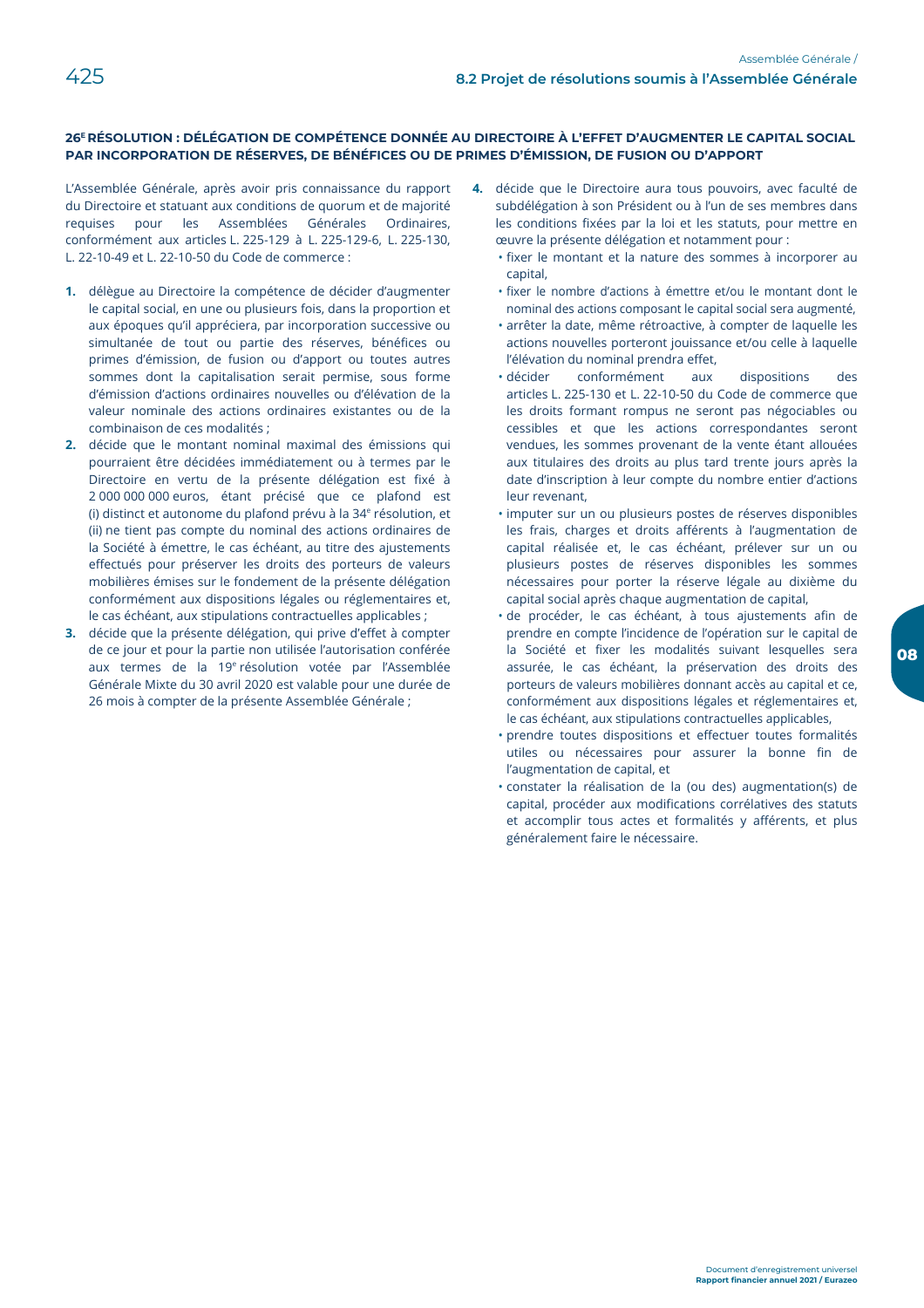## $\rightarrow$  Délégation de compétence donnée au Directoire, à l'effet d'émettre des actions et/ou des valeurs mobilières donnant accès, immédiatement ou à terme au capital avec maintien du droit préférentiel de souscription des actionnaires

Afin de poursuivre sa stratégie de croissance et de disposer de moyens adaptés à l'évolution de ses actifs, le Directoire vous propose des résolutions dont l'objet est de lui consentir des délégations de compétence ayant pour but de disposer des possibilités d'émission de titres prévues par la réglementation en vigueur.

La 27<sup>e</sup> résolution concerne les émissions, avec maintien de votre droit préférentiel de souscription, d'actions et/ou de valeurs mobilières donnant accès, directement ou indirectement, au capital de votre Société.

Le montant nominal maximal des augmentations de capital susceptibles d'être réalisées en vertu de cette délégation serait de 120 millions d'euros ou 49,7 % du capital, étant précisé que ce montant s'imputerait sur le plafond global prévu à la 34<sup>e</sup> résolution de la présente Assemblée. Le montant nominal maximal des valeurs

mobilières représentatives de créances pouvant être émises en vertu de cette délégation serait d'un milliard d'euros, identique à celui autorisé par l'Assemblée Générale 30 avril 2020, étant précisé que ce montant s'imputerait sur le plafond global prévu à la 34<sup>e</sup> résolution de la présente Assemblée.

Cette délégation ne pourrait être utilisée en période d'offre publique visant les titres de la Société.

À la date d'établissement du présent document, aucun montant n'a été utilisé au titre de la précédente délégation autorisée par l'Assemblée Générale 30 avril 2020, dans sa 20<sup>e</sup> résolution.

Cette délégation serait consentie pour une durée de 26 mois et priverait d'effet l'autorisation conférée aux termes de ladite résolution votée par l'Assemblée Générale le 30 avril 2020 qui viendra à expiration le 29 juin 2022.

#### 27<sup>E</sup> RÉSOLUTION: DÉLÉGATION DE COMPÉTENCE DONNÉE AU DIRECTOIRE À L'EFFET D'ÉMETTRE DES ACTIONS ET/OU DES VALEURS MOBILIÈRES DONNANT ACCÈS, IMMÉDIATEMENT OU À TERME, AU CAPITAL AVEC MAINTIEN DU DROIT PRÉFÉRENTIEL DE SOUSCRIPTION

L'Assemblée Générale, statuant aux conditions de quorum et de majorité requises pour les Assemblées Générales Extraordinaires, après avoir pris connaissance du rapport du Directoire et du Rapport Spécial des Commissaires aux comptes et constaté la libération intégrale du capital social, et conformément aux dispositions des articles L. 225-129 et suivants du Code de commerce, notamment des articles L. 225-129-2, L. 225-132 à L. 225-134, L. 228-91 et suivants et L. 22-10-49 dudit Code :

- 1. délègue au Directoire la compétence de décider d'augmenter le capital social en une ou plusieurs fois, dans la proportion et aux époques qu'il appréciera, par émission, tant en France qu'à l'étranger, en euros ou en devises étrangères, (i) d'actions ordinaires de la Société, et/ou (ii) de valeurs mobilières qui sont des titres de capital de la Société donnant accès par tous moyens, immédiatement ou à terme, à d'autres titres de capital et/ou donnant droit à l'attribution de titres de créance de la Société, et/ou (iii) de valeurs mobilières qui sont des titres de créance donnant accès ou susceptibles de donner accès par tous moyens, immédiatement et/ou à terme, à des titres de capital de la Société à émettre ou existants ; la souscription de ces actions et valeurs mobilières pouvant être opérée soit en espèces, soit par compensation avec des créances liquides et exigibles ; il est précisé que l'émission de tous titres ou valeurs mobilières donnant accès à des actions de préférence est exclue ;
- 2. décide que le montant nominal maximal des augmentations de capital susceptibles d'être réalisées immédiatement ou à terme en vertu de la présente délégation ne pourra dépasser 120 millions d'euros, ce montant étant toutefois majoré du nominal des actions ordinaires de la Société à émettre, éventuellement, au titre des ajustements effectués pour préserver les droits des porteurs de valeurs mobilières donnant accès au capital conformément aux dispositions légales et réglementaires et, le cas échéant, aux stipulations contractuelles applicables; le montant nominal de toute augmentation de capital réalisée en application de la présente

délégation s'imputera sur le plafond prévu à la 34<sup>e</sup> résolution de la présente Assemblée Générale ;

- 3. décide que le montant nominal maximal des émissions de valeurs mobilières représentatives de créances donnant accès au capital, susceptibles d'être réalisées en vertu de la présente délégation, ne pourra excéder un montant nominal d'un milliard d'euros, ou la contre-valeur de ce montant en cas d'émission en une autre devise ; le montant nominal des émissions de valeurs mobilières représentatives de créances donnant accès au capital, susceptibles d'être réalisées en application de la présente délégation s'imputera sur le plafond prévu à la 34<sup>e</sup> résolution de la présente Assemblée Générale ;
- 4. décide que le Directoire ne pourra, sauf autorisation préalable par l'Assemblée Générale, initier la mise en œuvre de la présente autorisation à compter du dépôt par un tiers d'une offre publique visant les titres de la Société et ce, jusqu'à la fin de la période d'offre ;
- 5. décide que la présente délégation, qui prive d'effet à compter de ce jour l'autorisation conférée aux termes de la 20<sup>e</sup> résolution votée par l'Assemblée Générale Mixte du 30 avril 2020, est valable pour une durée de 26 mois à compter de la présente Assemblée Générale :
- 6. en cas d'usage par le Directoire de la présente délégation : · décide que la (ou les) émission(s) seront réservée(s) par préférence dans les conditions prévues par la loi aux
	- actionnaires qui pourront souscrire à titre irréductible, · confère au Directoire la faculté d'accorder aux actionnaires le droit de souscrire à titre réductible un nombre de titres supérieur à celui qu'ils pourraient souscrire à titre irréductible, proportionnellement aux droits de souscription dont ils disposent et, en tout état de cause, dans la limite de leur demande,
	- · décide que, si les souscriptions à titre irréductible, et le cas échéant, à titre réductible, n'ont pas absorbé la totalité de l'émission effectuée, le Directoire pourra utiliser, dans les conditions prévues par la loi et dans l'ordre qu'il déterminera, l'une et/ou l'autre des facultés prévues à l'article L. 225-134 du Code de commerce, à savoir :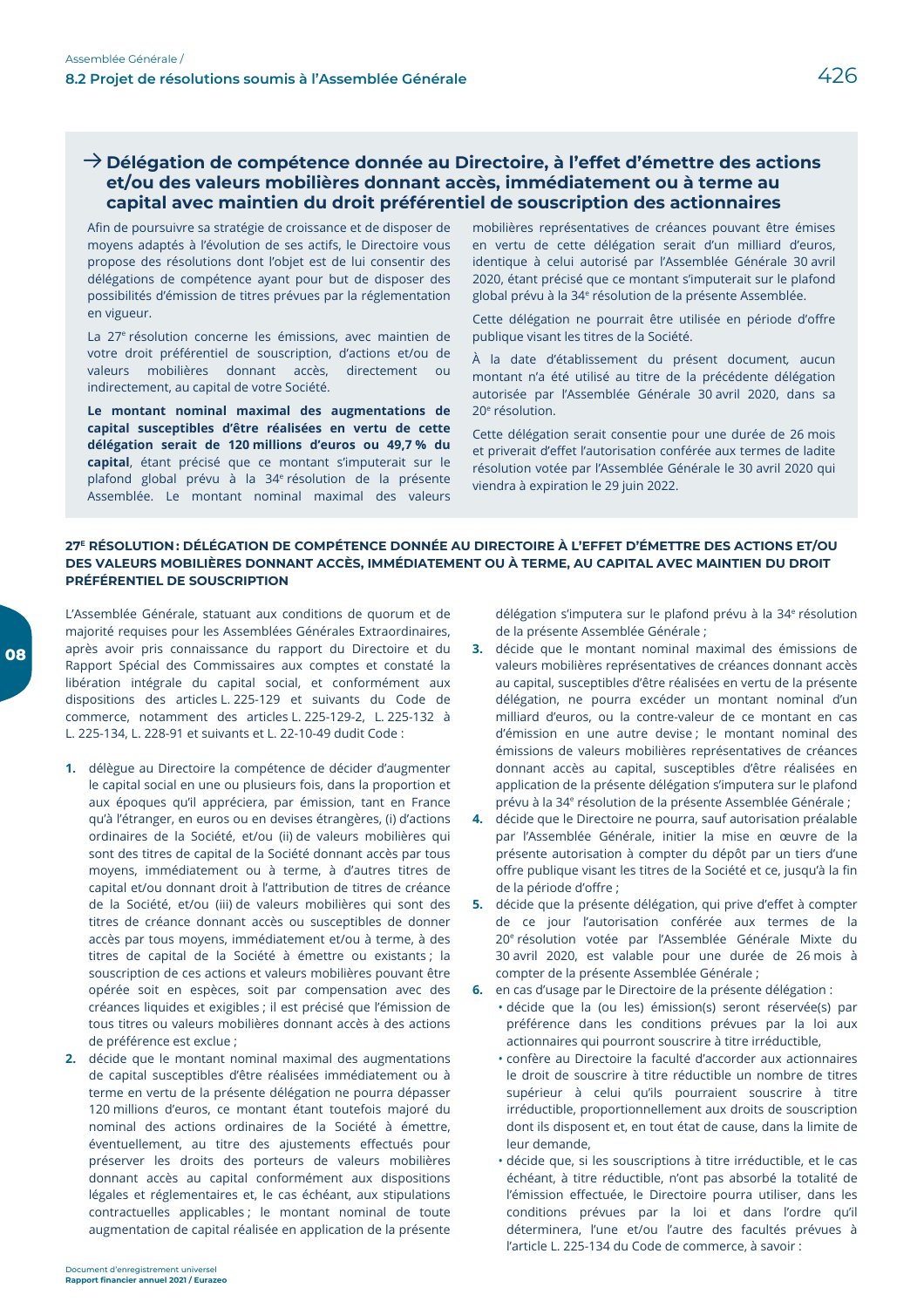- · limiter le montant de l'émission considérée au montant des souscriptions sous la condition que celles-ci atteignent les trois-quarts au moins de l'émission initialement décidée,
- · répartir librement tout ou partie des titres émis non souscrits entre les personnes de son choix,
- · offrir au public, sur le marché français ou international, tout ou partie des titres émis non souscrits,
- · décide que toute émission de bons de souscription d'actions de la Société pourra faire l'objet, soit d'une offre de souscription dans les conditions prévues ci-dessus, soit d'une attribution gratuite aux propriétaires d'actions existantes.
- · prend acte et décide, en tant que de besoin, que la présente délégation emporte de plein droit, au profit des porteurs des titres émis, renonciation expresse des actionnaires à leur droit préférentiel de souscription aux titres auxquels les titres émis donneront droit :
- 7. décide que le Directoire aura tous pouvoirs, avec faculté de subdélégation à son Président et/ou à l'un de ses membres dans les conditions fixées par la loi et les statuts, pour mettre en œuvre la présente délégation et notamment pour :
	- · arrêter les conditions de la (ou des) augmentation(s) de capital et/ou de la (ou des) émission(s),
	- · déterminer le nombre d'actions et/ou de valeurs mobilières à émettre, leur prix d'émission ainsi que le montant de la prime dont la libération pourra, le cas échéant, être demandée au moment de l'émission, et en particulier, en cas d'émission de valeurs mobilières représentatives de titres de créance, leur taux d'intérêt, leur durée, leur prix de remboursement fixe ou variable, avec ou sans prime et les modalités d'amortissement,
	- · déterminer les dates et modalités d'émission, la nature et la forme des titres à créer, qui pourront notamment revêtir la forme de titres subordonnés ou non, à durée déterminée ou non, et en particulier, en cas d'émission de valeurs mobilières représentatives de titres de créance, leur taux d'intérêt, leur durée, leur prix de remboursement fixe ou variable, avec ou sans prime et les modalités d'amortissement.
	- · déterminer le mode de libération des actions et/ou des valeurs mobilières émises.
- · fixer, s'il y a lieu, les modalités d'exercice des droits attachés aux titres émis ou à émettre et, notamment, arrêter la date, même rétroactive, à compter de laquelle les actions nouvelles porteront jouissance, ainsi que toutes les autres conditions et modalités de réalisation de la (ou des) émission(s),
- · fixer les modalités selon lesquelles la Société aura, le cas échéant, la faculté d'acheter ou d'échanger, à tout moment ou pendant des périodes déterminées, les titres émis ou à émettre,
- · prévoir la faculté de suspendre éventuellement l'exercice des droits attachés à ces titres émis ou à émettre en conformité avec les dispositions légales et réglementaires et dans la limite d'un délai maximal de trois mois,
- · de procéder, le cas échéant, à tous ajustements afin de prendre en compte l'incidence de l'opération sur le capital de la Société et fixer les modalités suivant lesquelles sera assurée, éventuellement, la préservation des droits des porteurs de valeurs mobilières donnant accès au capital et ce, conformément aux dispositions légales et réglementaires et, le cas échéant, aux stipulations contractuelles applicables,
- · à sa seule initiative, imputer les frais, charges et droits de la (ou des) augmentation(s) de capital sur le montant des primes qui y sont afférentes et, le cas échéant, prélever sur ce montant les sommes nécessaires pour porter la réserve légale au dixième du nouveau capital après chaque augmentation,
- · déterminer les modalités selon lesquelles la Société aura la faculté d'acheter les bons de souscription, à tout moment ou pendant des périodes déterminées, en vue de les annuler, en cas d'émission de valeurs mobilières donnant droit à l'attribution de titres de capital sur présentation d'un bon, et
- · d'une manière générale, passer toutes conventions notamment pour assurer la bonne fin de la (ou des) opération(s) envisagée(s), prendre toutes mesures et effectuer toutes formalités utiles au service financier des titres émis en vertu de la présente délégation ainsi qu'à l'exercice des droits qui y sont attachés, constater la réalisation de chaque augmentation de capital, procéder aux modifications corrélatives des statuts, et généralement faire le nécessaire.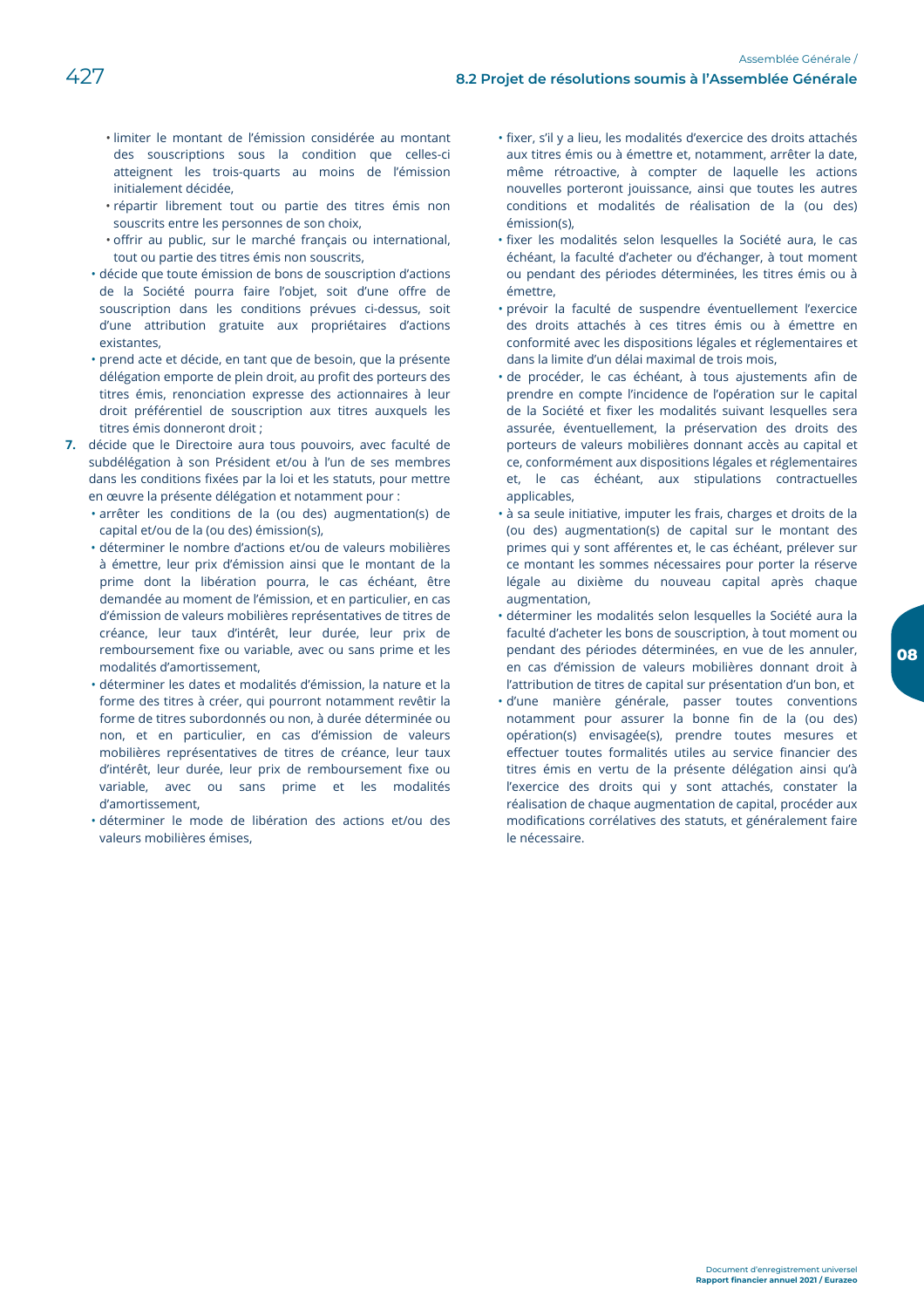$\rightarrow$  Délégation de compétence donnée au Directoire à l'effet d'émettre des actions et/ou des valeurs mobilières donnant accès immédiatement ou à terme, au capital avec suppression du droit préférentiel de souscription des actionnaires, par voie d'offre au public autre que celle visée à l'article L. 411-2 l° du Code monétaire et financier, ou dans le cadre d'une offre publique initiée par la Société et comportant une composante d'échange

Nous vous proposons, par le vote de la 28<sup>e</sup> résolution, après avoir pris connaissance du rapport du Directoire et du Rapport Spécial du Commissaire aux comptes, de renouveler la délégation de compétence accordée au Directoire, pour décider d'augmenter le capital, par voie d'offre au public, par émission, avec suppression du droit préférentiel de souscription, d'actions ordinaires et/ou de valeurs mobilières donnant accès, immédiatement ou à terme, à des titres de capital et/ou à des titres de créance de la Société. La souscription de ces actions ou valeurs mobilières pourrait être opérée, en espèces, par compensation avec des créances liquides et exigibles, ou par l'apport à la Société de titres dans le cadre d'une offre publique comportant une composante d'échange initiée par la Société. Le renouvellement de cette autorisation a paru nécessaire au Directoire car elle permettrait notamment à votre Société de maintenir sa capacité d'acquisition de participations dans des sociétés cotées sur un marché réglementé et de financer ces acquisitions par la remise d'actions Eurazeo. Le montant nominal maximal des augmentations de capital

susceptibles d'être réalisées en vertu de cette délégation serait de 24 millions d'euros, étant précisé que ce montant s'imputerait sur le plafond global prévu à la 34<sup>e</sup> résolution de la présente Assemblée.

Le montant nominal maximal des valeurs mobilières représentatives de créances susceptibles d'être émises en vertu de cette délégation serait d'un milliard d'euros, somme identique au montant autorisé par l'Assemblée Générale le 30 avril 2020 étant précisé que ce montant s'imputerait sur le plafond global prévu à la 34<sup>e</sup> résolution de la présente Assemblée. Cette délégation ne pourra être utilisée en période d'offre publique. Aucun montant n'a été utilisé au titre de la précédente délégation autorisée par l'Assemblée Générale le 30 avril 2020, dans sa 21<sup>e</sup> résolution.

Cette délégation serait consentie pour une durée de 26 mois et priverait d'effet l'autorisation conférée aux termes de ladite résolution votée par l'Assemblée Générale le 30 avril 2020 qui viendra à expiration le 29 juin 2022.

28<sup>E</sup> RÉSOLUTION: DÉLÉGATION DE COMPÉTENCE DONNÉE AU DIRECTOIRE À L'EFFET D'ÉMETTRE DES ACTIONS ET/OU DES VALEURS MOBILIÈRES DONNANT ACCÈS IMMÉDIATEMENT OU À TERME, AU CAPITAL AVEC SUPPRESSION DU DROIT PRÉFÉRENTIEL DE SOUSCRIPTION DES ACTIONNAIRES, PAR VOIE D'OFFRE AU PUBLIC AUTRE QUE CELLE VISÉE A L'ARTICLE L. 411-2 1° DU CODE MONÉTAIRE ET FINANCIER, OU DANS LE CADRE D'UNE OFFRE PUBLIQUE INITIÉE PAR LA SOCIÉTÉ ET COMPORTANT UNE COMPOSANTE D'ÉCHANGE

L'Assemblée Générale, statuant aux conditions de quorum et de majorité requises pour les Assemblées Générales Extraordinaires, après avoir pris connaissance du rapport du Directoire et du Rapport Spécial des Commissaires aux comptes et constaté la libération intégrale du capital social, conformément aux dispositions des articles L. 225-129 et suivants du Code de commerce, notamment des articles L. 225-129-2, L. 225-135 à L. 225-136, L. 22-10-51, L. 22-10-52, L. 22-10-54, ainsi qu'aux dispositions des articles L. 228-91 et suivants du même Code :

1. délègue au Directoire la compétence de décider d'augmenter le capital social, par voie d'offre au public (autre que celle visée à l'article L. 411-2 1°du Code monétaire et financier), en une ou plusieurs fois, dans la proportion et aux époques qu'il appréciera, par émission, tant en France qu'à l'étranger, en euros ou en devises étrangères, avec suppression du droit préférentiel des actionnaires, (i) d'actions ordinaires de la Société, et/ou (ii) de valeurs mobilières qui sont des titres de capital de la Société donnant accès par tous moyens, immédiatement ou à terme, à d'autres titres de capital et/ou donnant droit à l'attribution de titres de créance de la Société, et/ou (iii) de valeurs mobilières qui sont des titres de créance donnant accès ou susceptibles de donner accès par tous moyens, immédiatement et/ou à terme, à des titres de capital de la Société à émettre ou existants ; la souscription de ces actions et valeurs mobilières pouvant être opérée soit en

espèces, soit par compensation avec des créances liquides et exigibles, soit par l'apport à la Société de titres répondant aux conditions fixées à l'article L. 22-10-54 du Code de commerce dans le cadre d'une offre publique comportant une composante d'échange initiée par la Société ; il est précisé que l'émission de tous titres ou valeurs mobilières donnant accès à des actions de préférence est exclue ;

2. décide que le montant nominal maximal des augmentations de capital susceptibles d'être réalisées immédiatement ou à terme en vertu de la présente délégation ne pourra dépasser 24 millions d'euros, ce montant étant toutefois majoré du nominal des actions ordinaires de la Société à émettre, éventuellement, au titre des ajustements effectués pour préserver les droits des porteurs de valeurs mobilières donnant accès au capital conformément aux dispositions légales et réglementaires et, le cas échéant, aux stipulations contractuelles applicables, et ce y compris si les actions sont émises à l'effet de rémunérer des titres qui seraient apportés à la Société dans le cadre d'une offre publique comportant une composante d'échange sur des titres répondant aux conditions fixées à l'article L. 22-10-54 du Code de commerce ; le montant nominal de toute augmentation de capital réalisée en application de la présente délégation s'imputera sur le plafond prévu à la 34<sup>e</sup> résolution de la présente Assemblée Générale :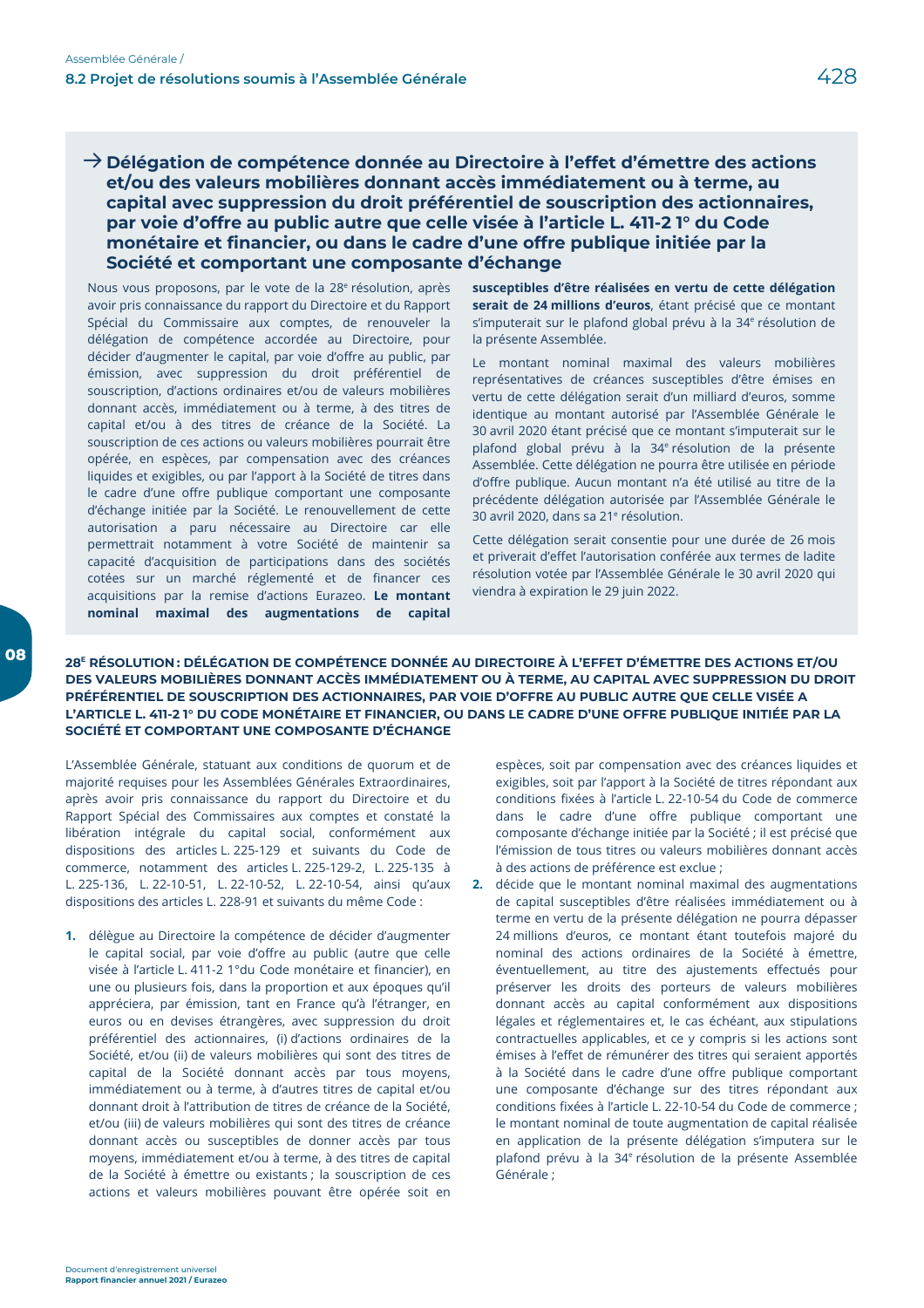- 3. décide que le montant nominal maximal des émissions de valeurs mobilières représentatives de créances, donnant accès au capital, susceptibles d'être réalisées en vertu de la présente délégation ne pourra excéder un montant nominal d'un milliard d'euros ou la contre-valeur de ce montant en cas d'émission en une autre devise ; le montant nominal des émissions de valeurs mobilières représentatives de créances, donnant accès au capital, susceptibles d'être réalisées en application de la présente délégation s'imputera sur le plafond prévu à la 34<sup>e</sup> résolution de la présente Assemblée Générale ;
- 4. décide que le Directoire ne pourra, sauf autorisation préalable par l'Assemblée Générale, initier la mise en œuvre de la présente autorisation à compter du dépôt par un tiers d'une offre publique visant les titres de la Société et ce, jusqu'à la fin de la période d'offre :
- 5. décide que la présente délégation, qui prive d'effet à compter de ce jour l'autorisation conférée aux termes de la 21<sup>e</sup> résolution votée par l'Assemblée Générale Mixte du 30 avril 2020 est valable pour une durée de 26 mois à compter de la présente Assemblée Générale ;
- 6. décide de supprimer le droit préférentiel de souscription des actionnaires aux actions et valeurs mobilières émises en vertu de la présente délégation, étant précisé que le Directoire pourra conférer aux actionnaires une faculté de souscription par priorité, sur tout ou partie de l'émission, pendant le délai et selon les conditions qu'il fixera conformément aux dispositions des articles L. 225-135 et L. 22-10-51 du Code de commerce, cette priorité de souscription ne donnant pas lieu à la création de droits négociables, mais pouvant être exercée tant à titre irréductible que réductible :
- 7. prend acte et décide, en tant que de besoin, que la présente délégation emporte de plein droit, au profit des porteurs des titres émis, renonciation expresse des actionnaires à leur droit préférentiel de souscription aux titres auxquels les titres émis donneront droit;
- 8. décide que le montant de la contrepartie revenant ou pouvant ultérieurement revenir à la Société pour chacune des actions émises ou à émettre, dans le cadre de la présente délégation sera au moins égal à la moyenne pondérée des cours cotés des trois derniers jours de Bourse sur le marché d'Euronext à Paris précédant le début de l'offre au public au sens du règlement (UE) n° 2017/1129 du 14 juin 2017, éventuellement diminuée de la décote prévue par la législation et la réglementation en vigueur. Cette moyenne sera corrigée, le cas échéant, en cas de différence entre les dates de jouissance. Le prix d'émission des valeurs mobilières donnant accès au capital sera tel que la somme perçue immédiatement par la Société, majorée le cas échéant de celle susceptible d'être perçue ultérieurement par elle, soit, pour chaque action émise en conséquence de l'émission de ces autres valeurs mobilières, au moins égale au prix d'émission défini ci-avant ;
- 9. décide que si les souscriptions n'ont pas absorbé la totalité de l'émission effectuée, le Directoire pourra utiliser dans l'ordre qu'il déterminera. l'une et/ou l'autre des facultés ci-après :
	- · limiter le montant de l'émission considérée au montant des souscriptions sous la condition que celles-ci atteignent les trois-quarts au moins de l'émission initialement décidée,
	- · répartir librement tout ou partie des titres émis non souscrits entre les personnes de son choix,
	- · offrir au public, sur le marché français ou international, tout ou partie des titres émis non souscrits ;
- 10. autorise expressément le Directoire à faire usage, en tout ou partie, de cette délégation de compétence, à l'effet de rémunérer des titres qui seraient apportés à la Société dans le cadre d'une offre publique comportant une composante d'échange initiée par la Société sur les valeurs mobilières émises par toute société répondant aux conditions fixées à l'article L. 22-10-54 du Code de commerce, et ce dans les conditions prévues dans la présente résolution (à l'exception des contraintes relatives au prix d'émission fixées au paragraphe 8 ci-dessus);
- 11. décide que le Directoire aura tous les pouvoirs, avec faculté de subdélégation à son Président ou à l'un de ses membres dans les conditions fixées par la loi et les statuts, pour mettre en œuvre la présente délégation et notamment pour :
	- · arrêter les conditions de la (ou des) augmentation(s) de capital et/ou de la (ou des) émission(s), déterminer le nombre d'actions et/ou de valeurs mobilières à émettre, leur prix d'émission ainsi que le montant de la prime dont la libération pourra, le cas échéant, être demandée au moment de l'émission,
	- · déterminer les dates et les modalités d'émission, la nature et la forme des titres à créer, qui pourront notamment revêtir la forme de titres subordonnés ou non, à durée déterminée ou non, et en particulier, en cas d'émission de valeurs mobilières représentatives de titres de créance, leur taux d'intérêt, leur durée, leur prix de remboursement fixe ou variable, avec ou sans prime et les modalités d'amortissement
	- · déterminer le mode de libération des actions et/ou des valeurs mobilières émises.
	- · fixer, s'il y a lieu, les modalités d'exercice des droits attachés aux titres émis ou à émettre et, notamment, arrêter la date, même rétroactive, à compter de laquelle les actions nouvelles porteront jouissance, ainsi que toutes autres conditions et modalités de réalisation de la (ou des)  $émission(s)$
	- · fixer les modalités selon lesquelles la Société aura, le cas échéant, la faculté d'acheter ou d'échanger, à tout moment ou pendant des périodes déterminées, les titres émis ou à émettre
	- · prévoir la faculté de suspendre, éventuellement, l'exercice des droits attachés à ces titres émis ou à émettre en conformité avec les dispositions légales et réglementaires et dans la limite d'un délai maximal de trois mois,
	- · plus particulièrement, en cas d'émission de titres à l'effet de rémunérer des titres apportés dans le cadre d'une offre publique comportant une composante d'échange initiée par la Société :
		- · arrêter la liste des titres apportés à l'échange,
		- · fixer les conditions d'émission, la parité d'échange ainsi que, le cas échéant, le montant de la soulte en espèces à verser,
		- · déterminer les modalités d'émission dans le cadre, soit d'une offre publique d'échange, soit d'une offre publique d'achat ou d'échange à titre principal assortie d'une offre publique d'échange ou offre publique d'achat à titre subsidiaire, soit d'une offre publique alternative d'achat ou d'échange,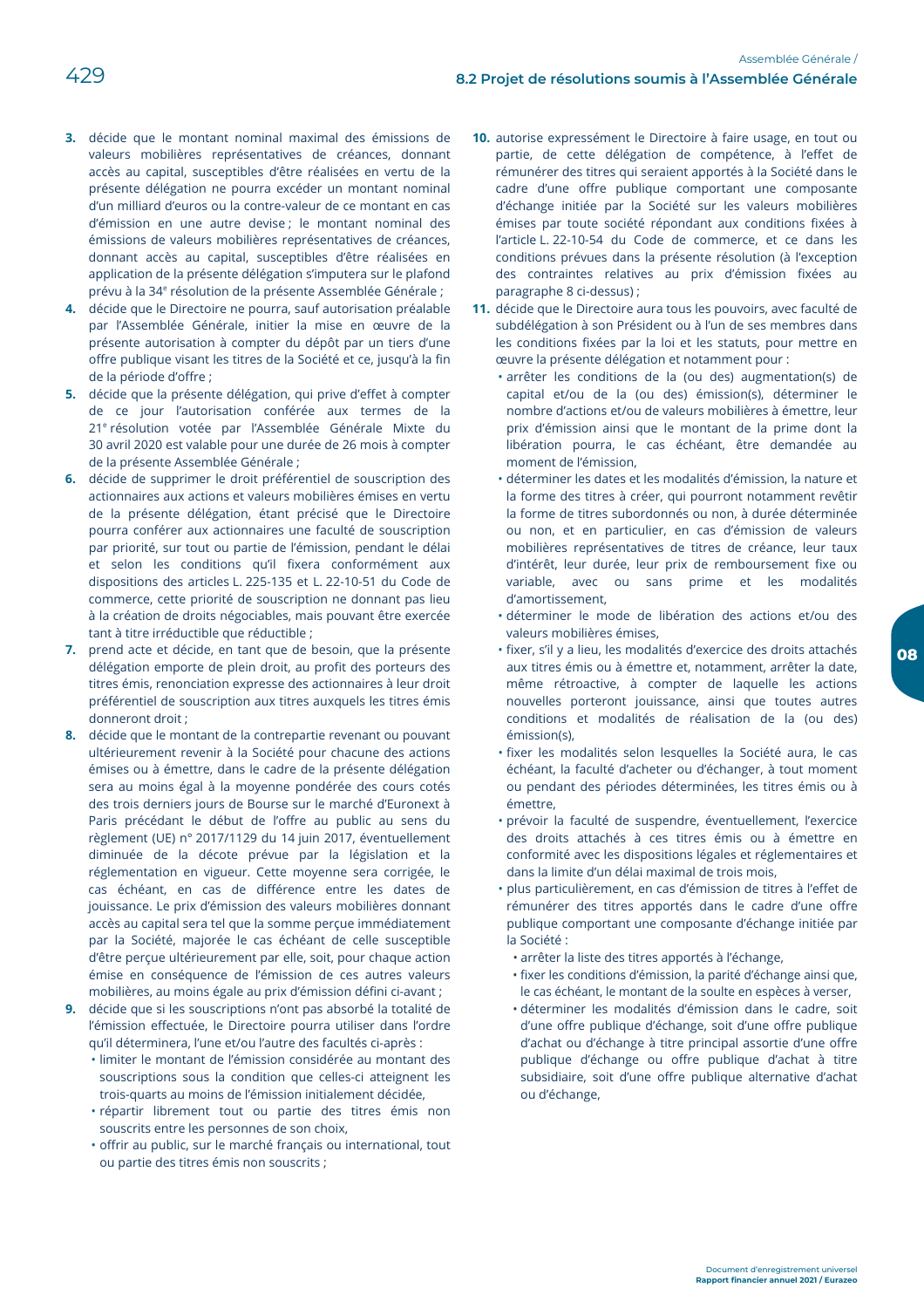- · de procéder, le cas échéant, à tous ajustements afin de prendre en compte, l'incidence de l'opération sur le capital de la Société et fixer les modalités suivant lesquelles sera assurée, éventuellement, la préservation des droits des porteurs de valeurs mobilières donnant accès au capital et ce, conformément aux dispositions légales et réglementaires et, le cas échéant, aux stipulations contractuelles applicables,
- · à sa seule initiative, imputer les frais, charges et droits de la (ou des) augmentation(s) de capital sur le montant des primes qui y sont afférentes et, le cas échéant, prélever sur ce montant les sommes nécessaires pour porter la réserve

légale au dixième du nouveau capital après chaque augmentation.

· d'une manière générale, passer toutes conventions notamment pour assurer la bonne fin de la (ou des) opération(s) projetée(s), prendre toutes mesures et effectuer toutes formalités utiles au service financier des titres émis en vertu de la présente délégation ainsi qu'à l'exercice des droits qui y sont attachés, constater la réalisation de chaque augmentation de capital, procéder aux modifications corrélatives des statuts et généralement faire le nécessaire.

## $\rightarrow$  Délégation de compétence donnée au Directoire, à l'effet d'émettre des actions et/ou des valeurs mobilières donnant accès, immédiatement ou à terme, au capital avec suppression du droit préférentiel de souscription des actionnaires par voie d'offre au public visée a l'article L. 411-2 1° du Code monétaire et financier

Par le vote de la 29<sup>e</sup> résolution, nous vous proposons de renouveler, pour une durée de 26 mois, l'autorisation donnée au Directoire, d'augmenter le capital social dans le cadre d'une offre visée au 1° de l'article L. 411-2 du Code monétaire et financier et dans la limite de 10 % du capital de la Société (tel qu'existant à la date de l'opération) par période de 12 mois, sans droit préférentiel de souscription, par émission d'actions ordinaires et/ou de valeurs mobilières donnant accès immédiatement ou à terme, à des titres de capital et/ou à des titres de créance de la Société. Cette autorisation permettrait au Directoire d'avoir la possibilité, le cas échéant, par placement privé, de réunir avec rapidité et souplesse, les moyens financiers nécessaires au développement de la Société. Le montant nominal maximal des valeurs mobilières représentatives de créances susceptibles d'être émises en

vertu de cette délégation serait d'un milliard d'euros. identique au montant autorisé par l'Assemblée Générale le 30 avril 2020, étant précisé que ce montant s'imputerait sur le plafond global prévu à la 34<sup>e</sup> résolution de la présente Assemblée. Cette délégation ne pourrait être utilisée en période d'offre publique visant les titres de la Société.

Aucun montant n'a été utilisé au titre de la précédente délégation autorisée par l'Assemblée Générale le 30 avril 2020, dans sa 22<sup>e</sup> résolution.

Cette nouvelle délégation priverait d'effet l'autorisation conférée aux termes de ladite résolution votée par l'Assemblée Générale le 30 avril 2020 qui viendra à expiration le 29 juin 2022.

#### 29<sup>E</sup> RÉSOLUTION: DÉLÉGATION DE COMPÉTENCE DONNÉE AU DIRECTOIRE. À L'EFFET D'ÉMETTRE DES ACTIONS ET/OU DES VALEURS MOBILIÈRES DONNANT ACCÈS. IMMÉDIATEMENT OU À TERME. AU CAPITAL AVEC SUPPRESSION DU DROIT PRÉFÉRENTIEL DE SOUSCRIPTION DES ACTIONNAIRES PAR VOIE D'OFFRE AU PUBLIC VISÉE À L'ARTICLE L. 411-2 1° DU CODE MONÉTAIRE ET FINANCIER

L'Assemblée Générale, statuant aux conditions de quorum et de majorité requises pour les Assemblées Générales Extraordinaires, après avoir pris connaissance du rapport du Directoire et du Rapport Spécial des Commissaires aux comptes et constaté la libération intégrale du capital social, conformément aux dispositions des articles L. 225-129 et suivants du Code de commerce, notamment des articles L. 225-129-2. L. 225-135. L. 225-136, L. 22-10-52 et des articles L. 228-91 et suivants du même Code ainsi que de l'article L. 411-2 du Code monétaire et financier ·

1. délègue au Directoire la compétence de décider d'augmenter le capital social, dans le cadre d'une offre visée au II de l'article L. 411-2 du Code monétaire et financier et dans la limite de 10 % du capital de la Société (tel qu'existant à la date de l'opération) par période de 12 mois, en une ou plusieurs fois, dans la proportion et aux époques qu'il appréciera, par émission, tant en France qu'à l'étranger, en euros ou en

devises étrangères, avec suppression du droit préférentiel des actionnaires, (i) d'actions ordinaires de la Société, et/ou (ii) de valeurs mobilières qui sont des titres de capital de la Société donnant accès par tous moyens, immédiatement ou à terme, à d'autres titres de capital et/ou donnant droit à l'attribution de titres de créance de la Société, et/ou (iii) de valeurs mobilières qui sont des titres de créance donnant accès ou susceptibles de donner accès par tous movens. immédiatement et/ou à terme, à des titres de capital de la Société à émettre ou existants ; la souscription de ces actions et valeurs mobilières pouvant être opérée soit en espèces, soit par compensation avec des créances liquides et exigibles ; il est précisé que l'émission de tous titres ou valeurs mobilières donnant accès à des actions de préférence est exclue; le montant nominal de toute augmentation de capital réalisée en application de la présente délégation s'imputera sur le plafond prévu à la 34<sup>e</sup> résolution de la présente Assemblée Générale ·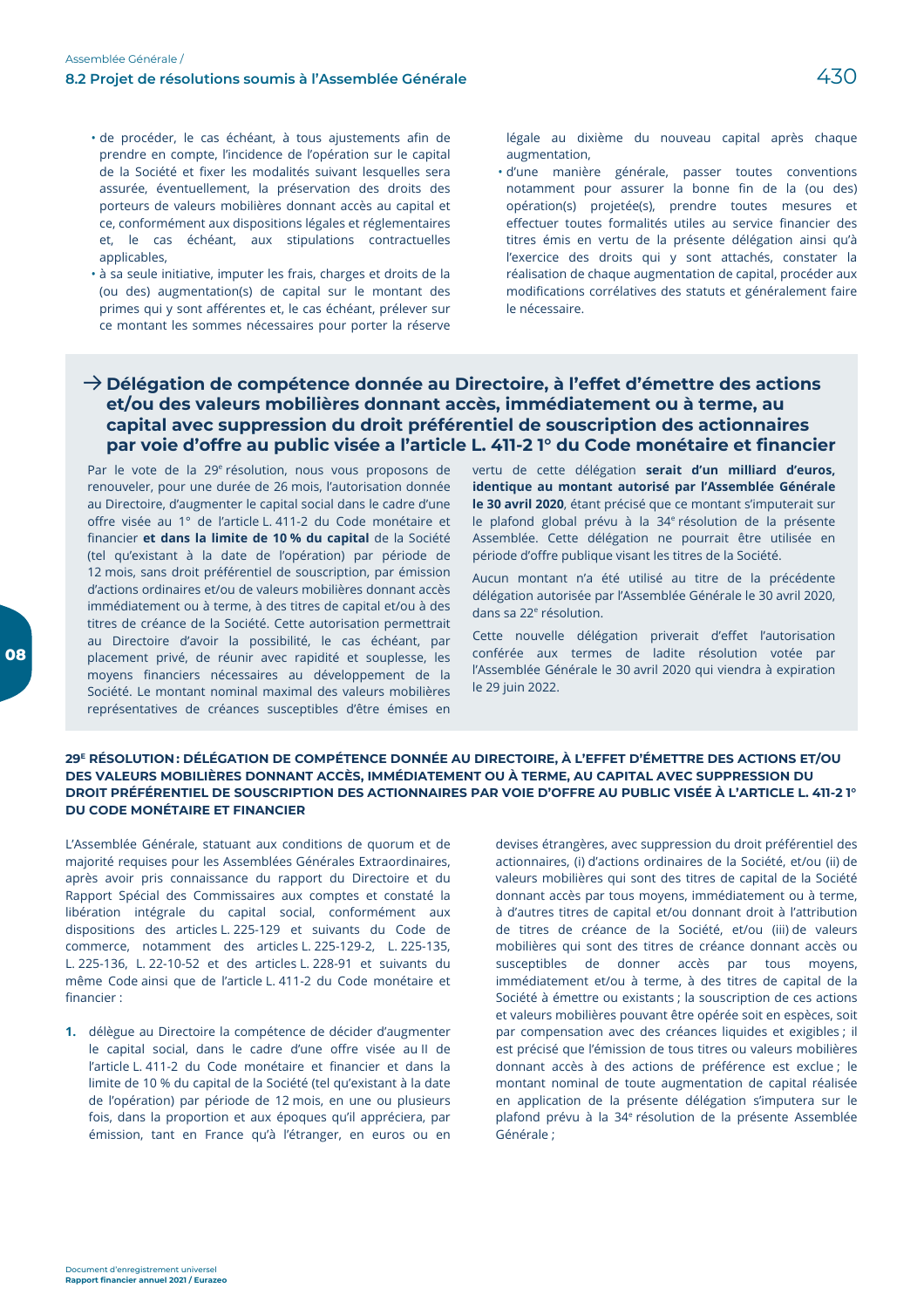- 2. décide que le montant nominal maximal des émissions de valeurs mobilières représentatives de créances, donnant accès au capital, susceptibles d'être réalisées en vertu de la présente délégation ne pourra excéder un montant nominal d'un milliard d'euros, ou la contre-valeur de ce montant en cas d'émission en une autre devise ; le montant nominal des émissions de valeurs mobilières représentatives de créances, donnant accès au capital, susceptibles d'être réalisées en application de la présente délégation s'imputera sur le plafond prévu à la 34<sup>e</sup> résolution de la présente Assemblée Générale ;
- 3. décide que le Directoire ne pourra, sauf autorisation préalable par l'Assemblée Générale, initier la mise en œuvre de la présente autorisation à compter du dépôt par un tiers d'une offre publique visant les titres de la Société et ce, jusqu'à la fin de la période d'offre :
- 4. décide que la présente délégation, qui prive d'effet à compter de ce jour l'autorisation conférée aux termes de la 22<sup>e</sup> résolution votée par l'Assemblée Générale Mixte du 30 avril 2020 est valable pour une durée de 26 mois à compter de la présente Assemblée Générale ;
- 5. décide de supprimer le droit préférentiel de souscription des actionnaires aux actions et valeurs mobilières émises en vertu de la présente délégation ;
- 6. prend acte et décide, en tant que de besoin, que la présente délégation emporte de plein droit, au profit des porteurs des titres émis, renonciation expresse des actionnaires à leur droit préférentiel de souscription aux titres auxquels les titres émis donneront droit ;
- 7. décide que le montant de la contrepartie revenant ou pouvant ultérieurement revenir à la Société pour chacune des actions émises ou à émettre, dans le cadre de la présente délégation sera au moins égal à la moyenne pondérée des cours cotés des trois derniers jours de Bourse précédant la date de fixation du prix d'émission, éventuellement diminuée de la décote prévue par la législation et la réglementation en vigueur. Cette moyenne sera corrigée, le cas échéant, en cas de différence entre les dates de jouissance. Le prix d'émission des valeurs mobilières donnant accès au capital sera tel que la somme perçue immédiatement par la Société, majorée le cas échéant de celle susceptible d'être perçue ultérieurement par elle, soit, pour chaque action émise en conséquence de l'émission de ces autres valeurs mobilières, au moins égale au prix d'émission défini ci-avant ;
- 8. décide que si les souscriptions n'ont pas absorbé la totalité de l'émission effectuée, le Directoire pourra utiliser dans l'ordre qu'il déterminera, l'une et/ou l'autre des facultés ci-après :
	- · limiter le montant de l'émission considérée au montant des souscriptions sous la condition que celles-ci atteignent les trois-quarts au moins de l'émission initialement décidée,
	- · répartir librement tout ou partie des titres émis non souscrits entre les personnes de son choix,
	- · offrir au public, sur le marché français ou international, tout ou partie des titres émis non souscrits ;
- 9. décide que le Directoire aura tous les pouvoirs, avec faculté de subdélégation à son Président ou à l'un de ses membres dans les conditions fixées par la loi et les statuts pour mettre en œuvre la présente délégation et notamment pour :
	- · arrêter les conditions de la (ou des) augmentation(s) de capital et/ou de la (ou des) émission(s),
	- · déterminer le nombre d'actions et/ou de valeurs mobilières à émettre, leur prix d'émission ainsi que le montant de la prime dont la libération pourra, le cas échéant, être demandée au moment de l'émission,
	- · déterminer les dates et les modalités d'émission, la nature et la forme des titres à créer, qui pourront notamment revêtir la forme de titres subordonnés ou non, à durée déterminée ou non, et en particulier, en cas d'émission de valeurs mobilières représentatives de titres de créance, leur taux d'intérêt, leur durée, leur prix de remboursement fixe ou variable, avec ou sans prime et les modalités d'amortissement.
	- · déterminer le mode de libération des actions et/ou des valeurs mobilières émises,
	- · fixer, s'il y a lieu, les modalités d'exercice des droits attachés aux titres émis ou à émettre et, notamment, arrêter la date, même rétroactive, à compter de laquelle les actions nouvelles porteront jouissance, ainsi que toutes autres conditions et modalités de réalisation de la (ou des)  $émission(s)$
	- · fixer les modalités selon lesquelles la Société aura, le cas échéant, la faculté d'acheter ou d'échanger, à tout moment ou pendant des périodes déterminées, les titres émis ou à émettre
	- · prévoir la faculté de suspendre, éventuellement, l'exercice des droits attachés à ces titres émis ou à émettre en conformité avec les dispositions légales et réglementaires et dans la limite d'un délai maximal de trois mois,
	- · de procéder, le cas échéant, à tous ajustements afin de prendre en compte l'incidence de l'opération sur le capital de la Société et fixer les modalités suivant lesquelles sera assurée, éventuellement, la préservation des droits des porteurs de valeurs mobilières donnant accès au capital et ce, conformément aux dispositions légales et réglementaires et, le cas échéant, aux stipulations contractuelles applicables.
	- · à sa seule initiative, imputer les frais, charges et droits de la (ou des) augmentation(s) de capital sur le montant des primes qui y sont afférentes et, le cas échéant, prélever sur ce montant les sommes nécessaires pour porter la réserve légale au dixième du nouveau capital après chaque augmentation,
	- · d'une manière générale, passer toutes conventions notamment pour assurer la bonne fin de la (ou des) opération(s) envisagée(s), prendre toutes mesures et effectuer toutes formalités utiles au service financier des titres émis en vertu de la présente délégation ainsi qu'à l'exercice des droits qui y sont attachés, constater la réalisation de chaque augmentation de capital, procéder aux modifications corrélatives des statuts et généralement faire le nécessaire.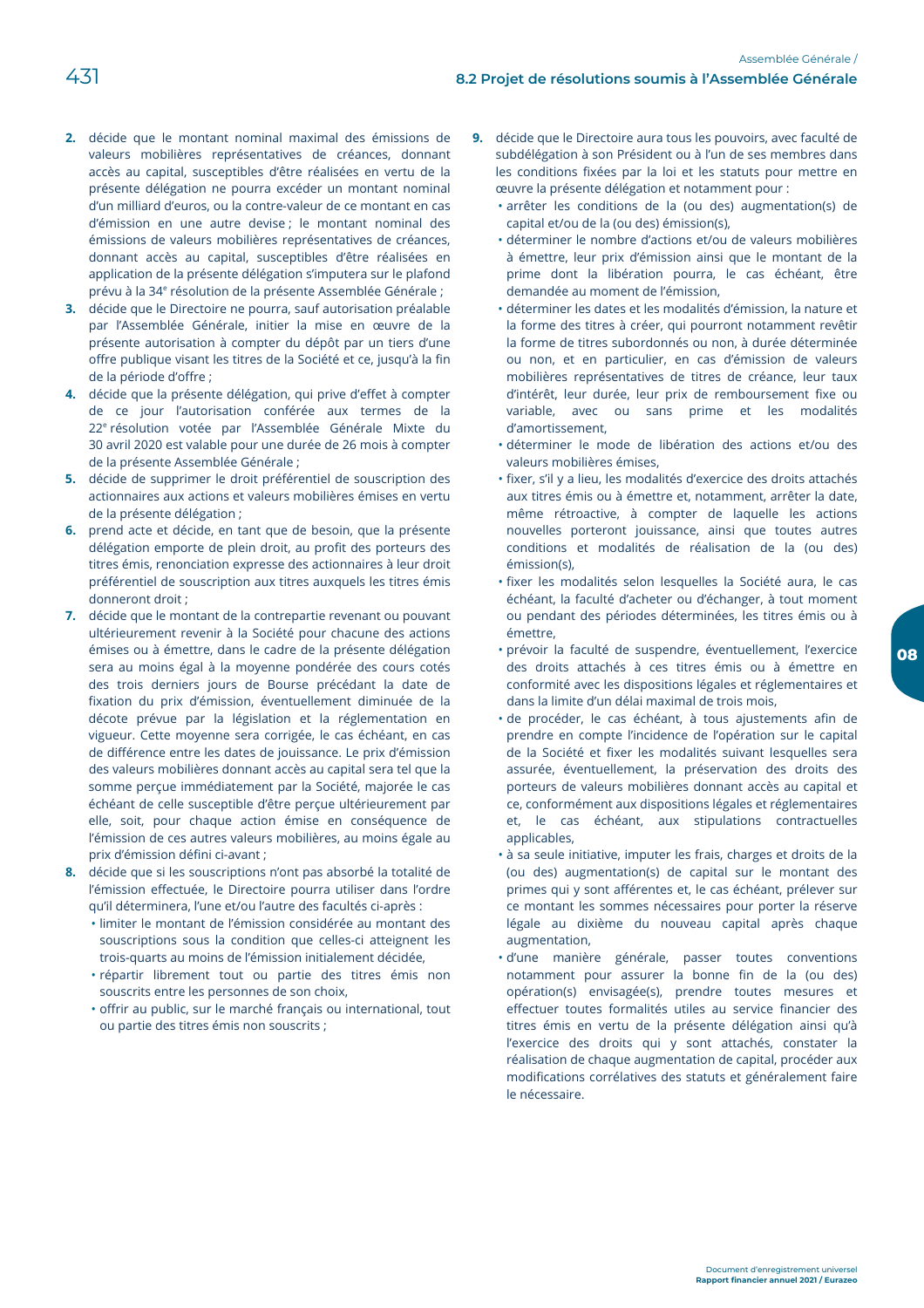## $\rightarrow$  Autorisation au Directoire en cas d'émission d'actions et/ou de valeurs mobilières donnant accès, immédiatement ou à terme, au capital, sans droit préférentiel de souscription, de fixer librement le prix d'émission dans la limite de 10 % du capital social

Pour chacune des émissions décidées dans le cadre des délégations consenties aux 28<sup>e</sup> et 29<sup>e</sup> résolutions de la présente Assemblée, nous vous proposons, par le vote de la 30<sup>e</sup> résolution, d'autoriser, pour une durée de 26 mois, le Directoire à déroger aux conditions de fixation du prix prévues par les résolutions susvisées et à fixer, le prix d'émission des actions ordinaires et/ou des valeurs mobilières sans droit préférentiel de souscription à un prix au moins égal à la moyenne des cours de clôture sur le marché réglementé d'Euronext à Paris lors des trois dernières séances de Bourse précédant la fixation du prix d'émission, éventuellement diminuée d'une décote maximale de 10 %.

Cette autorisation serait valable dans la limite de 10 % du capital social de la Société par période de 12 mois. Cette limite de 10% s'appliquerait au capital social ajusté en fonction des opérations qui l'affecteraient postérieurement à l'Assemblée Générale, et elle serait fixée à la date d'entrée en vigueur de la délégation par le Directoire.

À la date de chaque augmentation de capital, le nombre total d'actions émises en vertu de la présente résolution, pendant la période de 12 mois précédant ladite augmentation de capital, y compris les actions émises en vertu de ladite augmentation de capital, ne pourra excéder 10 % des actions composant le capital social de la Société à cette date.

#### 30<sup>E</sup> RÉSOLUTION: AUTORISATION AU DIRECTOIRE EN CAS D'ÉMISSION D'ACTIONS ET/OU DE VALEURS MOBILIÈRES DONNANT ACCÈS, IMMÉDIATEMENT OU À TERME, AU CAPITAL, SANS DROIT PRÉFÉRENTIEL DE SOUSCRIPTION, DE FIXER LIBREMENT LE PRIX D'ÉMISSION DANS LA LIMITE DE 10 % DU CAPITAL SOCIAL

L'Assemblée Générale, statuant aux conditions de quorum et de majorité requises pour les Assemblées Générales Extraordinaires, après avoir pris connaissance du rapport du Directoire et du Rapport Spécial des Commissaires aux comptes, conformément aux dispositions des articles L. 225-136 et L. 22-10-52 du Code de commerce

1. autorise le Directoire, pour une durée de 26 mois à compter de la présente Assemblée Générale, pour chacune des émissions décidées dans le cadre des délégations consenties à la 28<sup>e</sup> et 29<sup>e</sup> résolutions qui précèdent et dans la limite de 10 % du capital de la Société (tel qu'existant à la date de l'opération) par période de 12 mois, à déroger aux conditions de fixation du prix prévues par les résolutions susvisées et à fixer le prix d'émission des actions et/ou des valeurs mobilières donnant accès immédiatement ou à terme au capital émises, selon les modalités suivantes :

a. le prix d'émission des actions sera au moins égal à la moyenne des cours de clôture sur le marché réglementé d'Euronext à Paris lors des trois dernières séances de Bourse précédant la fixation du prix d'émission, éventuellement diminuée d'une décote maximale de 10 %,

b. le prix d'émission des valeurs mobilières donnant accès immédiatement ou à terme au capital sera tel que la somme perçue immédiatement par la Société majorée, le cas échéant, de celle susceptible d'être perçue ultérieurement par la Société soit, pour chaque action émise en conséquence de l'émission de ces valeurs mobilières, au moins égale au montant visé à l'alinéa a) ci-dessus ;

- 2. décide que la présente délégation, prive d'effet à compter de ce jour l'autorisation conférée aux termes de la 23<sup>e</sup> résolution votée par l'Assemblée Générale Mixte du 30 avril 2020 ;
- 3. décide que le montant nominal total d'augmentation de capital de la Société résultant des émissions réalisées en vertu de la présente délégation s'imputera sur le plafond prévu à la 34<sup>e</sup> résolution de la présente Assemblée Générale.

Le Directoire pourra, dans les limites qu'il aura préalablement fixées, déléguer à son Président ou à l'un de ses membres dans les conditions fixées par la loi et les statuts, le pouvoir qui lui est conféré au titre de la présente résolution.

## $\rightarrow$  Autorisation donnée au Directoire en vue d'augmenter le nombre d'actions, titres ou valeurs mobilières à émettre en cas de demande excédentaire

Par le vote de la 31<sup>e</sup> résolution, nous vous proposons d'autoriser le Directoire, pour une durée de 26 mois, s'il constate une demande excédentaire lors d'une augmentation de capital avec ou sans droit préférentiel de souscription, à augmenter le nombre de titres à émettre au même prix que celui retenu pour l'émission initiale et dans les délais et limites prévus par la réglementation.

Cette option permettrait, dans le cadre d'une émission de titres, de procéder, dans les 30 jours de la clôture de la période de souscription, à une émission complémentaire de

titres d'un montant maximum de 15 % de l'émission initiale (cette option est appelée "option de surallocation" ou "Green shoe"), sous réserve du plafond global prévu à la 34<sup>e</sup> résolution.

Cette délégation ne pourrait être utilisée en période d'offre publique visant les titres de la Société. Elle priverait d'effet l'autorisation conférée aux termes de la 24<sup>e</sup> résolution votée par l'Assemblée Générale le 30 avril 2020 qui viendra à expiration le 29 juin 2022.

08

Rapport financier annuel 2021 / Eurazed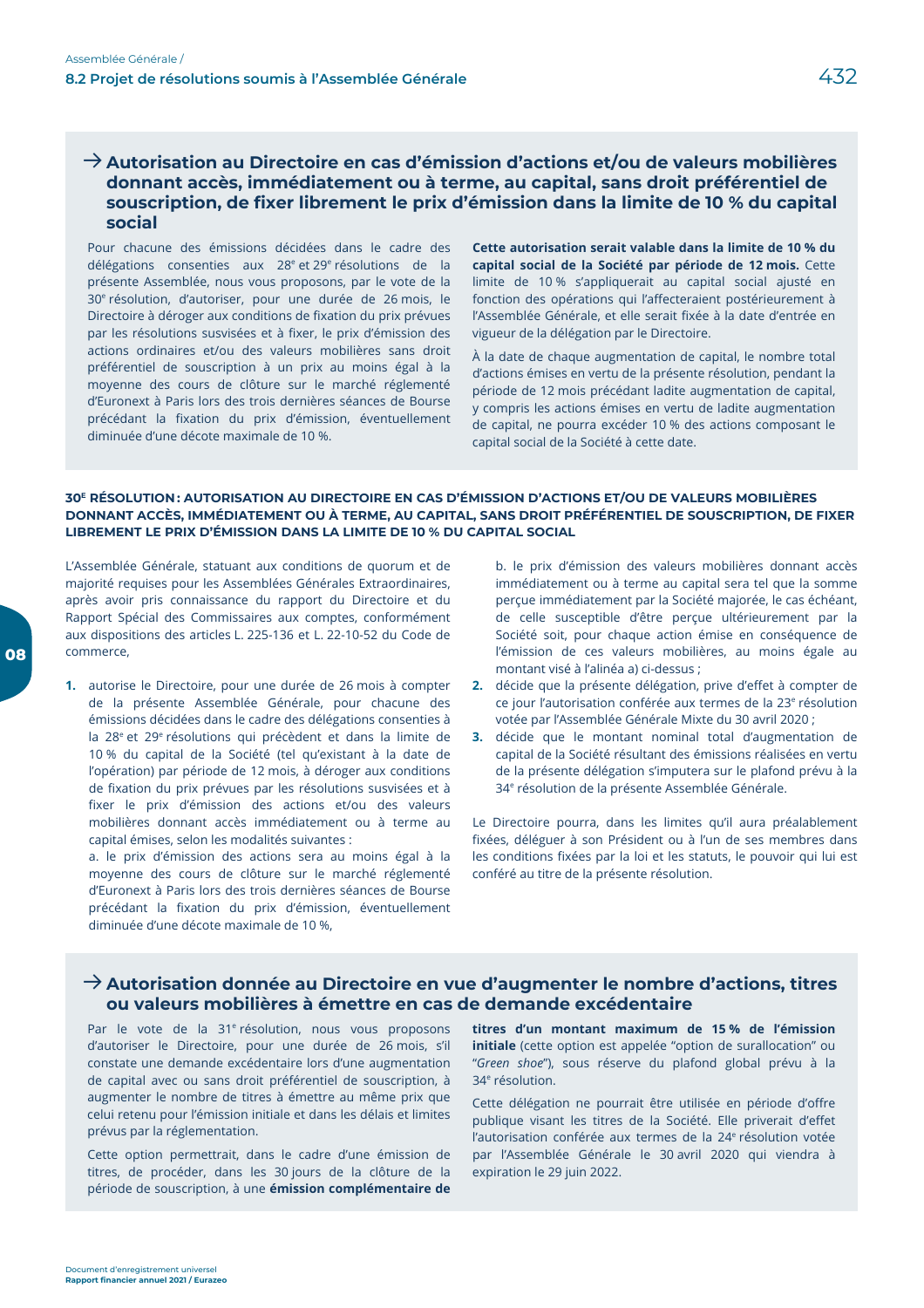## 31<sup>E</sup> RÉSOLUTION: AUTORISATION DONNÉE AU DIRECTOIRE EN VUE D'AUGMENTER LE NOMBRE D'ACTIONS, TITRES OU VALEURS MOBILIÈRES À ÉMETTRE EN CAS DE DEMANDE EXCÉDENTAIRE

L'Assemblée Générale, statuant aux conditions de quorum et de majorité requises pour les Assemblées Générales Extraordinaires, après avoir pris connaissance du rapport du Directoire et du Rapport Spécial des Commissaires aux comptes, conformément aux dispositions des articles L. 225-135-1 et R. 225-118 du Code de commerce:

- 1. autorise le Directoire, pour une durée de 26 mois à compter de la présente Assemblée Générale, à augmenter le nombre d'actions et/ou valeurs mobilières à émettre en cas d'augmentation du capital social de la Société avec ou sans droit préférentiel de souscription, dans des délais et limites prévus par la réglementation applicable au jour de l'émission (soit au jour de la présente Assemblée Générale dans les trente jours de la clôture de la souscription et dans la limite de 15 % de l'émission initiale) et ce au même prix que celui retenu pour l'émission initiale ;
- 2. décide que le montant nominal de toute augmentation de capital réalisée en application de la présente autorisation s'imputera sur le plafond prévu à la 34<sup>e</sup> résolution de la présente Assemblée Générale ;
- 3. décide que la présente délégation, prive d'effet à compter de ce jour l'autorisation conférée aux termes de la 24<sup>e</sup> résolution votée par l'Assemblée Générale Mixte du 30 avril 2020 ;
- 4. décide que le Directoire ne pourra, sauf autorisation préalable par l'Assemblée Générale, initier la mise en œuvre de la présente autorisation à compter du dépôt par un tiers d'une offre publique visant les titres de la Société et ce, jusqu'à la fin de la période d'offre.

## $\rightarrow$  Délégation de pouvoirs donnée au Directoire à l'effet de procéder à l'émission d'actions et/ou de valeurs mobilières donnant accès, immédiatement ou à terme, au capital, avec suppression du droit préférentiel de souscription des actionnaires, en vue de rémunérer des apports en nature consentis à la Société

Nous vous proposons, par le vote de la 32<sup>e</sup> résolution, de renouveler la délégation de pouvoirs accordée au Directoire pour émettre des actions et/ou des valeurs mobilières donnant accès, immédiatement ou à terme, au capital de la Société en vue de rémunérer des apports en nature consentis à votre Société et constitués de titres de capital ou de valeurs mobilières donnant accès au capital. Ce type de délégation permettrait notamment à Eurazeo de recevoir des apports dans le cadre de son activité d'investissement tout en associant les apporteurs au capital d'Eurazeo. Cette faculté qui serait offerte au Directoire pour une durée de 26 mois, serait limitée à 10 % du capital de la Société, étant précisé que ce plafond s'imputerait sur le plafond global prévu à la 34<sup>e</sup> résolution. L'émission d'actions ou de valeurs mobilières

donnant accès au capital de la Société serait réalisée sans droit préférentiel de souscription des actionnaires. Cette délégation ne pourrait être utilisée en période d'offre publique visant les titres de la Société. Au titre de la précédente délégation autorisée par l'Assemblée Générale le 30 avril 2020, dans sa 25<sup>e</sup> résolution, aucune action n'a été émise en rémunération d'un apport en nature.

Cette délégation serait consentie pour une durée de 26 mois et priverait d'effet, pour sa partie non utilisée, l'autorisation conférée aux termes de la 25<sup>e</sup> résolution votée par l'Assemblée Générale le 30 avril 2020 qui viendra à expiration le 29 juin 2022.

#### 32<sup>E</sup> RÉSOLUTION: DÉLÉGATION DE POUVOIRS AU DIRECTOIRE A L'EFFET D'ÉMETTRE DES ACTIONS ET/OU DES VALEURS MOBILIÈRES DONNANT ACCÈS, IMMÉDIATEMENT OU À TERME, AU CAPITAL, AVEC SUPPRESSION DU DROIT PRÉFÉRENTIEL DE SOUSCRIPTION, EN VUE DE RÉMUNÉRER DES APPORTS EN NATURE CONSENTIS À LA SOCIÉTÉ

L'Assemblée Générale, statuant aux conditions de quorum et de majorité requises pour les Assemblées Générales Extraordinaires. après avoir pris connaissance du rapport du Directoire et du Rapport Spécial des Commissaires aux comptes, conformément aux dispositions du Code de commerce et notamment des articles L. 225-129, L. 225-129-2, L. 225-147, L. 22-10-53 et L. 228-91 et suivants :

1. délègue au Directoire les pouvoirs nécessaires à l'effet de procéder à l'émission (i) d'actions ordinaires de la Société, et/ou (ii) de valeurs mobilières qui sont des titres de capital de la Société donnant accès par tous moyens, immédiatement ou à terme, à d'autres titres de capital et/ou donnant droit à l'attribution de titres de créance de la Société, (iii) et/ou de valeurs mobilières qui sont des titres de créance donnant accès ou susceptibles de donner accès par tous moyens, immédiatement et/ou à terme, à des titres de capital de la

Société à émettre ou existants, dans la limite de 10 % du capital social au moment de l'émission, en vue de rémunérer des apports en nature consentis à la Société et constitués de titres de capital ou de valeurs mobilières donnant accès au capital, lorsque les dispositions de l'article L. 22-10-54 du Code de commerce ne sont pas applicables ; il est précisé que le montant nominal de toute augmentation de capital réalisée en application de la présente délégation s'imputera sur le plafond prévu à la 34<sup>e</sup> résolution de la présente Assemblée Générale ;

2. décide en tant que de besoin de supprimer, au profit des porteurs de titres de capital ou de valeurs mobilières donnant accès au capital, objet des apports en nature, le droit préférentiel de souscription des actionnaires aux actions et/ou valeurs mobilières donnant accès au capital qui seront émises en vertu de la présente délégation ;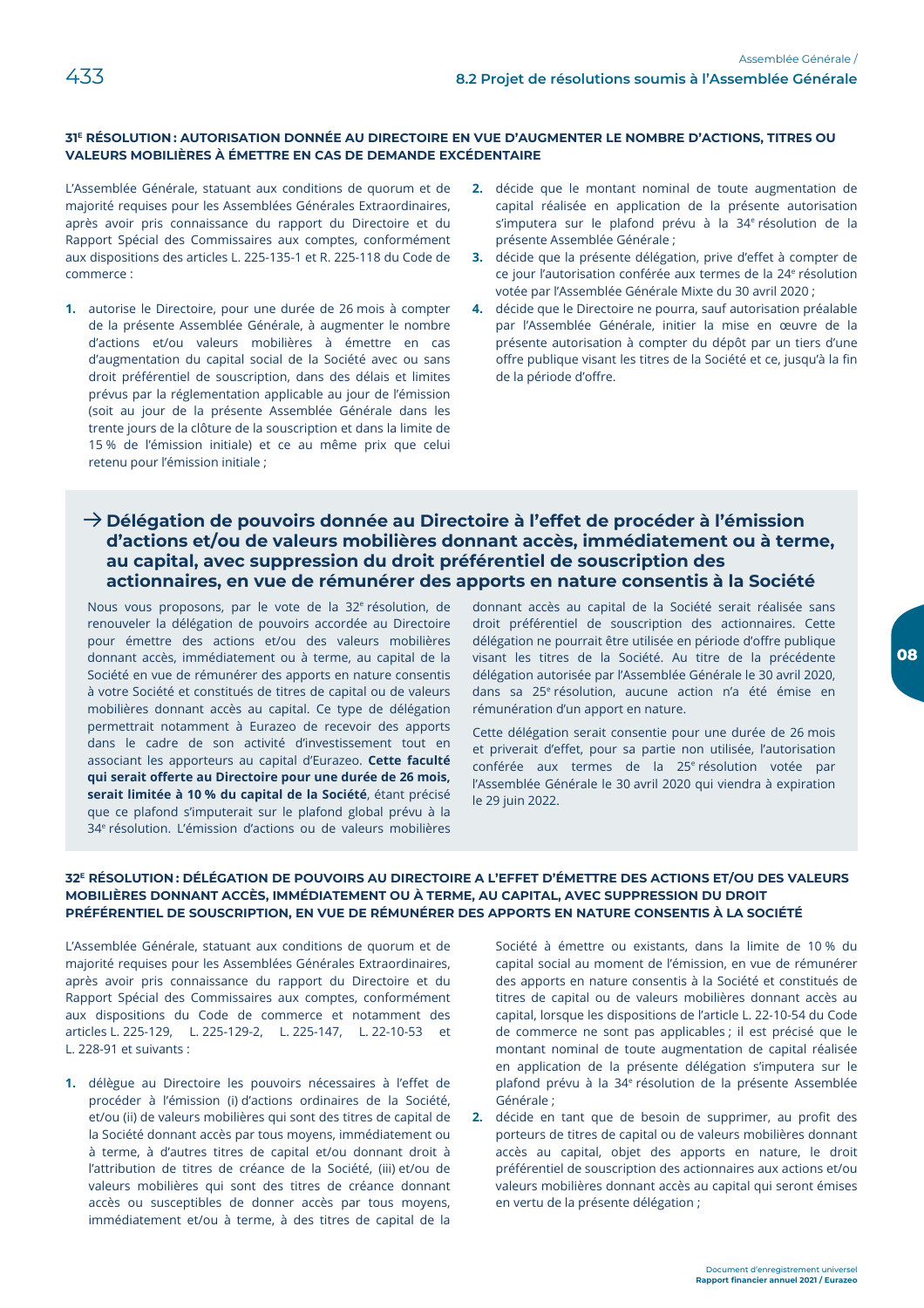- 3. décide que le montant nominal maximal des émissions de valeurs mobilières représentatives de créances donnant accès au capital, susceptibles d'être réalisées en vertu de la présente délégation, ne pourra excéder un montant nominal d'un milliard d'euros, ou la contre-valeur de ce montant en cas d'émission en une autre devise ; le montant nominal des émissions de valeurs mobilières représentatives de créances donnant accès au capital, susceptibles d'être réalisées en application de la présente délégation s'imputera sur le plafond prévu à la 34<sup>e</sup> résolution de la présente Assemblée Générale ;
- 4. décide que le Directoire ne pourra, sauf autorisation préalable par l'Assemblée Générale, initier la mise en œuvre de la présente autorisation à compter du dépôt par un tiers d'une offre publique visant les titres de la Société et ce, jusqu'à la fin de la période d'offre ;
- 5. prend acte que la présente délégation emporte de plein droit renonciation des actionnaires à leur droit préférentiel de souscription aux actions de la Société auxquelles les valeurs mobilières qui seraient émises sur le fondement de la présente délégation pourront donner droit, et ce au profit des porteurs de valeurs mobilières donnant accès au capital émises en vertu de la présente résolution ;
- 6. précise que, conformément à la loi, le Directoire statuera sur le rapport du ou des Commissaires aux apports, mentionné aux articles L. 225-147 et L. 22-10-53 du Code de commerce ;
- 7. décide que la présente délégation, qui prive d'effet à compter de ce jour l'autorisation conférée aux termes de la 25<sup>e</sup> résolution votée par l'Assemblée Générale Mixte du 30 avril 2020 est valable pour une durée de 26 mois à compter de la présente Assemblée Générale ;
- 8. décide que le Directoire aura tous pouvoirs à cet effet, notamment pour fixer les termes et conditions et les modalités de l'opération dans les limites des dispositions législatives et réglementaires applicables, approuver l'évaluation des apports et concernant lesdits apports, en constater la réalisation, imputer tous frais, charges et droits sur les primes, le solde pouvant recevoir toute affectation décidée par le Directoire ou par l'Assemblée Générale ordinaire, augmenter le capital social et procéder aux modifications corrélatives des statuts et d'une manière générale, prendre toute disposition utile ou nécessaire, conclure tous accords, effectuer tout acte ou formalité pour parvenir à la bonne fin de l'émission envisagée.

## $\rightarrow$  Délégation de compétence donnée au Directoire à l'effet de procéder à l'augmentation du capital social par émission d'actions ordinaires et/ou de valeurs mobilières donnant accès au capital, réservée aux adhérents d'un plan d'épargne d'entreprise, avec suppression du droit préférentiel de souscription des actionnaires au profit de ces derniers

La 33<sup>e</sup> résolution soumise à votre vote a pour objet de renouveler l'autorisation donnée au Directoire d'augmenter le capital social par émission d'actions ordinaires et/ou de valeurs mobilières réservée aux adhérents d'un plan d'épargne d'entreprise dans le cadre des dispositions des articles L. 225-129 et suivants et L. 225-138-1 du Code de commerce et des articles L. 3332-18 et suivants du Code du travail, pour un montant nominal maximal de 2 000 000 euros, identique à celui autorisé par l'Assemblée Générale du 28 avril 2021.

Le prix de souscription des actions émises en application de la présente délégation serait fixé par le Directoire conformément aux dispositions de l'article L. 3332-19 du Code du travail.

En cas d'attribution à titre gratuit aux adhérents de PEE d'actions ou valeurs mobilières donnant accès à notre capital, les actionnaires de la Société renonceraient par ailleurs à tout droit auxdites actions ou valeurs mobilières, y compris à la partie des réserves, bénéfices ou primes incorporées au capital, à raison de l'attribution gratuite desdits titres faite sur le fondement de cette délégation.

Le Directoire pourrait procéder à des cessions d'actions aux adhérents à un PEE. Ces cessions d'actions réalisées avec décote en faveur des adhérents de PEE s'imputeront à

concurrence du montant nominal des actions ainsi cédées sur le montant des plafonds visés ci-dessous.

Le Directoire bénéficierait de tous pouvoirs, avec faculté de subdélégation dans les conditions fixées par la loi, à l'effet de procéder aux émissions susvisées suivant les modalités qu'il arrêtera en conformité avec la loi.

En cas d'usage de cette délégation, les rapports complémentaires légaux seraient établis et présentés à l'occasion de la prochaine Assemblée Générale.

Il est rappelé que dans le cadre de l'augmentation du capital social réservée aux salariés du groupe Eurazeo du 25 mai 2021, 209 005 actions ordinaires nouvelles ont été émises. Cette émission d'actions s'imputait sur le plafond de la délégation de compétence de l'Assemblée Générale du 25 avril 2019, dans sa 19<sup>e</sup> résolution, expirée le 28 avril 2021. Aucun montant n'a été utilisé au titre de la délégation en cours autorisée par l'Assemblée Générale du 28 avril 2021, dans sa 16<sup>e</sup> résolution.

Cette délégation serait consentie pour une durée de 26 mois et priverait d'effet l'autorisation conférée aux termes de la 16<sup>e</sup> résolution votée par l'Assemblée Générale du 28 avril 2021.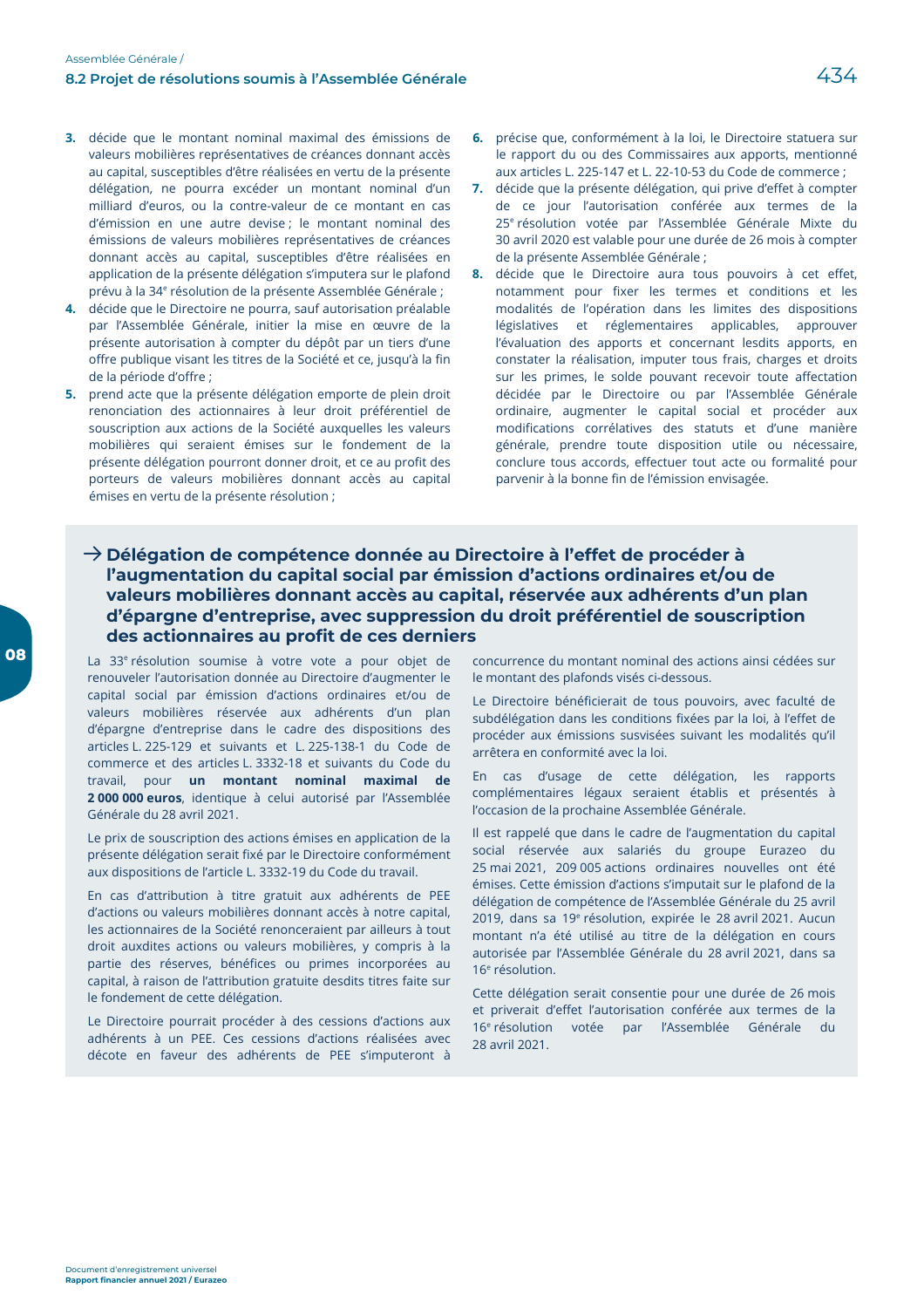#### 33<sup>E</sup> RÉSOLUTION : DÉLÉGATION DE COMPÉTENCE DONNÉE AU DIRECTOIRE À L'EFFET DE PROCÉDER À L'AUGMENTATION DU CAPITAL SOCIAL PAR ÉMISSION D'ACTIONS ORDINAIRES ET/OU DE VALEURS MOBILIÈRES DONNANT ACCÈS AU CAPITAL. RÉSERVÉE AUX ADHÉRENTS D'UN PLAN D'ÉPARGNE D'ENTREPRISE, AVEC SUPPRESSION DU DROIT PRÉFÉRENTIEL DE SOUSCRIPTION DES ACTIONNAIRES AU PROFIT DE CES DERNIERS

L'Assemblée Générale, statuant aux conditions de quorum et de majorité requises pour les Assemblées Générales Extraordinaires, après avoir pris connaissance du rapport du Directoire et du Rapport Spécial des Commissaires aux comptes et conformément aux dispositions des articles L. 225-129, L. 225-129-2, L. 225-129-6, L. 228-91, L. 228-92, L. 225-138 l et ll et L. 225-138-1 du Code de commerce et aux articles L. 3332-18 et suivants du Code du  $travail$ 

- 1. délègue au Directoire la compétence de décider l'augmentation du capital social de la Société d'un montant global nominal maximal de 2 000 000 euros, en une ou plusieurs fois, par émission d'actions ordinaires et/ou de valeurs mobilières donnant accès, immédiatement ou à terme au capital, réservée aux salariés de la Société et/ou des sociétés qui lui sont liées au sens de l'article L. 225-180 du Code de commerce et L. 3344-1 du Code du travail, souscrivant directement ou par l'intermédiaire d'un ou plusieurs fonds commun de placement d'entreprise, dès lors que ces salariés sont adhérents à un plan d'épargne d'entreprise ;
- 2. autorise le Directoire, dans le cadre de ces augmentations de capital, à attribuer gratuitement des actions ordinaires et/ou des valeurs mobilières donnant accès au capital de la Société, étant entendu que l'avantage résultant de cette attribution au titre de l'abondement et/ou de la décote ne pourra excéder les limites prévues à l'article L. 3332-21 du Code du travail ;
- 3. décide de supprimer au profit de ces salariés le droit préférentiel des actionnaires à la souscription des actions ordinaires et/ou des valeurs mobilières donnant accès au capital de la Société pouvant être émises en vertu de la présente délégation et de renoncer à tout droit aux actions et valeurs mobilières donnant accès au capital pouvant être attribuées gratuitement sur le fondement de la présente résolution ;
- 4. décide que le prix de souscription des actions ordinaires et/ou des valeurs mobilières donnant accès au capital de la Société émises en application de la présente délégation sera fixé par  $|e|$ Directoire conformément aux dispositions  $d\rho$ l'article L. 3332-19 du Code du travail ;
- 5. confère tous pouvoirs au Directoire, avec faculté de subdélégation dans les conditions prévues par la loi, pour fixer les conditions et modalités de mise en œuvre de la (ou des) augmentation(s) de capital décidée(s) en vertu de la présente résolution, notamment pour :
	- · déterminer les sociétés dont les salariés pourront bénéficier de l'offre de souscription,
	- · fixer le nombre d'actions ordinaires et/ou de valeurs mobilières à émettre et leur date de jouissance,
	- · fixer, dans les limites légales, les conditions de l'émission des actions ordinaires et/ou des valeurs mobilières et les délais accordés aux salariés pour l'exercice de leurs droits.
	- · fixer les délais et modalités de libération des actions ordinaires, étant précisé que ce délai ne pourra excéder trois ans,
	- · imputer les frais de la (ou des) augmentation(s) de capital sur le montant des primes y relatives,
	- · de procéder, le cas échéant, à tous ajustements afin de prendre en compte l'incidence de l'opération sur le capital de la Société et fixer les modalités suivant lesquelles sera assurée, le cas échéant, la préservation des droits des porteurs de valeurs mobilières donnant accès au capital et ce, conformément aux dispositions légales et réglementaires et, le cas échéant, aux stipulations contractuelles applicables.
	- · constater la réalisation de la (ou des) augmentation(s) de capital à concurrence des actions souscrites et procéder aux modifications corrélatives des statuts,
	- · procéder à toutes opérations et formalités rendues nécessaires par la réalisation de la (ou des) augmentation(s) de capital.

La présente délégation, qui prive d'effet à compter de ce jour l'autorisation conférée aux termes de la 16<sup>e</sup> résolution votée par l'Assemblée Générale Mixte du 28 avril 2021, est consentie pour une durée de 26 mois à compter de la présente Assemblée Générale.

## $\rightarrow$  Limitations globales du montant des émissions effectuées en vertu des 27<sup>e</sup> à 32<sup>e</sup> résolutions

Nous vous proposons, par le vote de la 34<sup>e</sup> résolution, de fixer les limites globales des montants des émissions qui pourraient être décidées en vertu des 27<sup>e</sup> à 32<sup>e</sup> résolutions de la présente Assemblée. Le plafond du montant nominal maximal global des émissions d'actions qui pourront être faites directement ou sur présentation de titres représentatifs ou non de créances serait de 120 millions d'euros, ou à titre

indicatif 49,7% du capital social, étant précisé que le montant nominal maximal global des émissions d'actions faites directement ou sur présentation de titres représentatifs ou non de créances, sans droit préférentiel de souscription, serait de 24 millions d'euros, et celui des émissions de valeurs mobilières représentatives de créances, serait de un milliard d'euros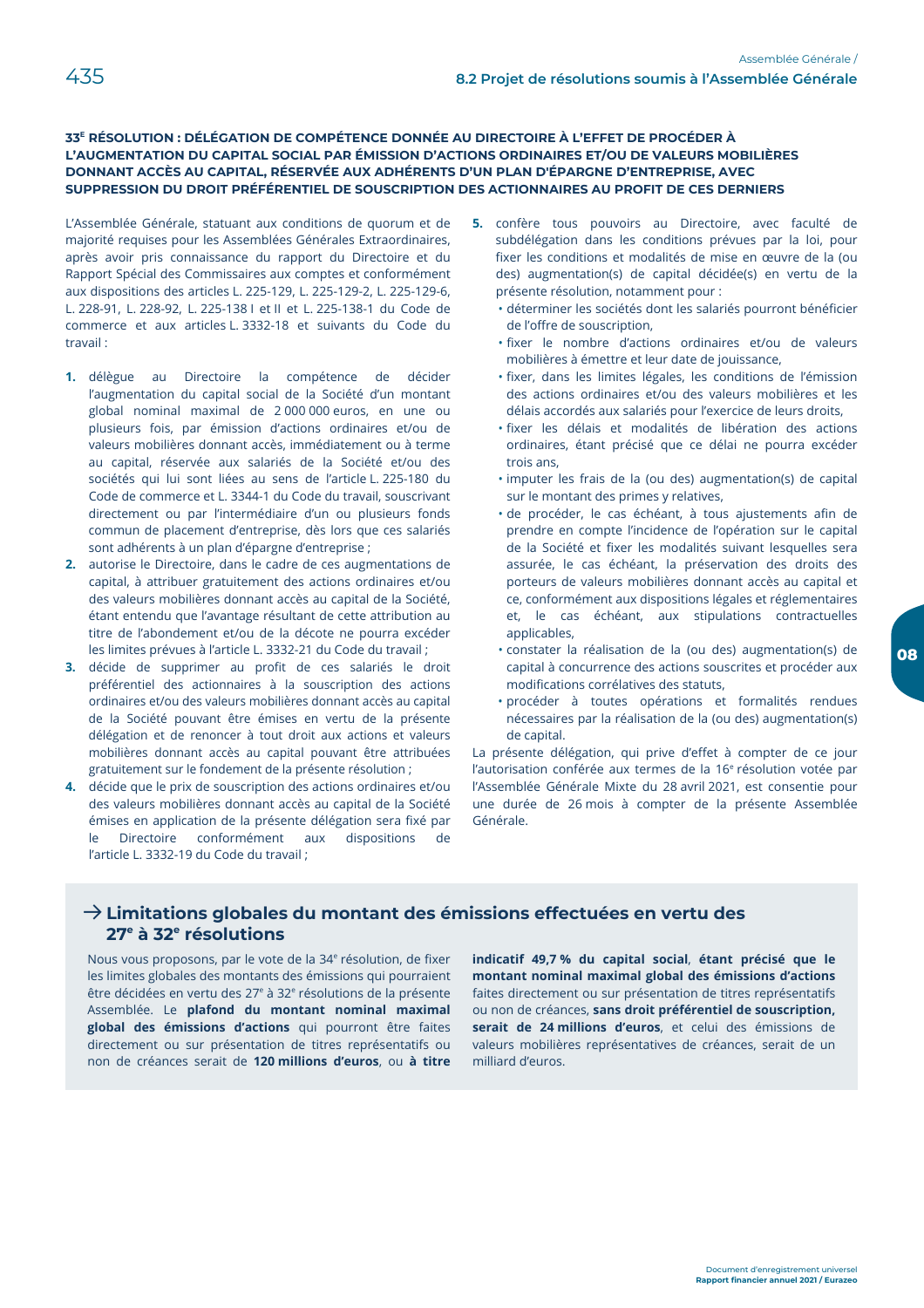### 34<sup>E</sup> RÉSOLUTION : LIMITATIONS GLOBALES DU MONTANT DES ÉMISSIONS EFFECTUÉES EN VERTU DES 27<sup>E</sup> À 32<sup>E</sup> RÉSOLUTIONS

L'Assemblée Générale, statuant aux conditions de quorum et de majorité requises pour les Assemblées Générales Extraordinaires, connaissance prise du rapport du Directoire et du Rapport Spécial des Commissaires aux comptes, décide de fixer, outre les plafonds individuels précisés dans chacune des 27<sup>e</sup> à 32<sup>e</sup> résolutions, les limites globales des montants des émissions qui pourraient être décidées en vertu desdites résolutions ainsi qu'il suit :

- a) le montant nominal maximal global des émissions d'actions qui pourront être faites directement ou sur présentation de titres représentatifs ou non de créances ne pourra dépasser 120 millions d'euros, étant précisé que le montant nominal maximal global des émissions d'actions qui pourront être faites directement ou sur présentation de titres représentatifs ou non de créances, sans droit préférentiel de souscription, ne pourra dépasser 24 millions d'euros, ces montants pouvant être majorés du nominal des actions ordinaires de la Société à émettre, éventuellement, au titre des ajustements effectués pour préserver les droits des porteurs de valeurs mobilières donnant accès au capital, conformément aux dispositions légales et réglementaires et, le cas échéant, aux stipulations contractuelles applicables, étant précisé que ces limites ne s'appliqueront pas :
- · aux augmentations de capital résultant de la souscription d'actions par les salariés ou mandataires sociaux de la Société et des sociétés qui lui sont liées, effectuées conformément aux dispositions des 35<sup>e</sup> et 36<sup>e</sup> résolutions de la présente Assemblée Générale, et
- · aux augmentations de capital résultant de la souscription d'actions par les salariés adhérents d'un plan d'épargne d'entreprise conformément aux dispositions de la 33<sup>e</sup> résolution de la présente Assemblée Générale ;
- b) le montant nominal maximal global des émissions de valeurs mobilières représentatives de créances qui pourront être décidées sera d'un milliard d'euros mais ce montant est autonome et distinct du montant des titres de créance dont l'émission serait décidée ou autorisée par le Directoire conformément à l'article L. 228-40 du Code de commerce.

La présente délégation, qui prive d'effet à compter de ce jour l'autorisation conférée aux termes de la 26<sup>e</sup> résolution votée par l'Assemblée Générale Mixte du 30 avril 2020, est consentie pour une durée de 26 mois à compter de la présente Assemblée Générale

## $\rightarrow$  Autorisation donnée au Directoire à l'effet de procéder à des attributions gratuites d'actions au profit de salariés et mandataires sociaux de la Société et/ou des sociétés liées dans la limite d'un plafond de 3 % du capital social avec un sous-plafond de 1,5 % du capital social pour les membres du Directoire

Nous vous proposons, par le vote de la 35<sup>e</sup> résolution, de renouveler l'autorisation donnée au Directoire de procéder à des attributions gratuites d'actions existantes ou à émettre de la Société, au profit des salariés et mandataires sociaux de la Société et/ou des sociétés qui lui sont liées dans les conditions des articles L. 225-197-1 et suivants et L. 22-10-59 et L. 22-10-60 du Code de commerce. Conformément aux attributions réalisées antérieurement. les attributions gratuites d'actions qui seraient décidées en vertu de cette autorisation pourraient bénéficier à l'ensemble des salariés de la Société et des sociétés liées. Les actions attribuées gratuitement au titre de cette autorisation sont soumises à une période d'acquisition minimale de trois ans assortie d'aucune période minimale de conservation.

Il est proposé de fixer le plafond des actions attribuées gratuitement en vertu de cette autorisation à 3% du capital social, en cumulé au jour de la décision du Directoire pour une durée de 38 mois, soit une moyenne de 1 % par an.

Au sein de ce plafond, le nombre d'actions pouvant être attribuées gratuitement aux mandataires sociaux de la Société est limité à 1,5 % du capital social au jour de la décision du Directoire. L'acquisition définitive de la totalité des actions aux mandataires sociaux est soumise à des conditions de performance strictes déterminées sur une période de trois ans par le Conseil de Surveillance.

Ce plafond de 3 % du capital social constitue par ailleurs le plafond global applicable aux actions attribuées gratuitement dans la limite ci-dessus fixée et aux actions auxquelles pourront donner droit les options de souscription ou d'achat d'actions consenties en vertu de l'autorisation conférée par la présente Assemblée Générale dans sa 36<sup>e</sup> résolution.

De nouvelles conditions de performance ont été déterminées par le Conseil de Surveillance du 5 décembre 2019 applicables aux plans d'actions de performance et d'options d'achat d'actions. L'objectif du Conseil de Surveillance a été de reconsidérer les conditions de performance tout en les adaptant au profil de la Société et aux pratiques de marché. La nouvelle grille de performance est composée depuis 2020 de trois indicateurs fonctionnant de façon additive. La principale évolution aboutit à ne conférer des titres aux bénéficiaires que dans l'hypothèse où les indicateurs de performance démontrent une augmentation de l'ANR de la Société sur la période considérée et une performance du cours au moins égale aux indices de référence (indices SBF 120 et LPX-TR). La réalisation des conditions de performance est constatée à l'issue de la période d'acquisition.

Au 31 décembre 2021, aucune attribution n'a été décidée dans le cadre de l'autorisation en cours conférée par l'Assemblée Générale le 28 avril 2021. Il est rappelé qu'au cours de l'exercice 2021, 456 526 actions ont été attribuées dans le cadre de la délégation de compétence de l'Assemblée Générale du 25 avril 2019, dans sa 18e résolution, expirée le 28 avril 2021.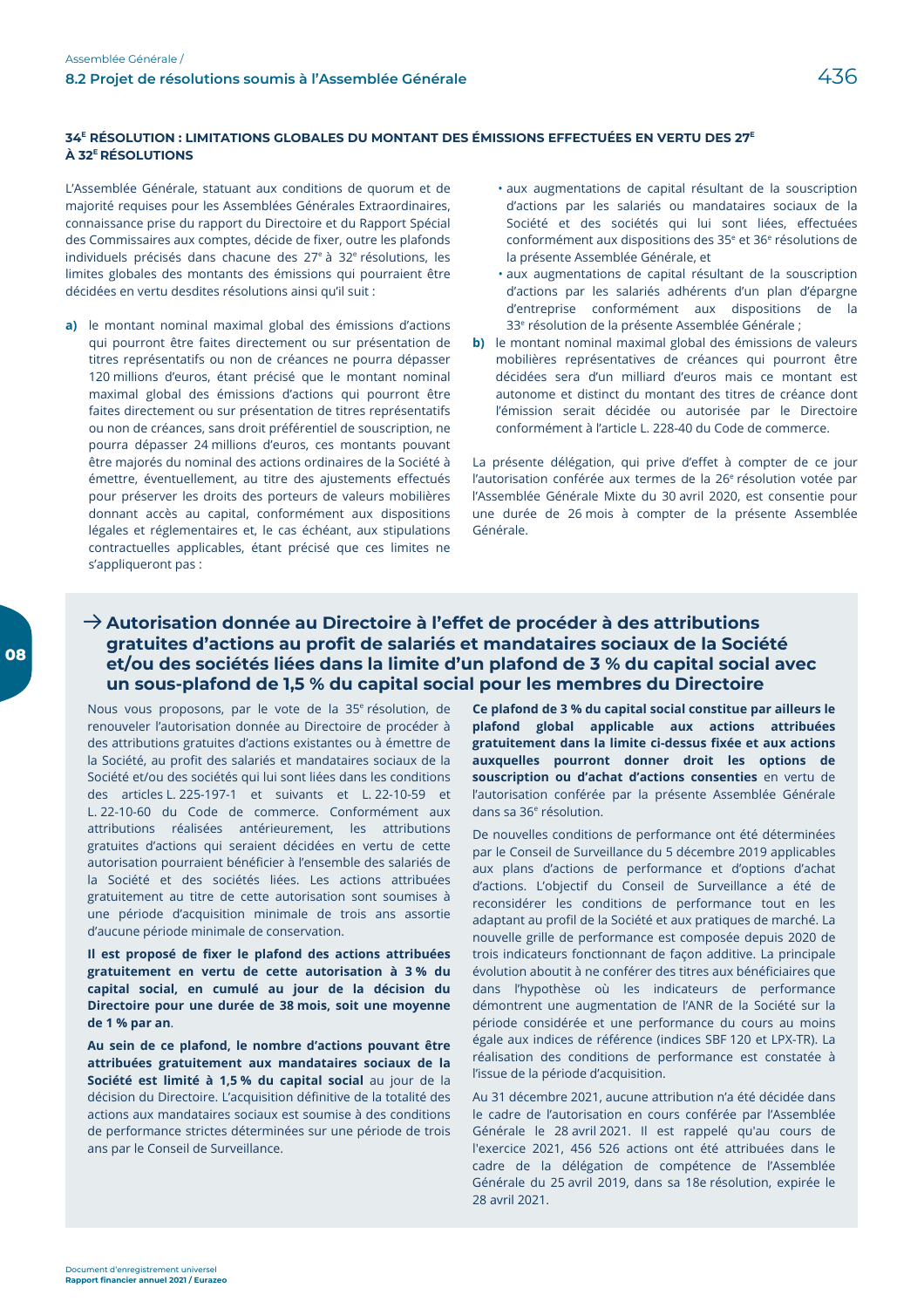La description des plans figure en section 8.4 du Document d'Enregistrement Universel. Il est précisé que l'ensemble des plans d'options d'achat d'actions et d'attribution gratuite d'actions en vigueur représentent au 31 décembre 2021 un

potentiel maximum de 2,64 % du capital social de la Société. Cette nouvelle autorisation serait consentie pour une durée de 38 mois et priverait d'effet celle accordée aux termes de la 17<sup>e</sup> résolution votée par l'Assemblée Générale le 28 avril 2021.

#### 35<sup>E</sup> RÉSOLUTION : AUTORISATION DONNÉE AU DIRECTOIRE À L'EFFET DE PROCÉDER À DES ATTRIBUTIONS GRATUITES D'ACTIONS AU PROFIT DES SALARIÉS ET MANDATAIRES SOCIAUX DE LA SOCIÉTÉ ET/OU DES SOCIÉTÉS LIÉES

L'Assemblée Générale, statuant aux conditions de quorum et de majorité requises pour les Assemblées Générales Extraordinaires. après avoir pris connaissance du rapport du Directoire et du Rapport Spécial des Commissaires aux comptes, conformément aux articles L. 225-197-1 et suivants et L. 22-10-59 et L. 22-10-60 du Code de commerce :

- 1. autorise le Directoire à procéder, en une ou plusieurs fois, à des attributions gratuites d'actions existantes ou à émettre de la Société :
- 2. décide que les bénéficiaires des attributions pourront, sous réserve des dispositions des articles L. 225-197-1 II et L. 22-10-59, III du Code de commerce, être la Présidente du Directoire, les membres du Directoire, le ou les Directeurs Généraux ainsi que les salariés de la Société et/ou des sociétés qui lui sont liées directement ou indirectement dans les conditions des articles L. 225-197-2 et L. 22-10-60 du Code de commerce ;
- 3. décide que le Directoire déterminera l'identité des bénéficiaires des attributions ainsi que les critères et conditions d'attribution des actions, notamment les durées des périodes d'acquisition et de conservation et le nombre d'actions par bénéficiaire :
- 4. prend acte qu'en cas d'attribution d'actions aux mandataires sociaux visés aux articles L. 225-197-1 et L. 22-10-59 du Code de commerce, le Conseil de Surveillance conditionnera l'acquisition définitive de la totalité des actions à des critères de performance et devra fixer la quantité des actions qu'ils sont tenus de conserver au nominatif jusqu'à la cessation de leurs fonctions ;
- 5. décide que le nombre total d'actions attribuées gratuitement en vertu de la présente résolution ne pourra représenter plus de 3 % du capital social au jour de la décision du Directoire, sans qu'il soit tenu compte :
	- · de celles déjà attribuées en vertu d'autorisations de précédentes Assemblées Générales,
	- · de celles qui n'ont pas été définitivement attribuées au terme de la période d'acquisition prévue  $7.11X$ articles L. 225-197-1 et L. 22-10-59 du Code de commerce,
	- · de celles qui ne sont plus soumises à l'obligation de conservation prévue aux articles L. 225-197-1 et L. 22-10-59 du Code de commerce,
	- · des actions supplémentaires à émettre ou à attribuer pour préserver les droits des bénéficiaires en cas d'opérations sur le capital de la Société au cours de la période d'acquisition ;
- 6. décide que le nombre d'actions attribuées gratuitement aux mandataires sociaux de la Société au titre de la présente résolution ne pourra pas représenter plus de 1,5 % du capital social au jour de la décision du Directoire, ce sous-plafond s'imputant sur le plafond de 3 % fixé ci-dessus ;
- 7. décide que l'attribution des actions à leurs bénéficiaires ne sera définitive qu'au terme d'une période d'acquisition minimale de trois ans suivant la décision du Directoire et que les bénéficiaires ne seront astreints à aucune période de conservation:
- 8. décide qu'en cas d'invalidité d'un bénéficiaire correspondant au classement dans la deuxième ou troisième des catégories prévues à l'article L. 341-4 du Code de la sécurité sociale, les actions lui seront attribuées définitivement avant le terme de la période d'acquisition restant à courir ; dans ce dernier cas, lesdites actions seront librement cessibles à compter de leur attribution définitive :
- 9. autorise le Directoire à procéder, le cas échéant, pendant la période d'acquisition, aux ajustements du nombre d'actions attribuées gratuitement en fonction des éventuelles opérations sur le capital de la Société de manière à préserver les droits des bénéficiaires :
- 10. prend acte de ce qu'en cas d'attribution gratuite d'actions à émettre, la présente décision emporte renonciation de plein droit des actionnaires au profit des bénéficiaires desdites actions (i) à leur droit préférentiel de souscription aux actions à émettre attribuées gratuitement, et (ii) à la partie des réserves, primes d'émission ou bénéfices qui, le cas échéant, servira en cas d'émission d'actions nouvelles.

La présente autorisation est donnée pour une durée de 38 mois à compter de la présente Assemblée et annule et remplace à compter de ce jour l'autorisation accordée par l'Assemblée Générale Mixte du 28 avril 2021 dans sa 17<sup>e</sup> résolution.

L'Assemblée Générale délègue tous pouvoirs au Directoire, avec faculté de subdélégation à sa Présidente et ou à l'un de ses membres dans les conditions fixées par la loi et les statuts, pour mettre en œuvre la présente délégation, à l'effet notamment de déterminer les dates et modalités des attributions et prendre généralement toutes les dispositions utiles et conclure tous accords pour parvenir à la bonne fin des attributions envisagées, constater la (ou les) augmentation(s) de capital résultant de toute attribution réalisée par l'usage de la présente délégation et modifier corrélativement les statuts.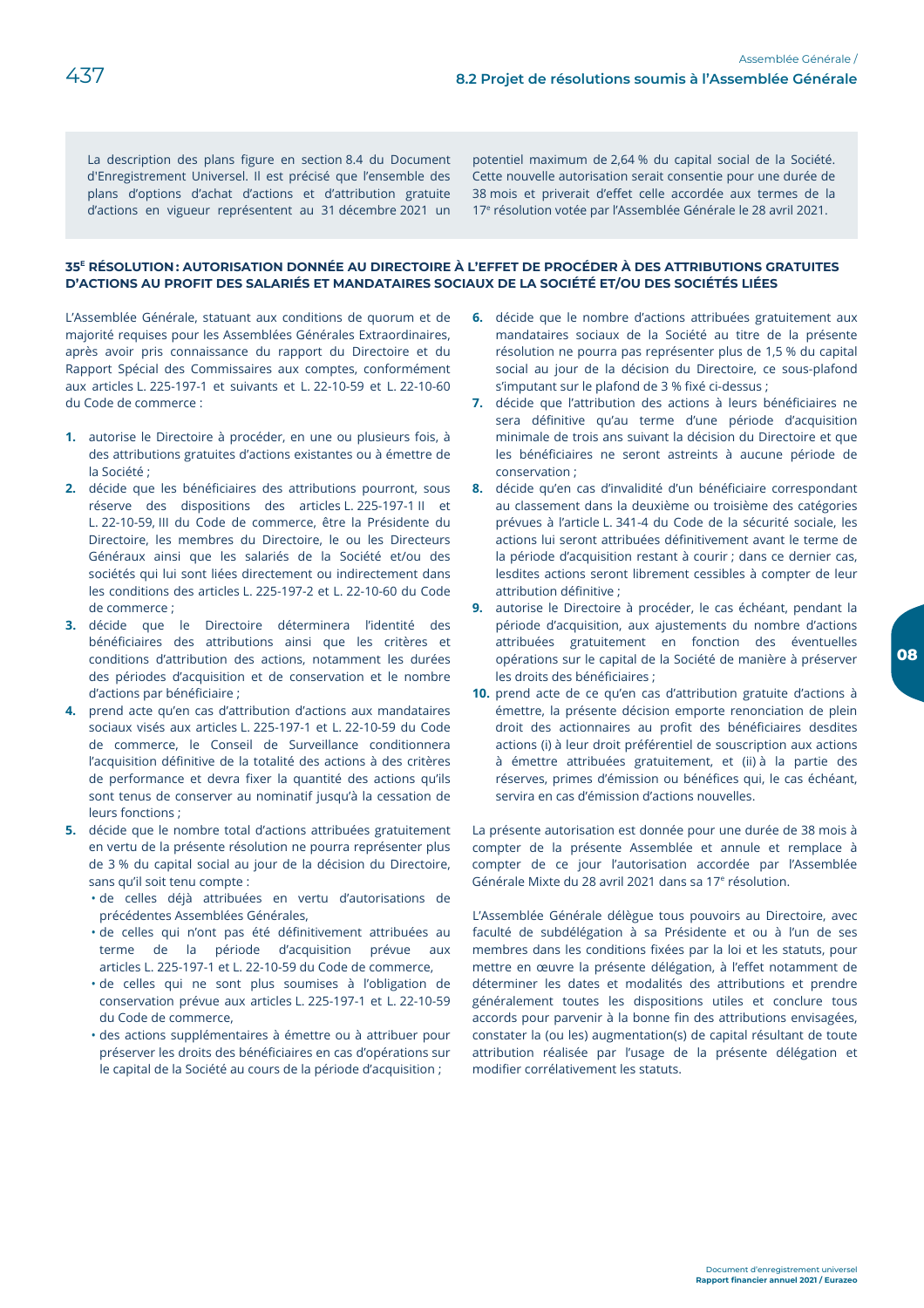## $\rightarrow$  Autorisation donnée au Directoire de consentir des options de souscription ou d'achat d'actions aux salariés et mandataires sociaux de la Société et/ou des sociétés liées

La 36<sup>e</sup> résolution vise à renouveler l'autorisation donnée au Directoire de consentir des options de souscription ou d'achat d'actions au bénéfice de membres du personnel salarié et de dirigeants mandataires sociaux afin de les fidéliser et de les associer étroitement aux performances boursières sur le long terme de la Société.

Il est proposé de maintenir le plafond du nombre d'options consenties en vertu de l'autorisation en cours donnant droit à souscrire ou acheter un nombre d'actions de la Société soit 1,5 % du capital de la Société. Au sein de ce plafond, compte tenu du fait que seuls les membres du Directoire et du Partners Committee peuvent recevoir de telles attributions, le nombre d'options pouvant être consenties au titre de cette résolution aux mandataires sociaux de la Société ne pourrait représenter plus de 1% du capital social de la Société.

Le nombre total d'actions résultant de l'exercice d'options de souscription ou d'achat d'actions consenties dans la limite ci-dessus fixée viendra s'imputer sur le nombre total d'actions auxquelles pourront donner droit les actions attribuées gratuitement en vertu de l'autorisation conférée par la présente Assemblée Générale dans sa 35e résolution, soit 3 % du capital social. Ce plafond de 3% du capital social constitue ainsi le plafond global applicable aux actions attribuées gratuitement et aux actions auxquelles pourront donner droit les options de souscription ou d'achat d'actions consenties en vertu des autorisations conférées par la présente Assemblée Générale dans ses 35<sup>e</sup> et 36<sup>e</sup> résolutions.

Les options ne sont acquises que progressivement, par tranches, et sous réserve de la présence du bénéficiaire à l'expiration de chaque période d'acquisition concernée :

acquisition de la moitié des options à l'issue de la deuxième année suivant celle de l'attribution ;

- acquisition du troisième quart des options à l'issue de la troisième année suivant celle de l'attribution ;
- acquisition du dernier quart des options à l'issue de la quatrième année suivant celle de l'attribution.

Les options acquises ne peuvent être exercées qu'à compter de la quatrième année suivant l'attribution. Elles peuvent être exercées dans un délai de 10 ans à compter de leur attribution.

Le prix d'exercice des options est déterminé conformément aux dispositions du Code de commerce, étant précisé que ce prix ne pourrait être inférieur à la moyenne des premiers cours cotés aux vingt séances de Bourse précédant le jour où l'option serait consentie, ou, en ce qui concerne les options d'achat, au cours moyen d'achat des actions auto détenues par la Société. Aucune décote ne serait appliquée.

En complément de la condition de présence, les options attribuées aux dirigeants mandataires sociaux et aux membres du Partners Committee sont intégralement soumises à des conditions de performance dont la réalisation est constatée à l'issue de la dernière période d'acquisition. Les conditions de performance sont les mêmes que celles applicables aux actions de performance. (Cf. section 5.8 "Rémunérations et avantages de toute nature des mandataires sociaux").

Le nombre total d'options de souscription ou d'achat d'actions attribuées dans le cadre de l'autorisation en cours conférée par l'Assemblée Générale le 25 avril 2019, représente 0,15 % du capital d'Eurazeo au 31 décembre 2021. La description des plans figure en section 8.3 du Document d'Enregistrement Universel. Cette nouvelle autorisation serait consentie pour une durée de 38 mois et annulerait et remplacerait celle donnée aux termes de la 17<sup>e</sup> résolution votée par l'Assemblée Générale 25 avril 2019 qui viendra à expiration le 24 juin 2022

#### 36<sup>E</sup> RÉSOLUTION: AUTORISATION DE CONSENTIR DES OPTIONS DE SOUSCRIPTION OU D'ACHAT D'ACTIONS AUX SALARIÉS ET MANDATAIRES SOCIAUX DE LA SOCIÉTÉ ET/OU DES SOCIÉTÉS LIÉES

L'Assemblée Générale, statuant aux conditions de quorum et de majorité requises pour les Assemblées Générales Extraordinaires, après avoir pris connaissance du rapport du Directoire et du Rapport Spécial des Commissaires aux comptes et en application des dispositions des articles L. 225-177 et suivants et L. 22-10-56 du Code de commerce :

- 1. décide d'autoriser le Directoire à consentir, en une ou plusieurs fois, aux salariés et mandataires sociaux, ou à certains d'entre eux, de la Société et/ou des sociétés qui lui sont liées au sens de l'article L. 225-180 du Code de commerce, des options d'une durée maximale de dix années donnant droit à la souscription d'actions nouvelles, sous réserve de l'autorisation préalable du Conseil de Surveillance en application de l'article 14 des statuts, ou à l'achat d'actions existantes de la Société provenant de rachats effectués dans les conditions prévues par les statuts et par la loi ;
- décide que le nombre total des options consenties au titre de  $2.$ la présente autorisation ne pourra donner droit à souscrire ou acheter un nombre d'actions représentant plus de 1,5 % du capital social à la date de l'attribution, étant précisé que ce plafond est fixé compte non tenu du nombre d'actions à émettre, le cas échéant, pour préserver, conformément à la loi, les droits des bénéficiaires d'options ;
- 3. décide que, dans la limite ci-dessus fixée, le nombre total des options pouvant être consenties aux mandataires sociaux de la Société au titre de la présente résolution ne pourra donner droit à souscrire ou acquérir un nombre total d'actions représentant, plus de 1 % du capital social au jour de l'attribution, étant précisé que ce plafond est fixé compte non tenu du nombre d'actions à émettre, le cas échéant, pour préserver, conformément à la loi, les droits des bénéficiaires d'options ;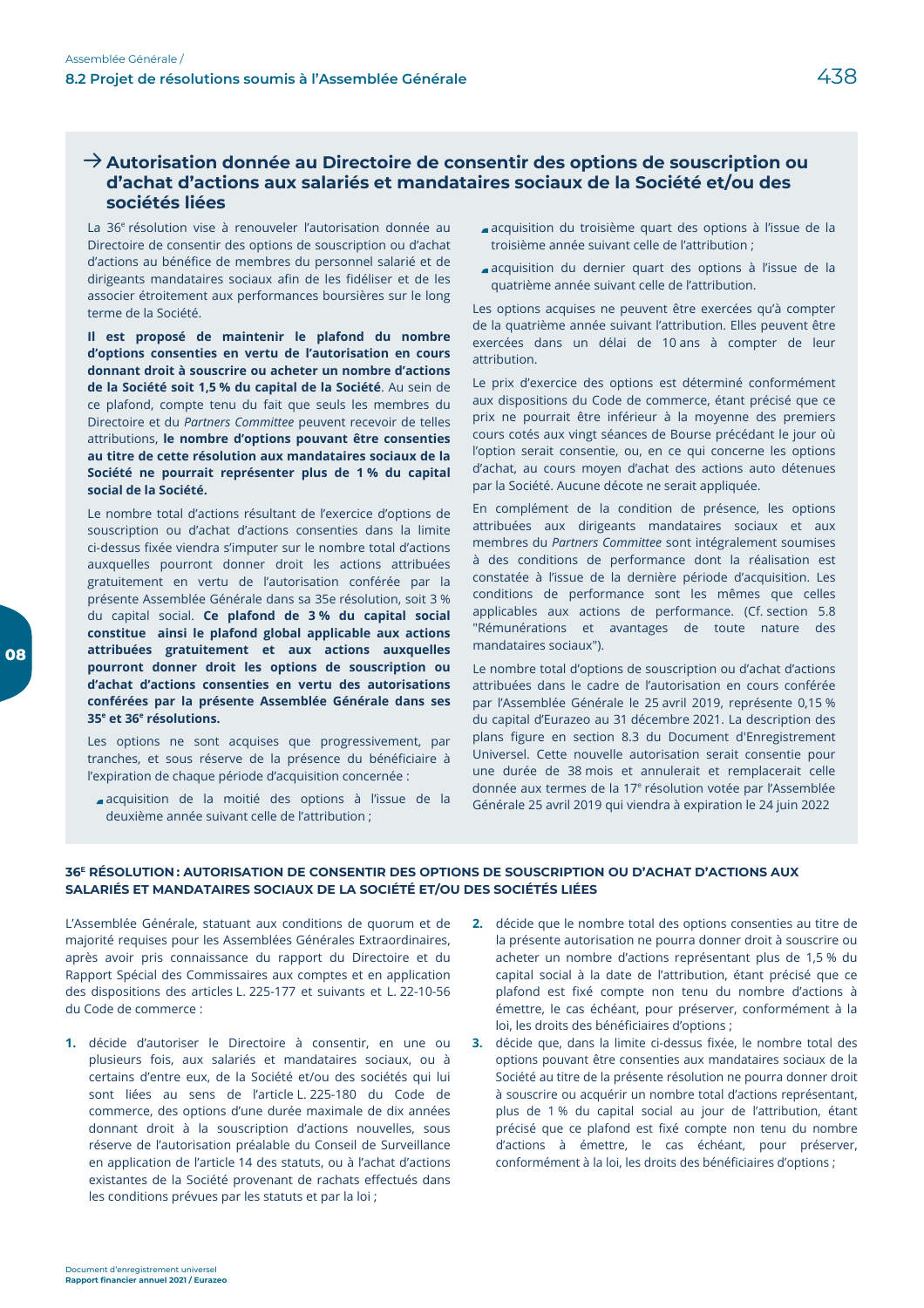- 4. décide que le nombre total d'actions résultant de l'exercice d'options de souscription ou d'achat d'actions consenties dans la limite ci-dessus fixée viendra s'imputer sur le nombre total d'actions auxquelles pourront donner droit les actions attribuées gratuitement en vertu de l'autorisation conférée par la présente Assemblée Générale dans sa 35<sup>e</sup> résolution, soit 3 % du capital social ;
- 5. prend acte qu'en cas d'attribution d'options aux mandataires sociaux visés aux articles L. 225-185 et L. 22-10-57 du Code de commerce, le Conseil de Surveillance conditionnera l'attribution ou l'exercice de la totalité des options à des critères de performance et devra fixer, pour les mandataires sociaux, la quantité des actions issues de levées d'options qu'ils sont tenus de conserver au nominatif jusqu'à la cessation de leurs fonctions ;
- 6. décide que les options de souscription et/ou d'achat d'actions devront être consenties avant l'expiration d'une période de 38 mois à compter de la présente Assemblée ;
- 7. prend acte et décide, le cas échéant, que la présente autorisation emporte de plein droit, au profit des bénéficiaires des options de souscription, renonciation expresse des actionnaires à leur droit préférentiel de souscription aux actions qui seront émises lors de l'exercice des options ;
- 8. confère au Directoire tous pouvoirs pour mettre en œuvre, dans les conditions fixées par la loi et les statuts, la présente délégation, à l'effet notamment de :
	- · fixer les conditions auxquelles seront consenties les options et arrêter la liste ou les catégories de bénéficiaires des options.
	- · déterminer le prix de souscription des actions (dans le cas d'options de souscription) et le prix d'achat des actions (dans le cas d'options d'achat d'actions), le jour où les options seront consenties conformément à la réglementation en vigueur étant précisé que ce prix ne pourra être inférieur à la moyenne des premiers cours cotés aux vingt séances de

Bourse précédant le jour où l'option sera consentie, ni, en ce qui concerne les options d'achat, au cours moyen d'achat des actions autodétenues par la Société,

- · ajuster le prix de souscription et le prix d'achat des actions pour tenir compte des opérations financières éventuelles pouvant intervenir avant la levée des options,
- · fixer notamment la durée et la ou les périodes d'exercice des options ainsi consenties,
- · prévoir la faculté de suspendre temporairement les levées d'options en conformité avec les dispositions légales et réglementaires et dans la limite d'un délai maximal de trois mois en cas de réalisation d'opérations financières impliquant l'exercice d'un droit attaché aux actions, émises pendant la durée de l'exercice à la suite des levées d'options,
- · constater, s'il y a lieu, lors de sa première réunion suivant la clôture de chaque exercice, le nombre et le montant des actions émises pendant la durée de l'exercice à la suite des levées d'options.
- · sur sa seule décision et s'il le juge opportun, imputer les frais, charges et droits des augmentations du capital social résultant de l'exercice des options de souscription ainsi consenties sur le montant des primes afférentes à ces augmentations et, le cas échéant, prélever sur ce montant les sommes nécessaires pour porter la réserve légale au dixième du nouveau capital après chaque augmentation,
- · accomplir ou faire accomplir tous actes et formalités à l'effet de rendre définitives les augmentations de capital qui pourront être réalisées en vertu de l'autorisation faisant l'objet de la présente résolution ; modifier les statuts en conséquence, et
- · généralement faire tout ce qui sera nécessaire ;
- 9. prend acte que la présente délégation annule pour sa partie non utilisée et remplace à compter de ce jour la délégation accordée par l'Assemblée Générale Mixte du 25 avril 2019 dans sa 17<sup>e</sup> résolution.

## $\rightarrow$  Modification des statuts (37<sup>e</sup> et 38<sup>e</sup> résolutions)

Nous vous proposons, par le vote de la 37<sup>e</sup> résolution, de modifier l'article 3 des statuts de la Société - Objet social - en supprimant la référence aux immeubles situés à Lyon et à Marseille. Ces immeubles ne sont en effet plus compris dans les actifs des sociétés du portefeuille d'Eurazeo.

Nous vous proposons, par le vote de la 38<sup>e</sup> résolution, de modifier les articles 6 "Capital social", 7 "Forme des actions", 9 "Droits attachés à chaque action", 23 "Assemblées d'actionnaires", 24 "Assemblée Spéciale" et ainsi que la numérotation des articles 25 et suivants des statuts de la Société afin de refléter la conversion des actions B en actions ordinaires

Les actions B étaient des actions de préférence attribuées à des salariés d'Eurazeo dans le cadre d'un plan d'attribution gratuite d'actions de préférence par le Directoire d'Eurazeo le 17 juin 2014 et le 29 juin 2015. À l'issue d'une période d'acquisition de 2 ans et d'une période de conservation de 2 ans, conformément aux règlements des plans, les actions B étaient convertibles en actions ordinaires Eurazeo durant les fenêtres définies dans les règlements, pendant une période de conversion fixée à deux ans et selon des modalités liées à la performance du cours du titre Eurazeo. À la date d'échéance de la période de conversion, les actions B ont été automatiquement converties en actions ordinaires successivement les 17 juin 2020 et 29 juin 2021. En conséquence au 29 juin 2021, le capital social ne comprenait plus que des actions ordinaires.

80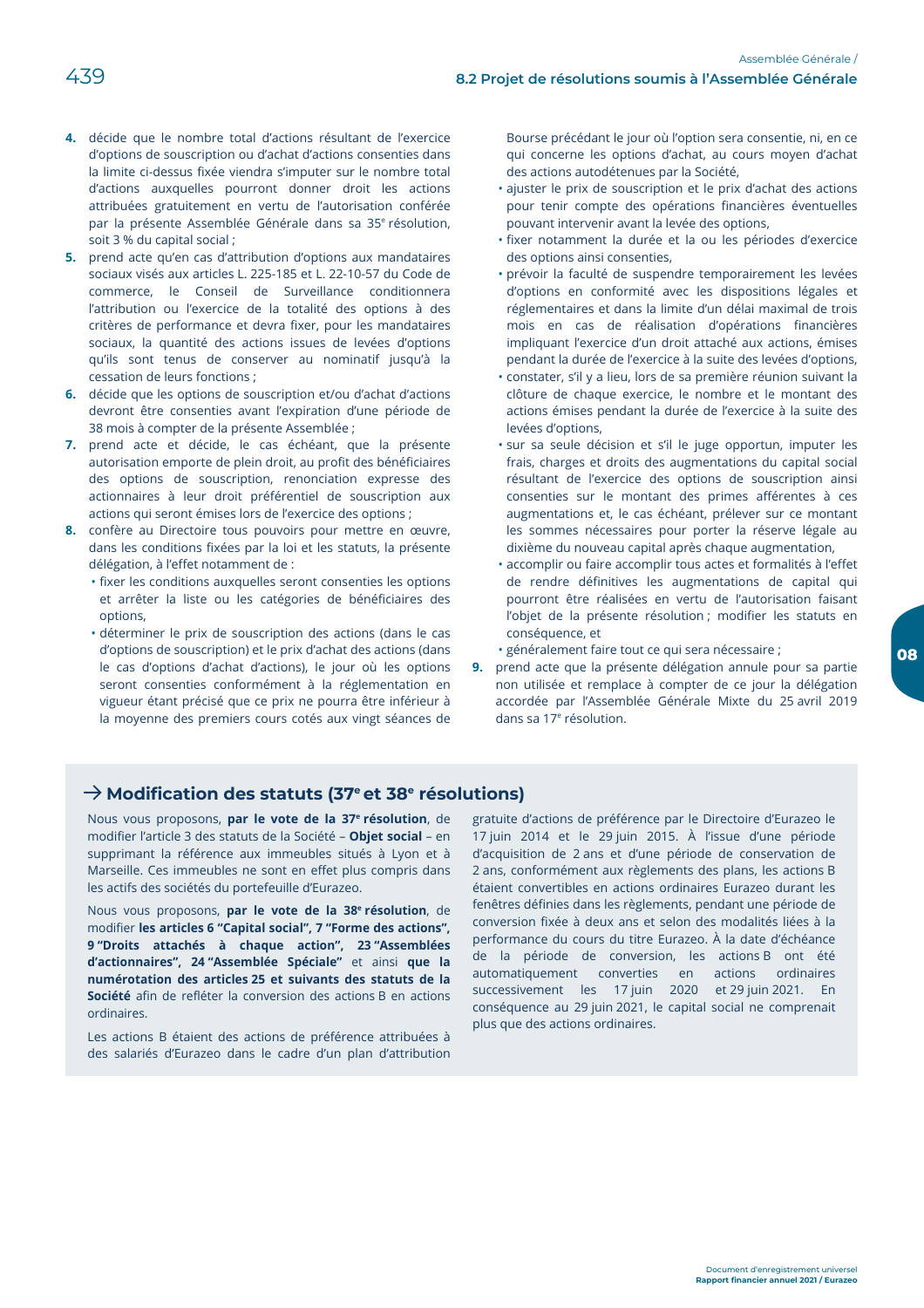#### 37<sup>E</sup> RÉSOLUTION : MODIFICATION DE L'ARTICLE 3 DES STATUTS "OBJET SOCIAL"

L'Assemblée Générale, statuant aux conditions de quorum et de majorité requises pour les Assemblées Générales Extraordinaires, après avoir pris connaissance du rapport du Directoire, décide de modifier l'article 3 des statuts en modifiant le quatrième tiret comme suit :

| <b>Texte ancien</b>                                                                                                                                                                                                                            | <b>Texte nouveau</b>                                                                                                                                                |
|------------------------------------------------------------------------------------------------------------------------------------------------------------------------------------------------------------------------------------------------|---------------------------------------------------------------------------------------------------------------------------------------------------------------------|
| tous pays $: $                                                                                                                                                                                                                                 | La Société a pour objet, directement ou indirectement, en France et dans La Société a pour objet, directement ou indirectement, en France et dans<br>tous pays $: $ |
| l'acquisition, la cession, l'administration et l'exploitation, par location ou<br>autrement, de tous immeubles, bâtis ou non bâtis, qu'elle possède,<br>notamment dans les villes de Lyon et Marseille, ou qu'elle acquerra ou<br>construira ; | a l'acquisition, la cession, l'administration et l'exploitation, par location ou<br>autrement, de tous immeubles, bâtis ou non bâtis,<br>                           |

Le reste de l'article 3 demeure inchangé.

#### 38<sup>E</sup> RÉSOLUTION : MODIFICATION DES STATUTS POUR SUPPRIMER LA RÉFÉRENCE AUX ANCIENNES ACTIONS B (ARTICLES 6 "CAPITAL SOCIAL", 7 "FORME DES ACTIONS", 9 "DROITS ATTACHÉS À CHAQUE ACTION", 23 "ASSEMBLÉES D'ACTIONNAIRES", 24 "ASSEMBLÉE SPÉCIALE") ET MODIFIER LA NUMÉROTATION DES ARTICLES 25 ET SUIVANTS

L'Assemblée Générale, statuant aux conditions de quorum et de majorité requises pour les Assemblées Générales Extraordinaires, après avoir pris connaissance du rapport du Directoire, décide de modifier les articles 6 "Capital social", 7 "Forme des actions", 9 "Droits attachés à chaque action", 23 "Assemblées d'actionnaires", 24 "Assemblée Spéciale" et la numérotation des articles 25 et suivants des statuts de la Société afin de refléter la conversion des actions B en actions ordinaires.

#### **Article 6 "Capital social"**

L'article 6 des statuts est désormais rédigé comme suit :

| <b>Texte ancien</b>                                                                                                                                                                                                                                                                         | Nouveau texte                                                                                                                                                                                                                                                                                                                                                                                                                     |
|---------------------------------------------------------------------------------------------------------------------------------------------------------------------------------------------------------------------------------------------------------------------------------------------|-----------------------------------------------------------------------------------------------------------------------------------------------------------------------------------------------------------------------------------------------------------------------------------------------------------------------------------------------------------------------------------------------------------------------------------|
| Le capital social est fixé à deux cent quarante et un millions six cent<br>trente-quatre mille huit cent vingt-cing euros et vingt et un cents<br>vingt-quatre mille cinq cent vingt-neuf (79 224 529) actions, toutes de<br>même valeur nominale et entièrement libérées.                  | Le capital social est fixé à deux cent quarante et un millions six cent<br>trente-quatre mille huit cent vingt-cing euros et vingt et un cents<br>(241 634 825,21 €). Il est divisé en soixante-dix-neuf millions deux cent (241 634 825,21 €). Il est divisé en soixante-dix-neuf millions deux cent<br>vingt-quatre mille cinq cent vingt-neuf (79 224 529) actions, toutes de<br>même valeur nominale et entièrement libérées. |
| Les actions sont réparties en deux catégories :                                                                                                                                                                                                                                             |                                                                                                                                                                                                                                                                                                                                                                                                                                   |
| <b>1.</b> les actions de catégorie A (les "Actions A") qui sont des actions<br>ordinaires, soit un nombre total de 79 224 529 ;                                                                                                                                                             | Supprimé                                                                                                                                                                                                                                                                                                                                                                                                                          |
| <b>2.</b> et les actions de catégorie B (les "Actions B"), qui sont des actions de<br>préférence émises en application des articles L. 228-11 et suivants du<br>Code de commerce qui ont été converties pour la totalité. Il n'existe<br>plus d'Actions B en circulation au 29 juin 2021.   |                                                                                                                                                                                                                                                                                                                                                                                                                                   |
| Dans les présents statuts, les Actions A et les Actions B sont définies<br>ensemble comme les "actions", les porteurs d'Actions A comme les<br>"Actionnaires A", les porteurs d'Actions B comme les "Actionnaires B", les<br>Actionnaires A et les Actionnaires B comme les "actionnaires". | Supprimé                                                                                                                                                                                                                                                                                                                                                                                                                          |

#### **Article 7 "Forme des actions"**

Les alinéas 1 et 2 de l'article 7 des statuts sont désormais rédigés comme suit :

| <b>Texte ancien</b>                                                                                                                                                                                                                                                                                                                                                                                                                                                                                                                                              | Nouveau texte                                                                                                                                                                                                                                                                                                                                                                                                                                                                                                       |
|------------------------------------------------------------------------------------------------------------------------------------------------------------------------------------------------------------------------------------------------------------------------------------------------------------------------------------------------------------------------------------------------------------------------------------------------------------------------------------------------------------------------------------------------------------------|---------------------------------------------------------------------------------------------------------------------------------------------------------------------------------------------------------------------------------------------------------------------------------------------------------------------------------------------------------------------------------------------------------------------------------------------------------------------------------------------------------------------|
| Les Actions A entièrement libérées sont nominatives ou au porteur, au<br>choix de l'actionnaire.                                                                                                                                                                                                                                                                                                                                                                                                                                                                 | Les actions entièrement libérées sont nominatives ou au porteur, au choix<br>de l'actionnaire.                                                                                                                                                                                                                                                                                                                                                                                                                      |
| Les Actions B entièrement libérées sont nominatives.                                                                                                                                                                                                                                                                                                                                                                                                                                                                                                             | Elles sont inscrites en compte dans les conditions prévues par la loi et les<br>règlements.                                                                                                                                                                                                                                                                                                                                                                                                                         |
| Elles sont inscrites en compte dans les conditions prévues par la loi et les<br>règlements.<br>La Société peut à tout moment demander à tout organisme ou<br>intermédiaire, dans les conditions légales et réglementaires en vigueur,<br>sous les sanctions qu'elles prévoient, le nom ou la dénomination sociale, la<br>nationalité, et l'adresse des détenteurs de titres conférant immédiatement<br>ou à terme des droits de vote dans les Assemblées Générales de la Société,<br>ainsi que la quantité de titres détenus par chacun d'eux, et le cas échéant | La Société peut à tout moment demander à tout organisme<br>ou intermédiaire, dans les conditions légales et réglementaires en vigueur,<br>sous les sanctions qu'elles prévoient, le nom ou la dénomination sociale, la<br>nationalité, et l'adresse des détenteurs de titres conférant immédiatement<br>ou à terme des droits de vote dans les Assemblées Générales de la Société,<br>ainsi que la quantité de titres détenus par chacun d'eux, et le cas échéant<br>les restrictions dont ces titres sont frappés. |

Le reste de l'article 7 demeure inchangé.

les restrictions dont ces titres sont frappés.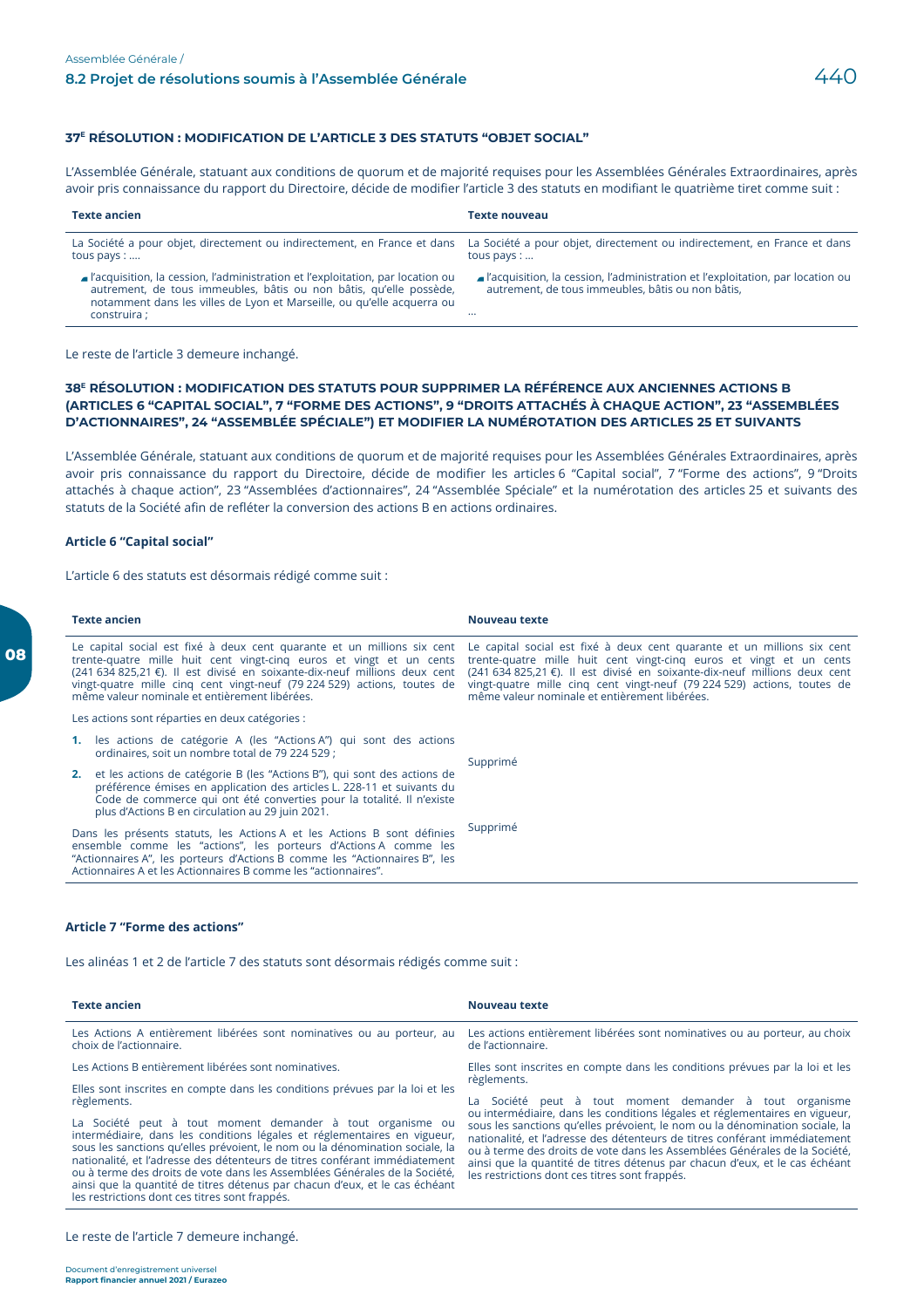#### Article 9 "Droits attachés à chaque action"

Le titre de la section I (I° Droits communs attachés aux actions) et la section II (II° Droits et restrictions spécifiques aux Actions B) sont supprimés de l'article 9 des statuts qui est désormais rédigé comme suit :

|                                                                                                                                                                                                                            | <b>Texte ancien</b>                                                                                                                                                                                                                                                                                                                                                                                                                                                                                                                                                                               | <b>Texte nouveau</b>                                                                                                                                          |
|----------------------------------------------------------------------------------------------------------------------------------------------------------------------------------------------------------------------------|---------------------------------------------------------------------------------------------------------------------------------------------------------------------------------------------------------------------------------------------------------------------------------------------------------------------------------------------------------------------------------------------------------------------------------------------------------------------------------------------------------------------------------------------------------------------------------------------------|---------------------------------------------------------------------------------------------------------------------------------------------------------------|
|                                                                                                                                                                                                                            | l <sup>o</sup> Droits communs attachés aux actions                                                                                                                                                                                                                                                                                                                                                                                                                                                                                                                                                | Outre le droit de vote qui lui est attribué par la loi, chaque action donne<br>droit à une quotité des bénéfices ou du boni de liquidation proportionnelle    |
|                                                                                                                                                                                                                            | Outre le droit de vote qui lui est attribué par la loi, chaque action donne<br>droit à une quotité des bénéfices ou du boni de liquidation proportionnelle<br>au nombre d'actions existantes.                                                                                                                                                                                                                                                                                                                                                                                                     | au nombre d'actions existantes.<br>Chaque fois qu'il est nécessaire de posséder un certain nombre d'actions                                                   |
| Chaque fois qu'il est nécessaire de posséder un certain nombre d'actions<br>pour exercer un droit, il appartient aux propriétaires qui ne possèdent pas<br>ce nombre de faire leur affaire du groupement d'actions requis. |                                                                                                                                                                                                                                                                                                                                                                                                                                                                                                                                                                                                   | pour exercer un droit, il appartient aux propriétaires qui ne possèdent pas<br>ce nombre de faire leur affaire du groupement d'actions requis.<br>Supprimé II |
|                                                                                                                                                                                                                            | II <sup>o</sup> Droits et restrictions spécifiques aux Actions B                                                                                                                                                                                                                                                                                                                                                                                                                                                                                                                                  |                                                                                                                                                               |
|                                                                                                                                                                                                                            | 1. A l'issue de la période de conservation des Actions B, telle que fixée<br>dans le plan d'attribution gratuite d'Actions B décidant leur attribution<br>(la "Période de Conservation") (la "Date d'Échéance de la Période de<br>Conservation"), chaque Actionnaire B dispose du droit de convertir<br>tout ou partie des Actions B qu'il détient en Actions A, dans les<br>conditions prévues aux paragraphes 3 à 6.                                                                                                                                                                            |                                                                                                                                                               |
|                                                                                                                                                                                                                            | 2. À compter de la Date d'Échéance de la Période de Conservation, les<br>Actions B sont librement cessibles entre les Actionnaires B.                                                                                                                                                                                                                                                                                                                                                                                                                                                             |                                                                                                                                                               |
|                                                                                                                                                                                                                            | 3. Pendant un délai de trente (30) jours à compter de la Date d'Échéance<br>de la Période de Conservation (la "Période 1"), les Actions B pourront<br>être converties en Actions A à raison d'une Action A pour une Action B.                                                                                                                                                                                                                                                                                                                                                                     |                                                                                                                                                               |
|                                                                                                                                                                                                                            | Si la Période 1 tombe pendant une période de restriction<br>d'intervention sur les titres de la Société, le début de la Période 1 sera<br>décalé jusqu'à l'expiration de ladite période de restriction<br>d'intervention sur les titres de la Société, dans la limite d'une durée de<br>quatre-vingt-dix (90) jours.                                                                                                                                                                                                                                                                              |                                                                                                                                                               |
|                                                                                                                                                                                                                            | 4. À compter du premier anniversaire de la Date d'Échéance de la<br>Période de Conservation, la parité de conversion des Actions B en<br>Actions A sera déterminée en fonction de la différence, en<br>pourcentage, entre le Cours de Bourse Initial et le Cours de Bourse<br>Final ("l'Évolution du Cours de Bourse"). Le "Cours de Bourse Initial"<br>désigne la moyenne des premiers cours cotés des actions de la Société<br>lors des vingt (20) dernières séances de Bourse précédant la date de la<br>mise en place par le Directoire de chaque plan d'attribution gratuite<br>d'Actions B. |                                                                                                                                                               |
|                                                                                                                                                                                                                            | Le "Cours de Bourse Final" désigne la moyenne des premiers cours<br>cotés des actions de la Société lors des vingt (20) dernières séances de<br>Bourse précédant, selon le cas :                                                                                                                                                                                                                                                                                                                                                                                                                  |                                                                                                                                                               |
|                                                                                                                                                                                                                            | • (i) la date de publication des comptes annuels, semestriels et de<br>l'information financière trimestrielle de la Société, en cas de<br>conversion pendant une durée d'un an à compter du premier<br>anniversaire de la Date d'Échéance de la Période de Conservation<br>(inclus) (la "Période 2") ; ou                                                                                                                                                                                                                                                                                         |                                                                                                                                                               |
|                                                                                                                                                                                                                            | · (ii) le deuxième anniversaire de la Date d'Échéance de la Période de<br>Conservation (la "Date d'Échéance de l'Action B").                                                                                                                                                                                                                                                                                                                                                                                                                                                                      |                                                                                                                                                               |
|                                                                                                                                                                                                                            | 5. Pendant la Période 2, la parité de conversion des Actions B en<br>Actions A sera égale à :                                                                                                                                                                                                                                                                                                                                                                                                                                                                                                     |                                                                                                                                                               |
|                                                                                                                                                                                                                            | • une (1) Action A à raison d'une (1) Action B si l'Évolution du Cours de<br>Bourse, considérée à la date prise en compte pour le calcul du Cours<br>de Bourse Final, est inférieure à 10 % (inclus) ;                                                                                                                                                                                                                                                                                                                                                                                            |                                                                                                                                                               |
|                                                                                                                                                                                                                            | • deux (2) Actions A à raison d'une (1) Action B si l'Évolution du Cours<br>de Bourse, considérée à la date prise en compte pour le calcul du<br>Cours de Bourse Final, est supérieure à 10 % (exclu) et inférieure à<br>20 % (inclus):                                                                                                                                                                                                                                                                                                                                                           |                                                                                                                                                               |
|                                                                                                                                                                                                                            | • et trois (3) Actions A à raison d'une (1) Action B si l'Évolution du Cours<br>de Bourse, considérée à la date prise en compte pour le calcul du<br>Cours de Bourse Final, est supérieure à 20 % (exclu).                                                                                                                                                                                                                                                                                                                                                                                        |                                                                                                                                                               |
|                                                                                                                                                                                                                            | Pendant la Période 2, la conversion des Actions B en Actions A pourra être<br>décidée par l'Actionnaire B dans un délai de quinze (15) jours de Bourse à<br>compter de la date de publication des comptes annuels, des comptes<br>semestriels ou des comptes trimestriels de la Société, à la parité de<br>conversion notifiée par le Directoire à l'Actionnaire B à ladite date.                                                                                                                                                                                                                 |                                                                                                                                                               |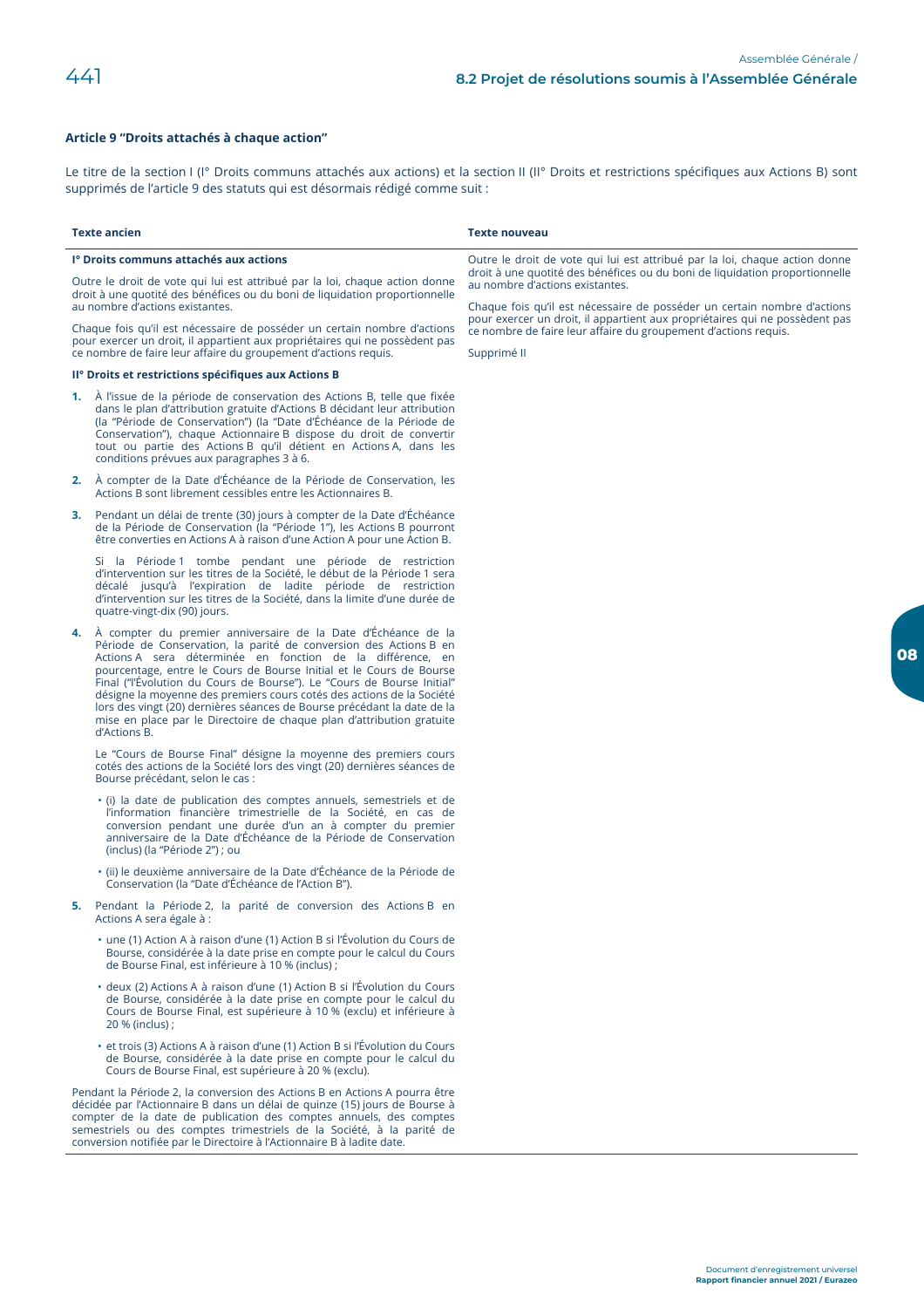|    | <b>Texte ancien</b>                                                                                                                                                                                                                                                       | <b>Texte nouveau</b> |
|----|---------------------------------------------------------------------------------------------------------------------------------------------------------------------------------------------------------------------------------------------------------------------------|----------------------|
| 6. | À la Date d'Échéance de l'Action B, les Actions B seront<br>automatiquement converties en Actions A. La parité de conversion des<br>Actions B en Actions A sera égale à :                                                                                                 |                      |
|    | • une (1) Action A à raison d'une (1) Action B si l'Évolution du Cours de<br>Bourse, considérée à la date prise en compte pour le calcul du Cours<br>de Bourse Final, est inférieure à 20 % (inclus) ;                                                                    |                      |
|    | • deux (2) Actions A à raison d'une (1) Action B si l'Évolution du Cours<br>de Bourse, considérée à la date prise en compte pour le calcul du<br>Cours de Bourse Final, est supérieure à 20 % (exclu) et inférieure à<br>30 % (inclus) ;                                  |                      |
|    | • trois (3) Actions A à raison d'une (1) Action B si l'Évolution du Cours<br>de Bourse, considérée à la date prise en compte pour le calcul du<br>Cours de Bourse Final, est supérieure à 30 % (exclu) et inférieure à<br>40 % (inclus) ; et                              |                      |
|    | • quatre (4) Actions A à raison d'une (1) Action B si l'Évolution du Cours<br>de Bourse, considérée à la date prise en compte pour le calcul du<br>Cours de Bourse Final, est supérieure à 40 % (exclu).                                                                  |                      |
|    | Au plus tard quinze (15) jours avant chaque Assemblée Générale, il<br>sera mis à disposition des actionnaires un rapport complémentaire du<br>Directoire et un rapport complémentaire des Commissaires aux<br>comptes, relatifs aux conversions d'Actions B en Actions A. |                      |

Les autres paragraphes de l'article 9 demeurent inchangés.

## Article 23 "Assemblées d'actionnaires"

Le paragraphe 2 de l'article 23 des statuts est désormais rédigé comme suit :

| <b>Texte ancien</b>                                                                                                                                                                                                                                                                                                                                                                                                                                                                                                                                                                                                                                                                                                                                                                |  | <b>Nouveau texte</b>                                                                                                                                                                                                                                                                                                                                                                                                                                                                                                                                                                                                                                                                                                                   |  |  |
|------------------------------------------------------------------------------------------------------------------------------------------------------------------------------------------------------------------------------------------------------------------------------------------------------------------------------------------------------------------------------------------------------------------------------------------------------------------------------------------------------------------------------------------------------------------------------------------------------------------------------------------------------------------------------------------------------------------------------------------------------------------------------------|--|----------------------------------------------------------------------------------------------------------------------------------------------------------------------------------------------------------------------------------------------------------------------------------------------------------------------------------------------------------------------------------------------------------------------------------------------------------------------------------------------------------------------------------------------------------------------------------------------------------------------------------------------------------------------------------------------------------------------------------------|--|--|
| Chaque Action A et chaque Action B donnent droit à une voix. 2.<br>2.<br>Toutefois, un droit de vote double de celui conféré aux autres<br>Actions A est attribué à toutes les Actions A entièrement libérées pour<br>lesquelles il est justifié d'une inscription nominative, depuis deux<br>(2) ans, au nom d'un même actionnaire.                                                                                                                                                                                                                                                                                                                                                                                                                                               |  | Chaque action donne droit à une voix. Toutefois, un droit de vote<br>double est attribué à toutes les actions entièrement libérées pour<br>lesquelles il est justifié d'une inscription nominative, depuis deux<br>(2) ans, au nom d'un même actionnaire.                                                                                                                                                                                                                                                                                                                                                                                                                                                                              |  |  |
| En outre, en cas d'augmentation de capital par incorporation de<br>réserves, bénéfices ou primes d'émission, un droit de vote double est<br>attribué, dès leur émission, aux Actions A nominatives attribuées<br>gratuitement à un actionnaire à raison d'anciennes Actions A pour<br>lesquelles il bénéficiait de ce droit.                                                                                                                                                                                                                                                                                                                                                                                                                                                       |  | En outre, en cas d'augmentation de capital par incorporation de<br>réserves, bénéfices ou primes d'émission, un droit de vote double est<br>attribué, dès leur émission, aux actions nominatives attribuées<br>gratuitement à un actionnaire à raison d'anciennes actions pour<br>lesquelles il bénéficiait de ce droit.                                                                                                                                                                                                                                                                                                                                                                                                               |  |  |
| Toute Action A convertie au porteur ou dont la propriété est transférée<br>perd le droit de vote double. Néanmoins, le transfert de propriété par<br>suite de succession, de liquidation de communauté de biens entre<br>époux, ou de donation entre vifs au profit d'un conjoint ou d'un parent<br>au degré successible, ne fait pas perdre le droit acquis et n'interrompt                                                                                                                                                                                                                                                                                                                                                                                                       |  | Toute action convertie au porteur ou dont la propriété est transférée<br>perd le droit de vote double. Néanmoins, le transfert de propriété par<br>suite de succession, de liquidation de communauté de biens entre<br>époux, ou de donation entre vifs au profit d'un conjoint ou d'un parent<br>au degré successible, ne fait pas perdre le droit acquis et n'interrompt<br>pas le délai prévu à l'alinéa précédent.                                                                                                                                                                                                                                                                                                                 |  |  |
| pas le délai prévu à l'alinéa précédent.<br>Le droit de vote attaché à l'action appartient à l'usufruitier dans les<br>Assemblées Générales Ordinaires et au nu-propriétaire dans les<br>Assemblées Générales Extraordinaires. Cependant les actionnaires<br>peuvent convenir entre eux de toute autre répartition pour l'exercice<br>du droit de vote aux Assemblées Générales. En ce cas, ils devront<br>porter leur convention à la connaissance de la Société par lettre<br>recommandée adressée au siège social, la Société étant tenue de<br>respecter cette convention pour toute Assemblée Générale qui se<br>réunirait après l'expiration d'un délai d'un mois suivant l'envoi de la<br>lettre recommandée, le cachet de la poste faisant foi de la date<br>d'expédition. |  | Le droit de vote attaché à l'action appartient à l'usufruitier dans les<br>Assemblées Générales Ordinaires et au nu-propriétaire dans les<br>Assemblées Générales Extraordinaires. Cependant les actionnaires<br>peuvent convenir entre eux de toute autre répartition pour l'exercice<br>du droit de vote aux Assemblées Générales. En ce cas, ils devront<br>porter leur convention à la connaissance de la Société par lettre<br>recommandée adressée au siège social, la Société étant tenue de<br>respecter cette convention pour toute Assemblée Générale qui se<br>réunirait après l'expiration d'un délai d'un mois suivant l'envoi de la<br>lettre recommandée, le cachet de la poste faisant foi de la date<br>d'expédition. |  |  |

Les autres paragraphes de l'article 23 demeurent inchangés.

08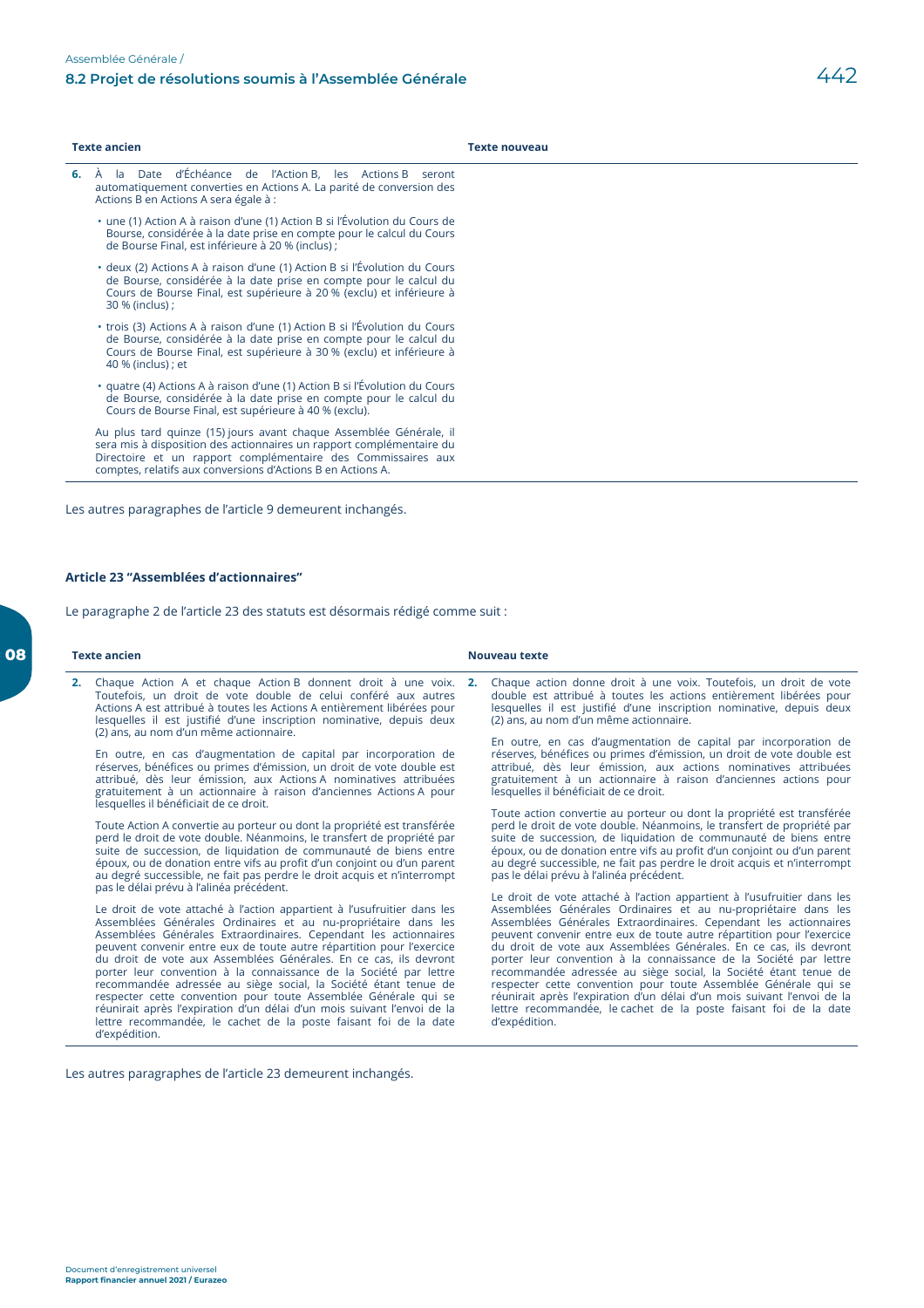#### Article 24 "Assemblée Spéciale"

L'article 24 "Assemblée Spéciale" est supprimé des statuts et les articles 25 "Comptes sociaux", 26 "Conventions réglementées", 27 "Dissolution et liquidation" et 28 "Contestations" sont renumérotés comme suit :

| <b>Texte ancien</b>                     | Nouveau texte                           |
|-----------------------------------------|-----------------------------------------|
| Article 25 "Comptes sociaux"            | Article 24 "Comptes sociaux"            |
| Article 26 "Conventions réglementées"   | Article 25 "Conventions réglementées"   |
| Article 27 "Dissolution et liquidation" | Article 26 "Dissolution et liquidation" |
| Article 28 "Contestations"              | Article 27 "Contestations"              |

Les articles 24 "Comptes sociaux", 25 "Conventions réglementées", 26 "Dissolution et liquidation" et 27 "Contestations" demeurent inchangés.

## $\rightarrow$  Modification des statuts (39e résolution)

Nous vous proposons, par le vote de la 39<sup>e</sup> résolution, de modifier l'article 14 des statuts "Pouvoirs du Conseil de Surveillance". Au cours des dernières années, Eurazeo a engagé une transformation stratégique d'un modèle d'investisseur en capitaux propres sur un nombre limité de stratégies et de géographies vers une plateforme de gestion d'actifs diversifiée présente dans 12 pays. Cette transformation implique de facto une évolution de la gouvernance de la Société et des missions du Conseil de Surveillance. La diversification des métiers et des produits de la Société conduit en effet à une décentralisation de la décision d'investissement et des enjeux de gestion du portefeuille au niveau des divisions et filiales. À ce titre, le Conseil de Surveillance doit consacrer une part croissante de ses activités à la revue et au contrôle de l'exécution de la

stratégie générale du Groupe et, individuellement, de ses divisions ou stratégies.

C'est dans ce contexte qu'il vous est proposé de modifier l'article 14 des statuts de la Société sur les pouvoirs du Conseil de Surveillance. Au terme de ses travaux, le Comité RSG a préconisé un certain nombre de recommandations au Conseil de Surveillance pour une nouvelle gouvernance adaptée aux enjeux actuels et futurs. Le nouveau dispositif repose sur la suppression de l'autorisation de toutes les transactions individuelles quel que soit le montant de l'investissement et sur l'élargissement du champ de l'autorisation du Conseil aux décisions transformantes. Cette évolution vise à prendre en compte la complexification des métiers d'Eurazeo et permet de mobiliser les membres du Conseil sur les décisions structurantes proposées par le Directoire.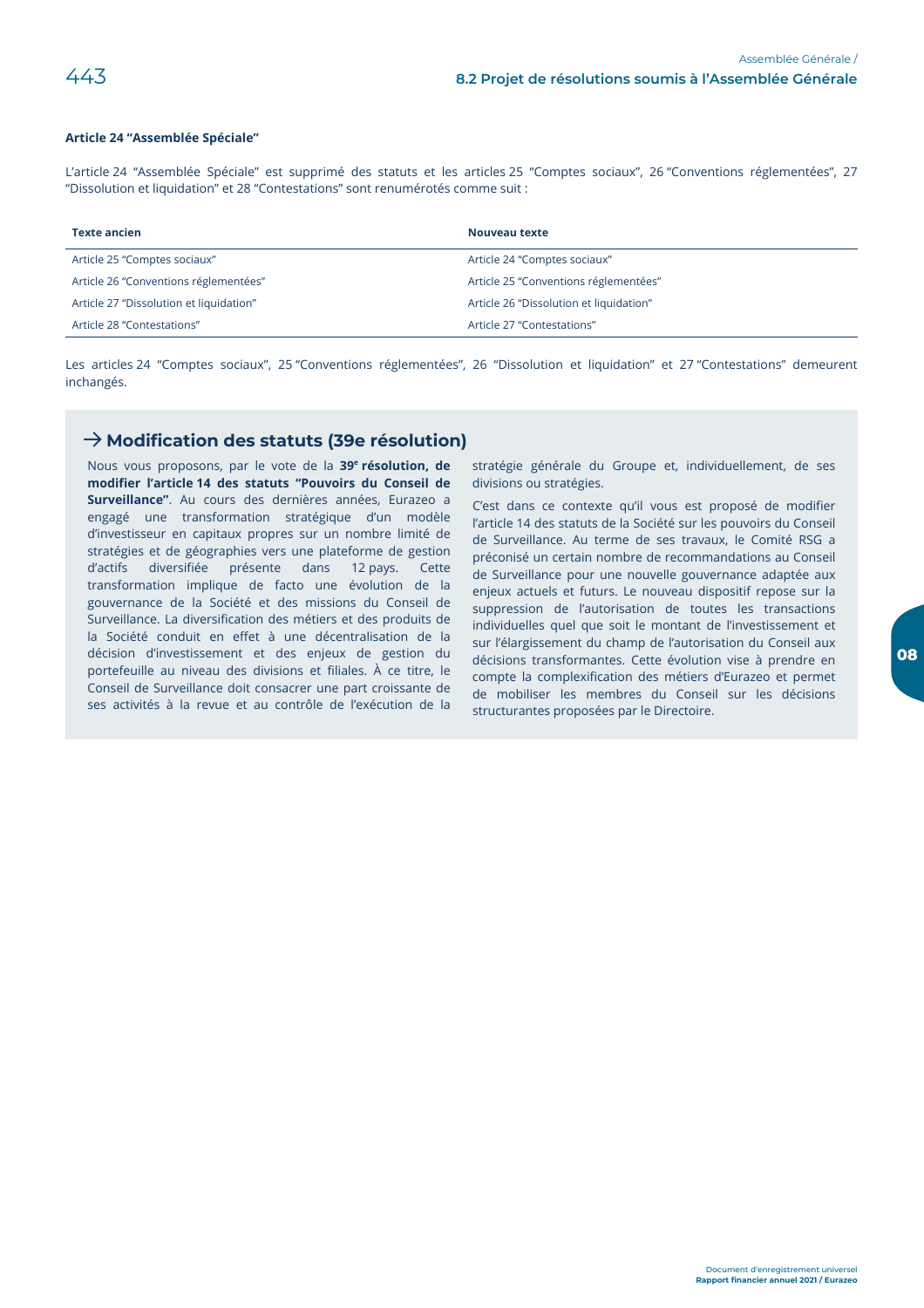#### 39<sup>E</sup> RÉSOLUTION : MODIFICATION DE L'ARTICLE 14 DES STATUTS "POUVOIRS DU CONSEIL DE SURVEILLANCE"

L'Assemblée Générale, statuant aux conditions de quorum et de majorité requises pour les Assemblées Générales Extraordinaires, après avoir pris connaissance du rapport du Directoire, décide de modifier l'article 14 des statuts comme suit :

| <b>Texte ancien</b> |                                                                                                                                                                                                                                                                                                                                                                                           | <b>Texte nouveau</b> |                                                                                                                                                                                                                                                                                                                                   |
|---------------------|-------------------------------------------------------------------------------------------------------------------------------------------------------------------------------------------------------------------------------------------------------------------------------------------------------------------------------------------------------------------------------------------|----------------------|-----------------------------------------------------------------------------------------------------------------------------------------------------------------------------------------------------------------------------------------------------------------------------------------------------------------------------------|
|                     | Le Conseil de Surveillance exerce le contrôle permanent de la gestion de la 1.<br>Société par le Directoire.                                                                                                                                                                                                                                                                              |                      | Le Conseil de Surveillance exerce le contrôle permanent de<br>la gestion de la Société par le Directoire.                                                                                                                                                                                                                         |
|                     | À toute époque de l'année, il opère les vérifications et contrôles qu'il juge<br>opportuns, et il peut se faire communiquer par le Directoire tous les<br>documents qu'il estime utiles à l'accomplissement de sa mission.                                                                                                                                                                |                      | À toute époque de l'année, il opère les vérifications et contrôles<br>qu'il juge opportuns, et il peut se faire communiquer par le<br>Directoire tous les documents qu'il estime utiles à                                                                                                                                         |
|                     | Le Directoire lui présente un rapport une fois par trimestre au moins,<br>retraçant les principaux actes ou faits de la gestion de la Société, avec tous les<br>éléments permettant au Conseil d'être éclairé sur l'évolution de l'activité<br>sociale, ainsi que les comptes semestriels.<br>Il lui présente les budgets et plans d'investissement une fois par semestre.                |                      | l'accomplissement de sa mission.<br>Le Directoire lui présente un rapport une fois par trimestre au<br>moins, retraçant les principaux actes ou faits de la gestion de la<br>Société, avec tous les éléments permettant au Conseil d'être<br>éclairé sur l'évolution de l'activité sociale, ainsi que les comptes<br>semestriels. |
|                     | Après la clôture de chaque exercice, dans les délais réglementaires, le<br>Directoire lui présente, aux fins de vérification et contrôle, les comptes<br>annuels, les comptes consolidés, et son rapport à l'Assemblée. Le Conseil de<br>Surveillance présente à l'Assemblée Annuelle ses observations sur le rapport<br>du Directoire et sur les comptes annuels, sociaux et consolidés. | et consolidés.       | Après la clôture de chaque exercice, dans les délais<br>réglementaires, le Directoire lui présente, aux fins de<br>vérification et contrôle, les comptes annuels, les comptes<br>consolidés, et son rapport à l'Assemblée. Le Conseil de<br>Surveillance présente à l'Assemblée Annuelle ses observations                         |
|                     | Cette surveillance ne peut en aucun cas donner lieu à l'accomplissement<br>d'actes de gestion effectués directement ou indirectement par le Conseil de                                                                                                                                                                                                                                    |                      | sur le rapport du Directoire et sur les comptes annuels, sociaux                                                                                                                                                                                                                                                                  |
|                     | Surveillance ou par ses membres.                                                                                                                                                                                                                                                                                                                                                          |                      | Cette surveillance ne peut en aucun cas donner lieu à<br>l'accomplissement d'actes de gestion effectués directement ou                                                                                                                                                                                                            |
| 2.                  | Le Conseil de Surveillance nomme et peut révoquer les membres du<br>Directoire, dans les conditions prévues par la loi et par l'article 17 des<br>présents statuts.                                                                                                                                                                                                                       |                      | indirectement par le Conseil de Surveillance ou par<br>ses membres.                                                                                                                                                                                                                                                               |
| З.                  | Le Conseil de Surveillance arrête le projet de résolution proposant à<br>l'Assemblée Générale la désignation des Commissaires aux comptes, dans les<br>conditions prévues par la loi.                                                                                                                                                                                                     | 2.                   | Le Conseil de Surveillance nomme et peut révoquer les<br>membres du Directoire, dans les conditions prévues par la loi et<br>par l'article 17 des présents statuts.                                                                                                                                                               |
|                     |                                                                                                                                                                                                                                                                                                                                                                                           | 3.                   | Le Conseil de Surveillance arrête le projet de résolution proposant<br>à l'Assemblée Générale la désignation des Commissaires aux<br>comptes, dans les conditions prévues par la loi.                                                                                                                                             |